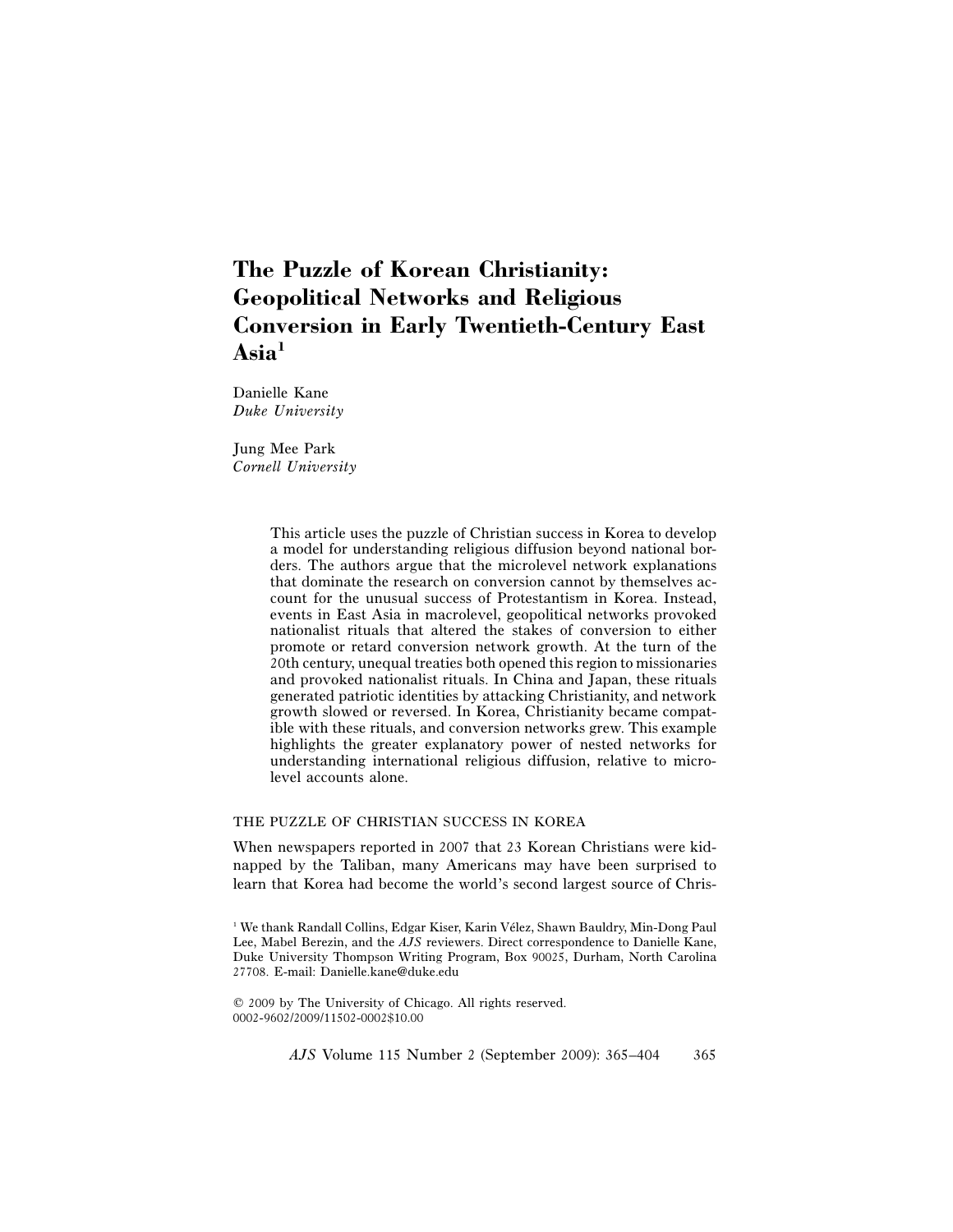tian missionaries (Onishi 2004). In fact, Christians constitute nearly onethird of the Korean population (Onishi 2004). These are astonishing figures, given that Christian adherents represent 3% and 2%, respectively, of the populations of China and Japan (U.S. Department of State 2007). The success of Protestant Christianity in Korea has been an anomaly in Asia, and in this article we develop a theoretical framework for understanding this historical puzzle.

The unusual success of Protestantism in Korea has captivated a number of scholars (Palmer 1967; Adams 1995; Mullins and Young 1995; Lee 2000; Park 2003; Oak 2005). Park (2003) summarizes the explanations advanced in earlier work, only to dismiss each as unpersuasive. Some have argued that Christianity's greater success in Korea was due to the fact that elements of Korean folk religion bore strong similarities to Christianity (e.g., Palmer 1967), but Catholicism shared the same theological affinities and was not successful (Park 2003). Other scholars have emphasized the role of Christian social and political activism in Protestant success, but Park (2003, p. 14) writes that this argument is ahistorical: the church continued to grow even while avoiding nationalist, anti-Japanese activity. Finally, another group of scholars (e.g., Moffett 1998) attributes Protestant success to the mission methods used in Korea, but these same methods were used in Japan and China, with both better funding and staffing, yet Christianity foundered in those countries (Park 2003). Instead, Park (2003, p. 17) argues that the emergence of Japanese imperialism and colonial rule helped eliminate Korean hostility toward Western countries, thus proposing a geopolitical answer to a long-standing religious puzzle.<sup>2</sup> These historical accounts provide an important departure point for understanding more specifically how geopolitical dynamics can affect the microlevel phenomenon of religious conversion.

In this article we will demonstrate that microlevel theories of conversion alone cannot account for Christian success in Korea. We argue instead that the macrolevel sets a context for the microlevel; more specifically, geopolitical networks provoke nationalist rituals that alter the stakes of conversion at the microlevel. The puzzle of Christian success in Korea can therefore allow us to develop a more general model of religious diffusion. In the next sections we sketch this model and how it fits into current research before turning to a discussion of the shortcomings of microlevel approaches to conversion and the empirical cases.

 $2$  Like Park, Adams (1995) and Lee (2000) have acknowledged the potential contribution of this geopolitical dynamic to Protestant success, but this was not a focus of their research, and neither of these authors did a systematic comparison of Christianity in East Asian countries.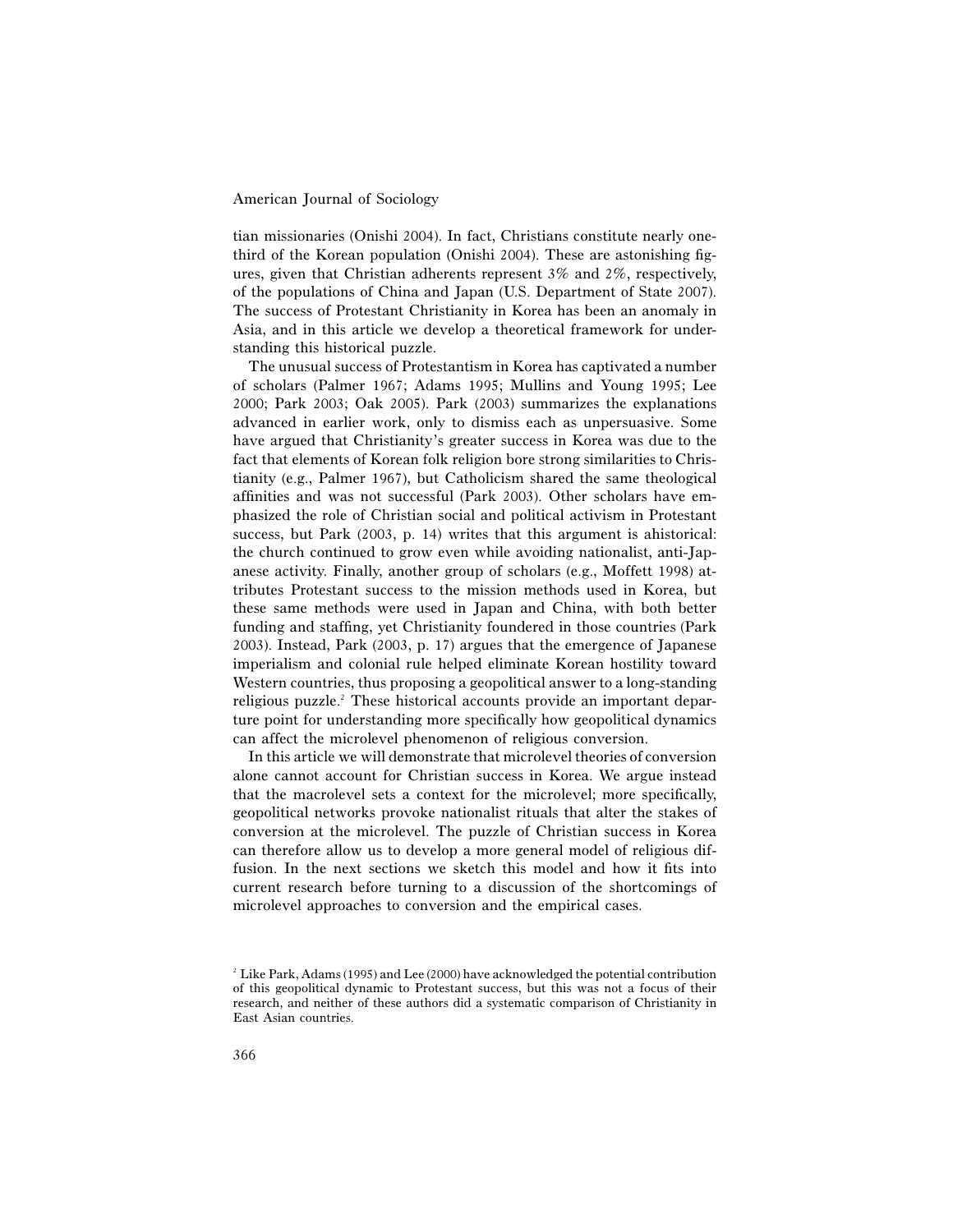# MICROLEVEL CONVERSION NETWORKS IN THE SOCIOLOGY OF RELIGION

The importance of social networks for conversion is one of the most established findings in the sociology of religion (Smilde 2005). In the seminal work on this topic, Lofland and Stark (1965) discovered that new adherents almost always had preexisting ties to members of the movement (see also Stark 1996). More specifically, they found that people were more likely to convert when they had more attachments to members of the movement than to individuals outside of the movement (Stark 1996).

Therefore, while church growth is customarily measured by numbers of adherents, underpinning these numbers are the rarely countable microlevel conversion networks. By the term "networks," we mean the pattern of ties supporting or opposing conversion, and more specifically, individuals' ties both to Christians and to non-Christians. Although data collected on numbers of adherents are not relational—that is, the connections between converts are not captured in counts—these connections nevertheless make an important contribution to these numbers.

The pattern of these ties might best be thought of in terms of *structural availability*. Drawing on research on deviance (Hirschi 1969), social movement and religion theorists have argued that the desire to maintain solidarity with and the good opinion of significant others increases our "stakes in conformity," making religious "innovation," namely, the conversion to a new religion, less likely (Stark 1996; Smilde 2007). By contrast, the relative absence of these ties, a state referred to in this literature as structural availability, leaves the individual open for the possibility of conversion (Snow, Zurcher, and Ekland-Olson 1980). Investigating the structural availability of potential converts has been one of the most common ways of approaching social- and religious-movement recruitment (e.g., Rochford 1985; Cable 1992; Stark 1996; Kitts 1999; Williams and Queen 1999; Schussman and Soule 2005; Smilde 2005, 2007).

While network theories have gained deserved influence in explaining conversion, sociologists of religion agree that there is more work to be done. In particular, they argue that we need to do more to establish why conversion works in one direction rather than another (Gould 2003). In other words, what reason do we have in any given case to assume that a tie between a social movement participant and a nonparticipant will result in a change in the nonparticipant's behavior, rather than the reverse (Gould 2003)? We will suggest that answering this question is the key to understanding religious diffusion across national boundaries, and we believe that incorporating macrolevel networks into the explanation will address both issues.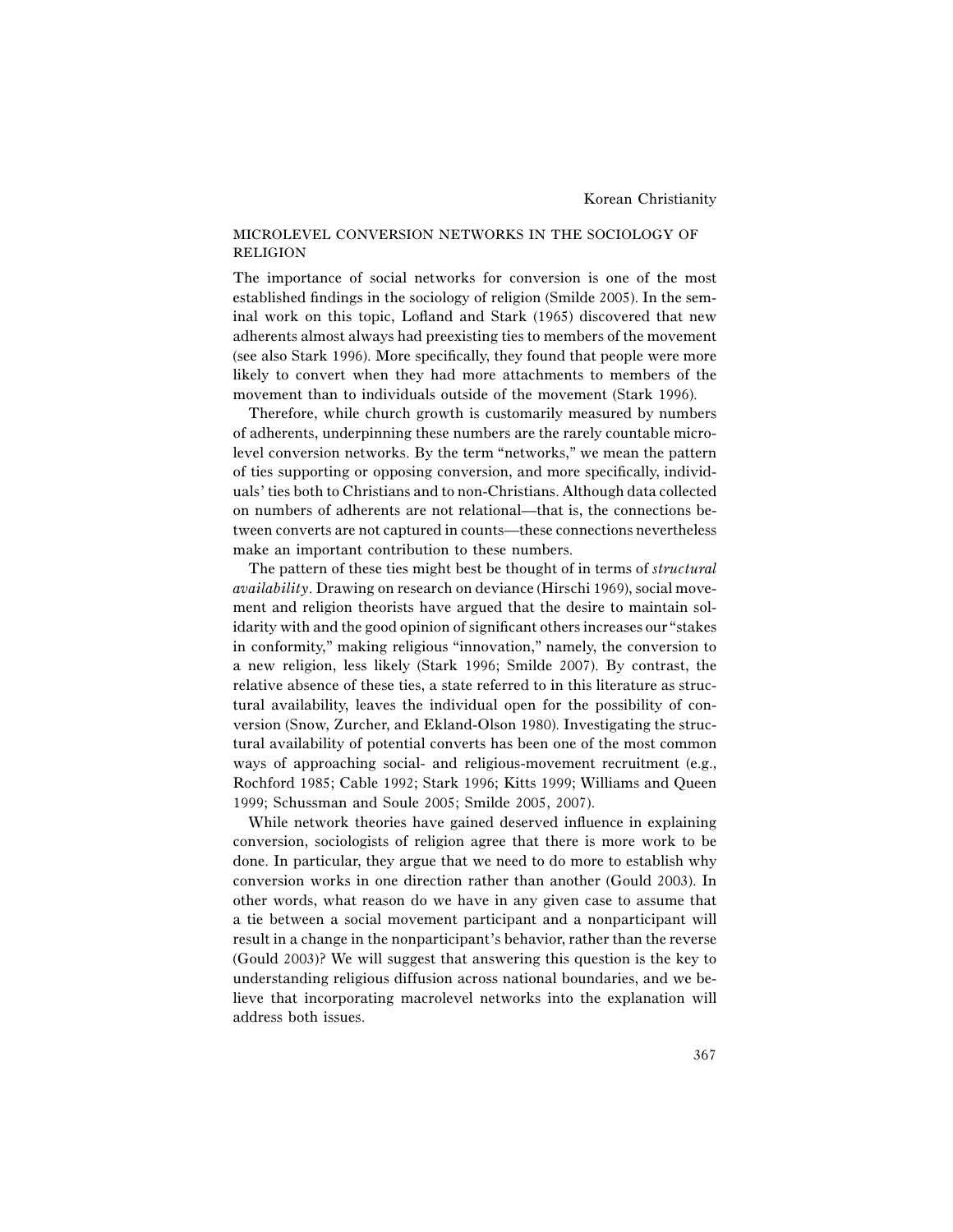#### Microlevel Networks in Macrolevel Context

Currently the conversion networks that are examined are almost exclusively microlevel (Long and Hadden 1983; Gartrell and Shannon 1985; Staples and Mauss 1987; Hall 1998; Granqvist 2003; Chen 2005; Chao 2006; Zhang 2006), but some sociologists have begun to raise the need for situating microlevel networks in a macrolevel context (Yang 1998, 2005). For instance, conflicts or alliances in these geopolitical networks can make religions associated with foreign powers more or less attractive options. We will demonstrate that these geopolitical dynamics better explain country-level patterns of conversion than do microlevel dynamics alone.

One rare work that explored systematically the connection between geopolitical factors and conversion found a negative correlation between a dominant society's aggressive behavior and the appeal of the religion brought by missionaries from this dominant society (Montgomery 1996). For instance, Christianity failed to spread to Persia because Christian Rome and later Constantinople were enemies of Persia (Montgomery 2001). Although Montgomery (2001) now considers religious pluralism to be more important than intersocietal relationships in accounting for the spread of Christianity, he notes that intersocietal relationships increase in their importance for explaining Christian expansion after the advent of colonialism (p. 118).

Montgomery's acknowledgment of the potential importance of geopolitical factors during the colonial period is a point of convergence with the claims of Koreanists (Mullins and Young 1995; Lee 2000; Park 2003) about the significance of Japanese imperialism for Protestant success in Korea, as well as Yang's (1998, 2005) call to situate microlevel conversion networks in a macrolevel context. Taken together, these sociological and historical accounts suggest that geopolitics are of paramount importance for understanding the spread of religion in the colonial and postcolonial eras. We suggest that geopolitical theory has the potential to supplement microlevel accounts to provide a fuller understanding of country-level variations in conversion patterns.

#### Geopolitical Theory and Geopolitical Networks

While a variety of work makes reference to geopolitics or geopolitical factors (e.g., Vu 2006; Baban and Keyman 2008), geopolitical theory provides the most systematic account of how these factors interrelate and affect macrolevel phenomena. In our account we seek to extend geopolitical theory to improve our understanding of the context in which microlevel conversion networks operate. (As do most studies on religious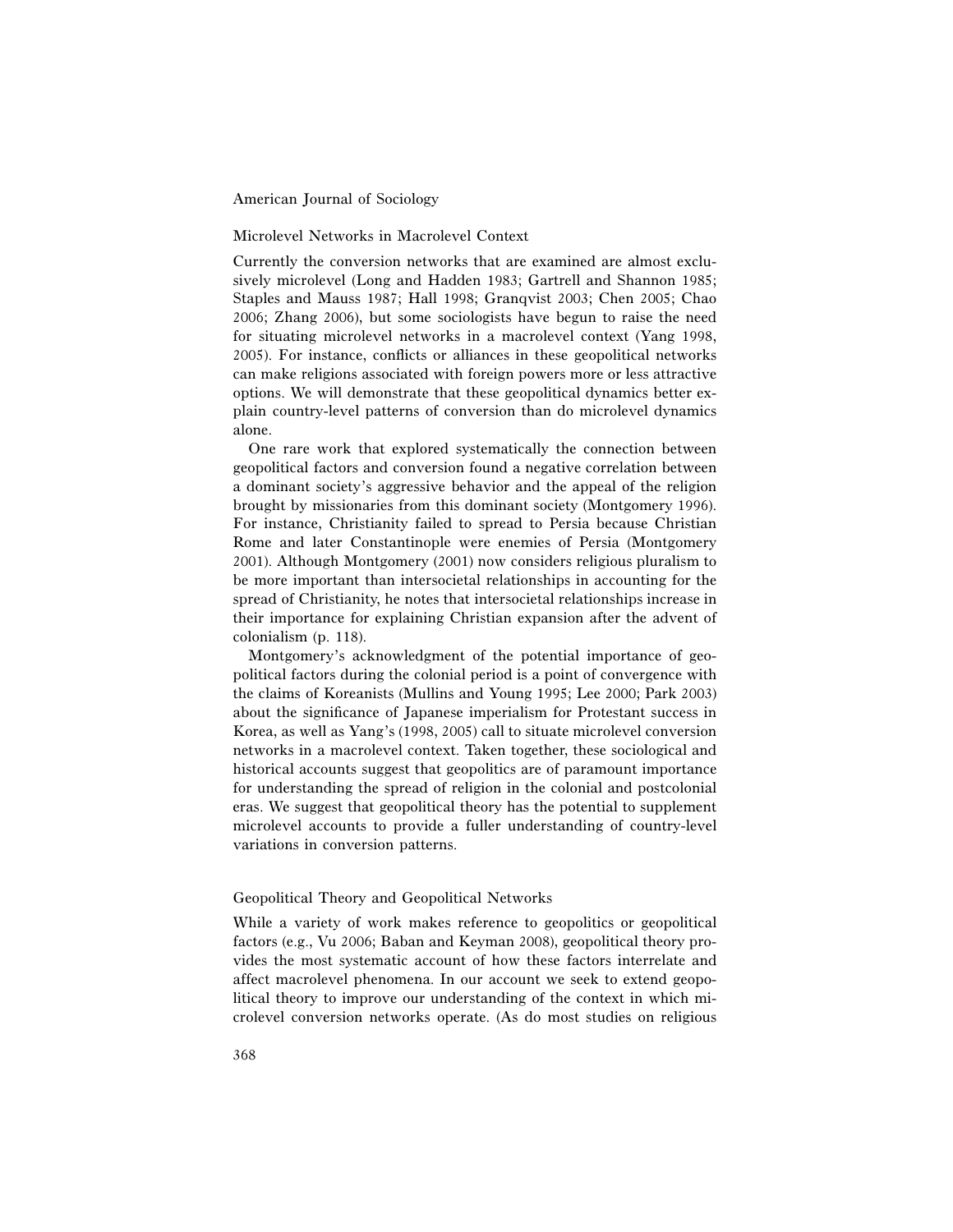growth, we see these networks through the lens of numbers of adherents.) We do this in part by arguing that treaties were the embodiment of ties in an Asian colonial network that shaped both the options of member countries and the fates of microlevel conversion networks.<sup>3</sup>

Geopolitical theory argues that the history of states is best examined from the perspective of interstate relations, with special priority being given to the militaristic aspect of these relations (Collins 1999). Geopolitical theory's focus on interstate relations implies a conception of geopolitical powers as networks, even if theorists from that tradition have generally not engaged formal social network theory.4 A network is usually considered to be a defined set of objects linked in a particular way (Knoke and Kuklinski 1982), and the military and economic relationships among France, Germany, Great Britain, Russia, the United States, China, Japan, and Korea would seem to qualify this set of actors as a network.

Acknowledging the network aspect of macrolevel dynamics means making the ties between states more central to our account than is generally the case in comparative-historical analyses, which tend to make a categorical entity—a state, a city, a revolution—the unit of analysis. Giving priority to the networked aspect of actors makes apparent the extent to which these nations acted based on their relations with one another and their knowledge of others' relations.

In other words, we believe that what enabled or constrained conversion networks was not the nations themselves but the nature of their interrelations. This was evident when East Asian nations chose different actions—such as negotiating with Western powers at all—than what they would have chosen without pressure from other network members, or without the knowledge of how other Asian countries were faring in their relationships with Western powers.

For instance, Townsend Harris, the first U.S. consul general to Japan, was ultimately able to gain more favorable concessions from Japan in 1858 than Matthew Perry had in 1854 because Harris was able to use the example of the Arrow War in China to his advantage. The result was

<sup>&</sup>lt;sup>3</sup> We frequently refer to the geopolitical network of interest in this article as the "Asian colonial network." This refers to the Asian countries that were linked together historically as tributaries of the Chinese Empire and that came under the influence, directly or indirectly, of Western powers in the 18th and 19th centuries. This group includes Southeast Asia, but we of course focus more of our attention on East Asia. <sup>4</sup> One example of a geopolitial theorist who has engaged with network concepts, however, is Mann (1993), who conceptualizes power as vested in networks rather than in static entities. By conceptualizing societies as organized power networks, Mann avoids the common problem of exaggerating the unity and coherence of states while shedding light on how the complex intertwinings of classes and nation-states led to World War I (see also Gorski 1995).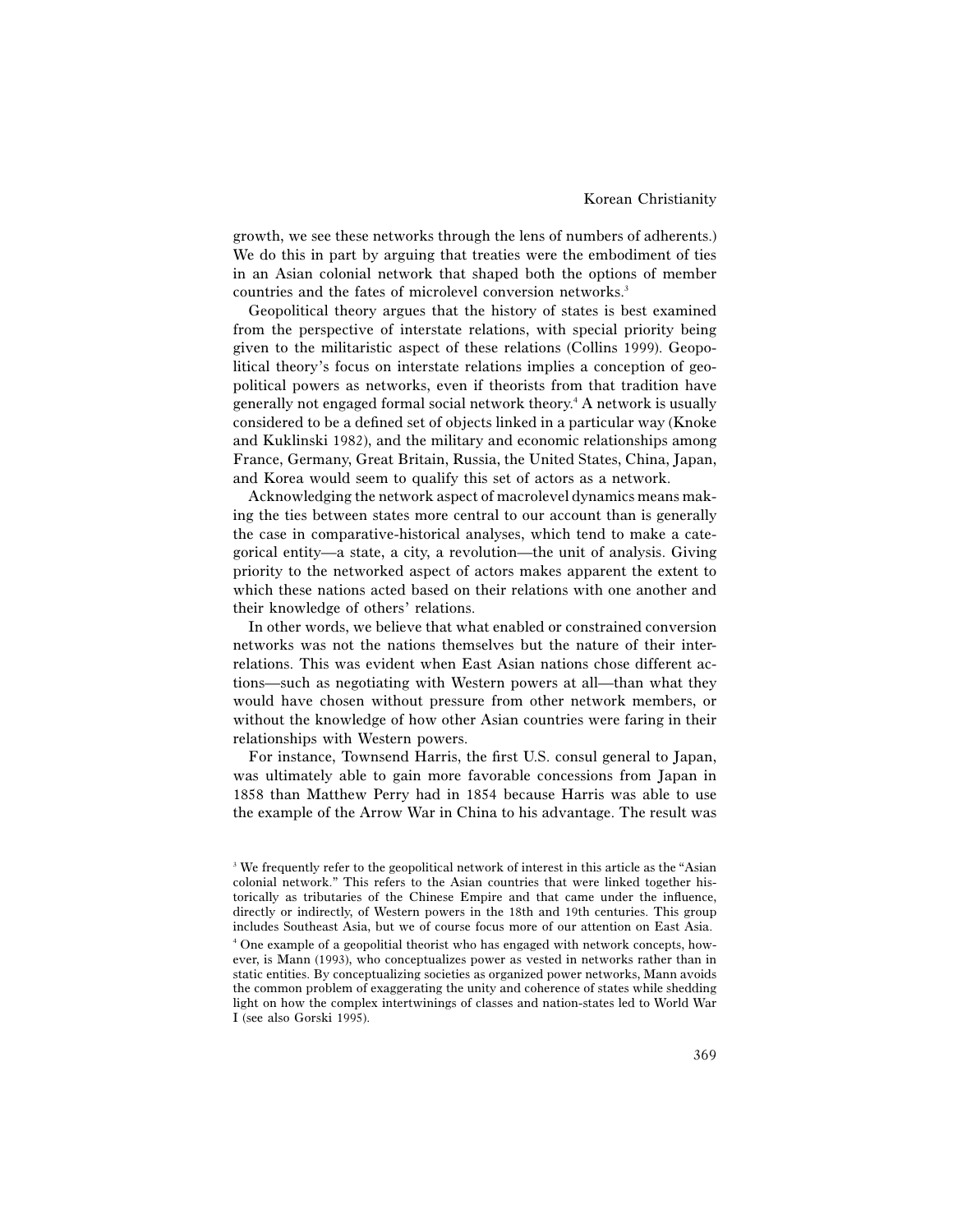a series of treaties signed between the United States and Japan despite Japanese reluctance to engage with Western powers.

## *The Intertwining of Networks and Culture*

Geopolitical events established ties between China, Japan, and Korea and the Western powers that then became reified through "unequal treaties."5 These treaties were cultural texts, steeped in ritual, that enabled the perpetuation of the balance of power and limited members' strategies for network change. For instance, the most favored nation (MFN) clause of these treaties, which provided the other major powers with the same privileges that were granted to any one of them, prevented East Asian countries from adopting a *tertius gaudens* role that would have allowed each state to play off the Western powers to its advantage (Simmel 1955) an important network strategy. The MFN clause prevented Japan from achieving treaty revision in 1871 because the government would have had to renegotiate with all of the Western powers, each of which would seek extra concessions that would then apply to all the others, such as the opening of additional ports—a major compromise for Japan (Auslin 2006).

In this article we build on earlier attempts to incorporate culture into network theory (e.g., Bearman 1993; Emirbayer and Goodwin 1994; Gould 1995; Erickson 1996; Fuchs 2001; McAdam 2003; Mische 2003; Passy 2003; Kane 2004; Cardon and Granjon 2005; Smilde 2007). However, while social network research has privileged a conception of culture that views it as an outcome or correlate of network structure (e.g., Bearman 1993; Gould 1995; Erickson 1996; McAdam 2003), our work follows in a Weberian tradition that views culture and structure as mutually reinforcing (Weber [1930] 1992). In this case we see an interweaving of networks and culture: the geopolitical network structure produced cultural texts that reinforced that structure.

These cultural texts also led to the formation of microlevel conversion networks by introducing Protestant missionaries into the East Asian countries. While the presence of a missionary was not important for any particular conversion (enthusiastic converts might be more effective at spreading Christianity than foreign missionaries), the establishment of conversion networks was nearly impossible without the initial presence of missionaries (e.g., Dunch 2001), and missionary presence greatly in-

<sup>&</sup>lt;sup>5</sup> This moniker derives from the fact that East Asian states usually did not win the same concessions from Western powers that they were forced to grant.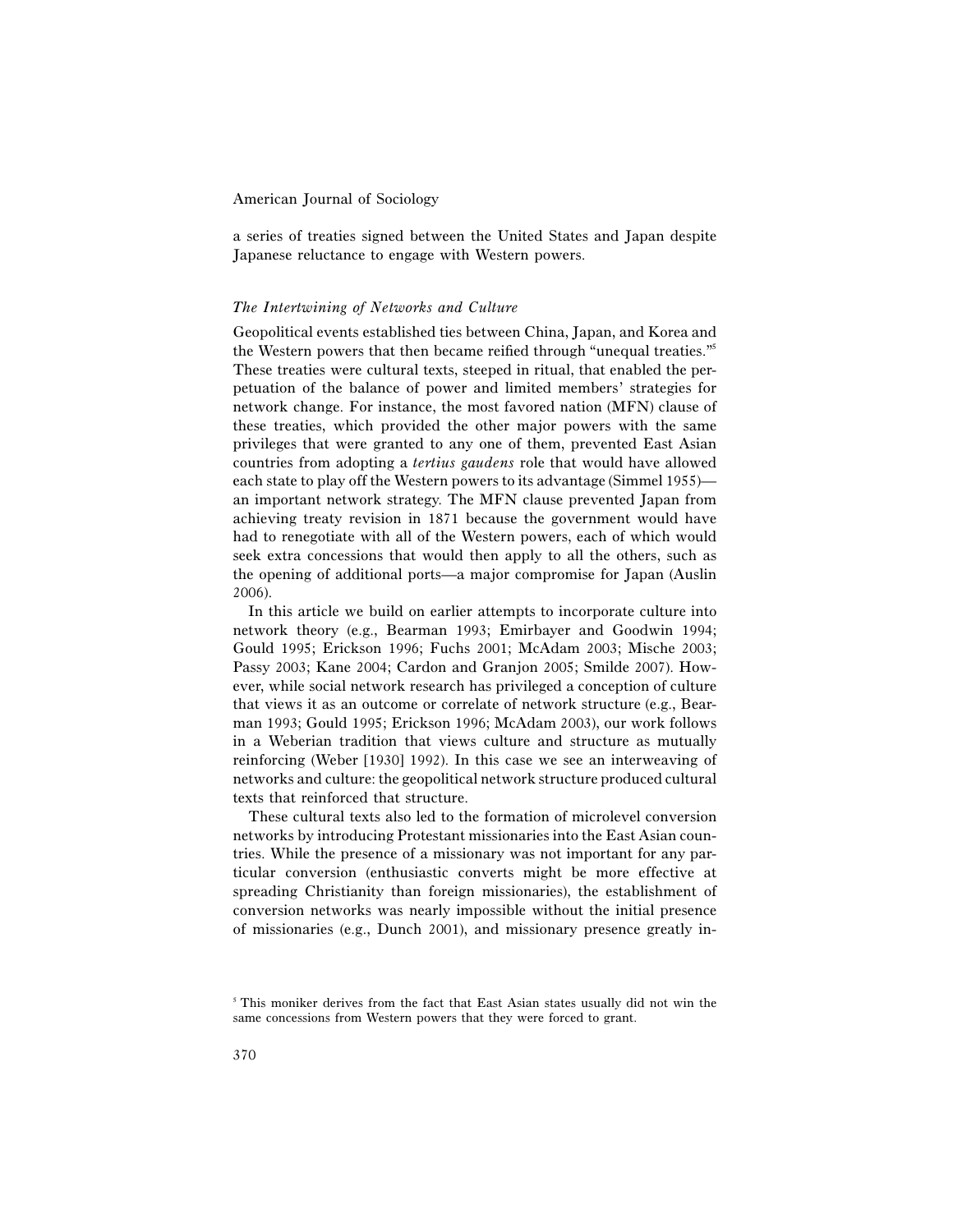creased as a result of treaty stipulations.6 However, whether conversion networks persisted depended on other outcomes of geopolitical network conflict.

## Nationalism and Rituals

How did the geopolitical network of East Asia influence microlevel conversion networks? If, following Gould (2003), the chances should be equal that a non-Christian with a tie to a Christian would convert, geopolitical transformations in this context loaded the dice. More specifically, changes in the geopolitical network changed the direction of influence in ties at the microlevel in patterned ways by provoking nationalist rituals that altered the stakes of conversion.

Nationalism is a "cultural blueprint for experiencing and constructing reality" (Greenfeld and Eastwood 2005, p. 251) because it is composed, at least in part, of rituals, which create or recreate "a temporarily shared reality, ideas which act as symbols of group membership within that little group" (Collins 1975, p. 402). It is this symbolic element, along with the formal properties of rituals, that place rituals in the cultural realm and create a "nationalist aesthetics" that leads people to become so emotionally invested in the nation (Berezin 1997; Zubrzycki 2006, p. 28).

Interaction rituals create the "shared reality" of nationalism that makes some people willing to die for their nations (Collins 2004). When participants in successful interaction rituals share a common focus of attention, this produces a shared emotion, which is amplified by the awareness that it is experienced by the entire group (Collins 2004). In this way even a small group can generate a powerful emotional energy, which produces strong feelings of solidarity, confidence, and righteousness. This sense of righteousness can transform into righteous anger and violent action against those who disrespect the group (Collins 1975, 1999, 2004). We believe that it is the intense experience of participating in a ritual or serving as the object of its righteous anger that factors into the stakes of conversion.

Figure 1 outlines our theoretical model.<sup>7</sup> While unequal treaties contributed to the initial formation of conversion networks in each East Asian country, nationalist rituals, or the cultural response to geopolitical network

<sup>6</sup> Korea might seem to be a counterexample, since Catholic communities emerged in Korea before any missionary entered the country. But knowledge of the religion—and the first baptisms—came from contact with Jesuits in China.

<sup>7</sup> As with all figures in this article, fig. 1 is a conceptual model rather than a causal one. I.e., we acknowledge that there were other potential influences on the phenomena the model describes. These models are simply intended as guides to our argument.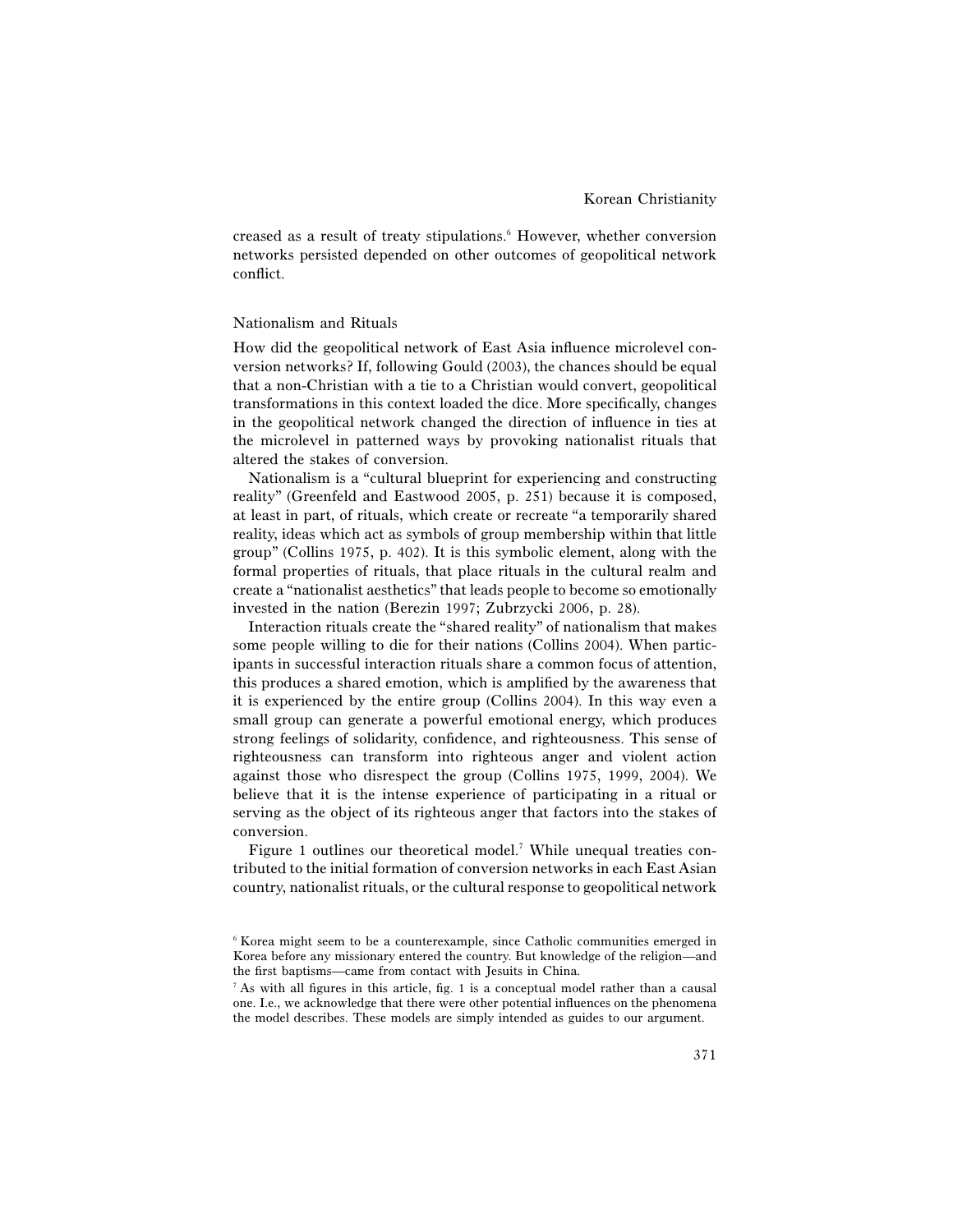

Fig. 1.—Theoretical framework

conflict, shaped the longer-term success of these networks. In this way we argue that accounting for Christian success in Korea requires us to incorporate both macro- and microlevel networks as well as the intertwining of networks and culture.

We find that in East Asia unequal treaties provoked nationalist, antiforeign reactions among some and an interest in Westernization among others. The balance between pro- and antiforeign sentiments in the court of public opinion and, hence, the fate of Christianity depended on successive geopolitical events. In Japan the modernizing government quelled most antiforeign agitation so that Westernization and Christianity emerged as viable options for self- and national improvement, and a patriotic Christian identity was cultivated in an intensely ritualized atmosphere at Western-run schools throughout the country. Then, frustration with the slow pace of treaty revision (along with other events) allowed earlier anti-Western sentiment to reemerge, and nationalist rituals made a patriotic Christian identity untenable. In China, defeat at the hands of Japan increased openness to Christianity, and Protestant institutions fused faith with patriotism, increasing the appeal of conversion. Then, perceived double-dealings by the West provoked anti-Christian rituals that made the link between Westernization and Protestantism a liability.

In Korea, while the growth of Catholicism was undermined by its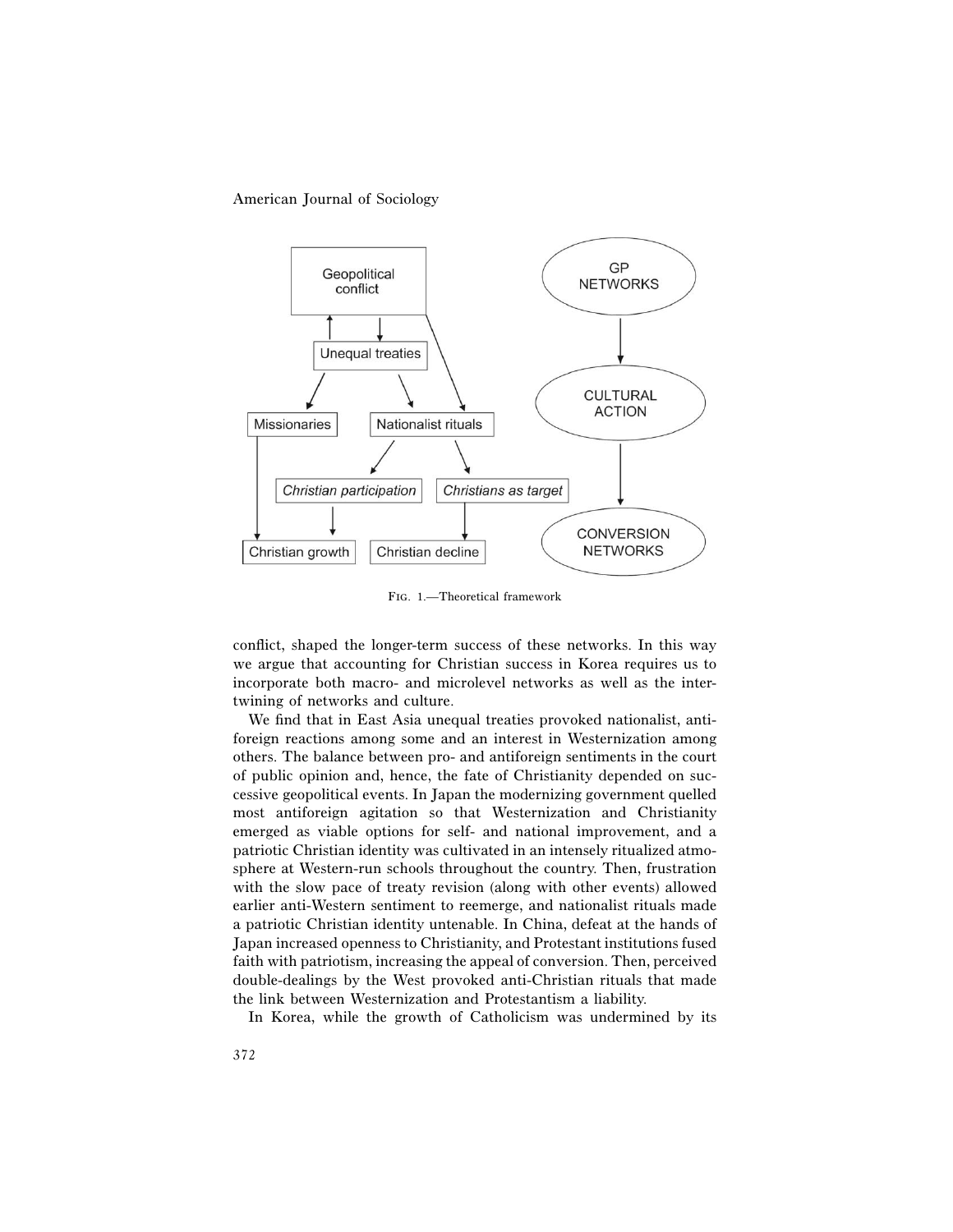association with the fear of a takeover by the West, as Park (2003) and others have pointed out, when Protestantism arrived on the scene, the threat from Japan was greater. Yet to some it appeared that Protestant missionaries were colluding with the Japanese, and church membership actually began to decline during the Japanese Protectorate. It took a spectacular nationalist ritual like the March First Movement to firmly establish the link between Protestantism and patriotism. Before turning to our cases, we discuss why microlevel theories of conversion alone do not account for the unusual success of Christianity in Korea.

#### MICROLEVEL ACCOUNTS AND THE PROBLEM OF KOREA

Consistent with Yang's (2005, p. 424) contention that an "individualistic approach is inadequate for explaining the phenomenon of large-scale conversions," we will suggest that comparing microlevel networks across East Asian countries does not solve the puzzle of Protestant success in Korea. We conclude this section by raising the possibility that considering a macrolevel context not only addresses this puzzle, but also provides a new answer to the challenge of predicting the direction of tie influence.

A micronetwork approach would lead us to expect that in Korea ties to Protestants would overbalance ties to non-Protestants, while in Japan and China we should see the opposite pattern. There are no data for the patterns of ties and religious affiliations for the populations of these countries at the time of the introduction of Protestantism, so we cannot answer this question directly. We can, however, try to reconstruct the conditions that would make conversion more or less favorable in terms of structural availability—a strategy employed by Stark (1996) in explaining the growth of Christianity in the Roman Empire—and try to determine whether these conditions would vary in a way consistent with the pattern of church growth in East Asia. We focus here on family dynamics and natural disasters, two commonly used indicators of structural availability (McAdam and Paulsen 1993; Stark 1996; Smilde 2007).

Given the Confucian tradition common to China, Japan, and Korea, we would expect structural availability to have been relatively constant.<sup>8</sup> More specifically, family embeddedness should have limited structural availability and reduced the likelihood of conversion. Kin networks seem to have been a double-edged sword from the point of view of conversion:

<sup>&</sup>lt;sup>8</sup> We do not mean to imply that family structures were identical across East Asia; to the contrary, important differences have been documented (e.g., Bernstein 2003; Ko, Haboush, and Piggott 2003). The centrality of family life in these countries has not been disputed, however, and it is the prominence of the family in individual lives that we believe, following Smilde (2007), could inhibit conversion to a new religion.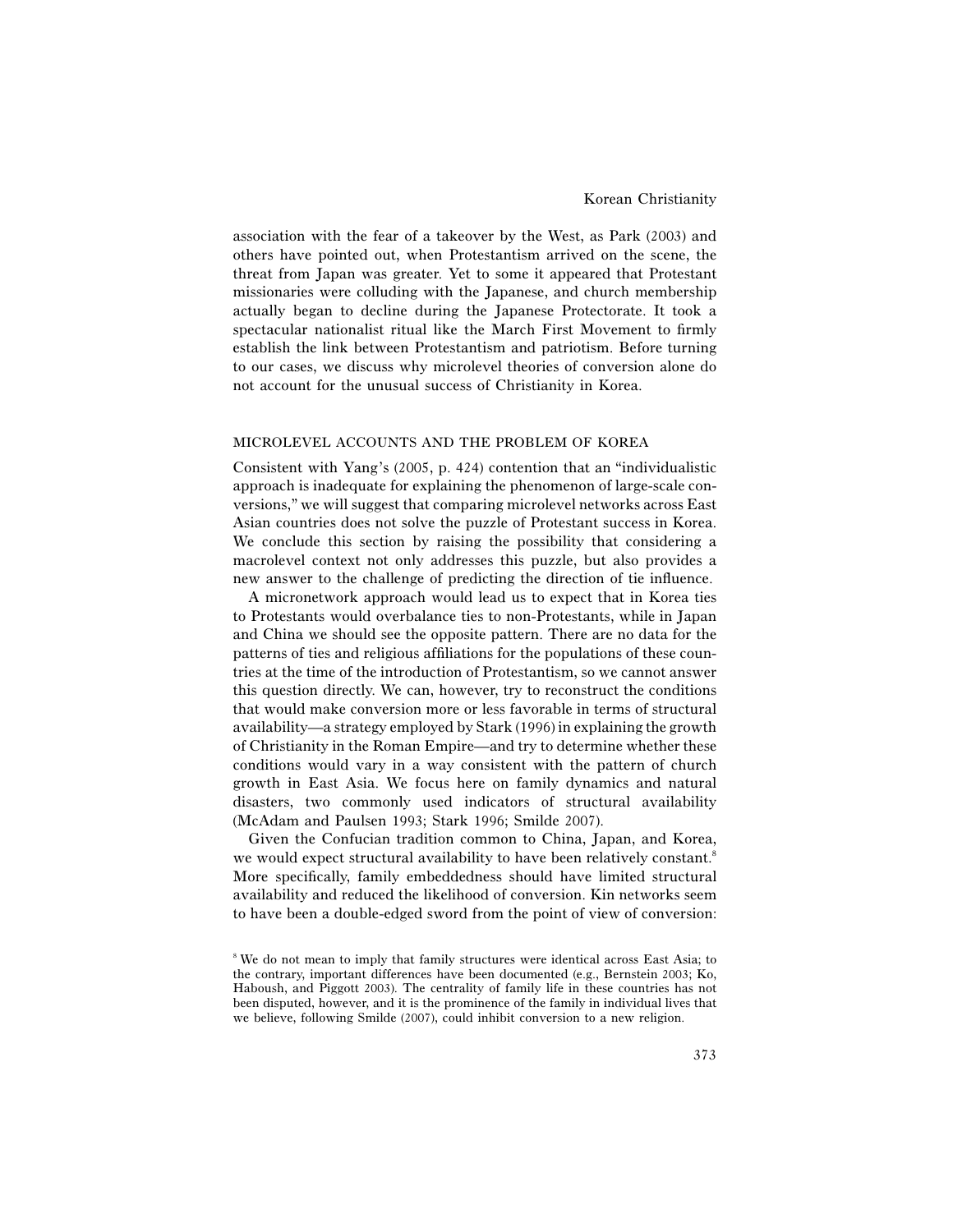although the tight-knit, hierarchical structure of kin networks could mean a bonanza of conversions once the family patriarch joined the church, this same structure—embedded in a village of similar structure—meant that the stakes in conformity were high for every individual, which could work against the "cultural innovation" of conversion (Smilde 2007).

The embeddedness of families in villages characterized by a similar close-knit, hierarchical structure based on dependency could mean that conversion would cause problems not only for the individual but also for his or her family. In rural Japan, for instance, the individual was bound to both family and village, and the village could exact both economic sanctions on the households of deviants (such as cutting off access to water or firewood) as well as symbolic sanctions, such as cutting off ties with those who caused the village to lose face. Given the embeddedness of rural Japanese in family and village structures, it is not surprising that the base for Christian growth was in urban areas (Yamamori 1974).

Confucian ritual and tradition also seemed to keep Koreans embedded in kin networks, and Christian belief could directly threaten these attachments. Kin networks were fundamental to Korea, and disgraced members could be expelled from them (Seth 2006). Missionaries denounced Confucianism as paganism, and insisted that converts end practices of ancestor worship (*chesa*) that were enshrined in law, including paying homage to grave sites and the ancestral tablets (Park 2003, p. 120). Church practices of mixing men and women as well as old and young during worship and Bible study were also an affront to the Korean Confucian sense of family relationships (Sohn, Kim, and Hong 1982; Park 2003). There are therefore multiple reasons to suspect that family members would discourage interest in Christianity across East Asia.

Where national differences emerge that may have affected structural availability, Korea seems *less* ripe for conversion than, for instance, China. Consistent with Stark's (1996) account of the often desperate conditions of the Roman Empire that underscored Christian charity efforts and hence inspired conversions, turn-of-the-century China witnessed several catastrophes that resulted in death, sickness, and social dislocation. For instance, between 1876 and 1879 North China experienced the most severe famine in its recent history, claiming the lives of nine and a half million (Bohr 1972). The first significant breakthrough in conversions to Protestantism in China came in the late 1870s in connection with the famine relief provided by missionaries in Shandong and Zhili (Tiedemann 2001). Qing government relief efforts were hampered by inadequate roads and transportation facilities, corruption, and insufficient resources, creating an opening for Christian relief (Bohr 1972). Missionaries, who had earlier made contacts through their itinerations, were able to set up famine-relief centers. One source notes a clear correlation between famine relief and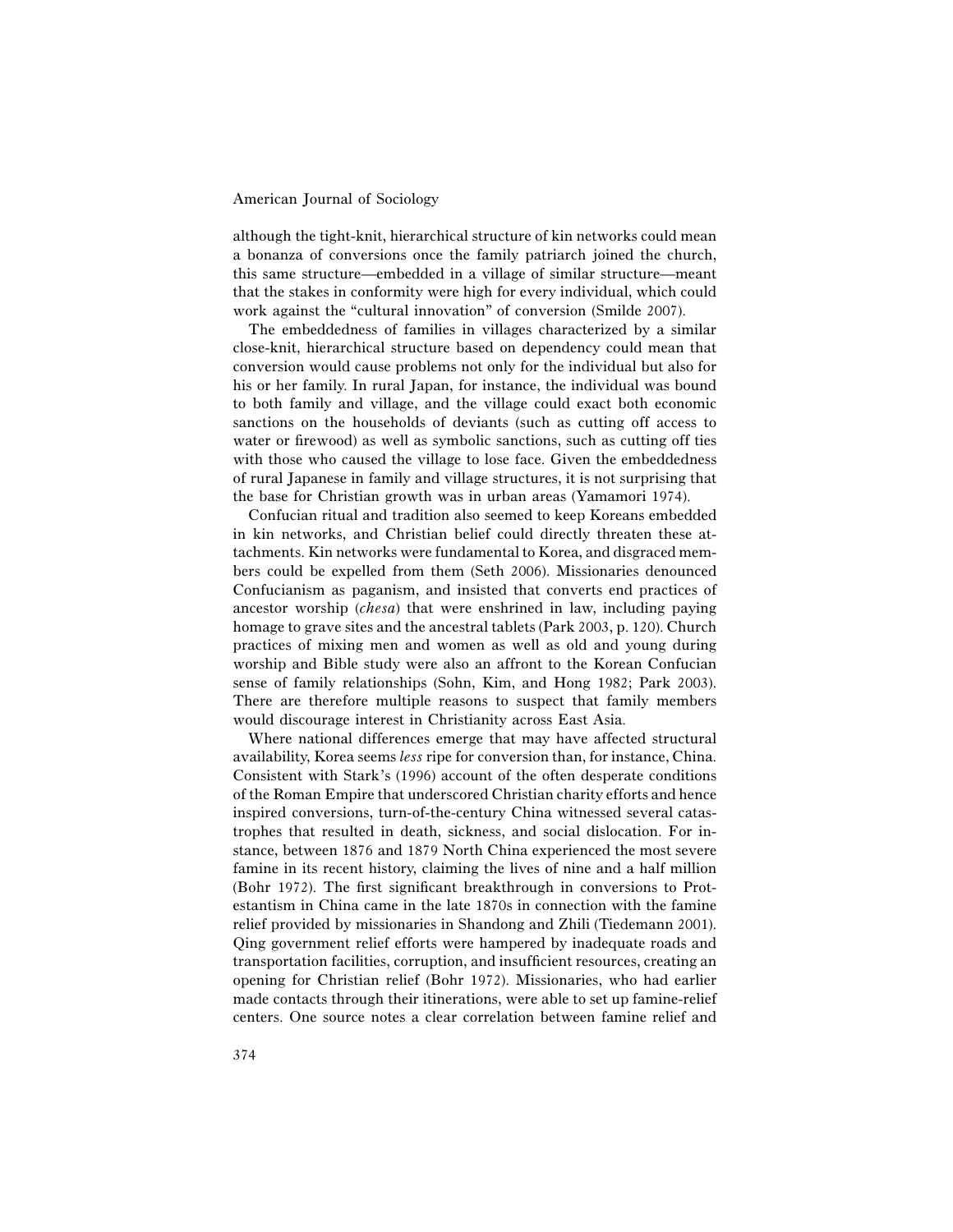conversion in Shandong: statistics for 1880–1900 show that the highest number of conversions occurred for the American Presbyterians, the Baptist Missionary Society, and the Methodist New Connection Society in those areas where famine relief had been distributed by missionaries (Tiedemann 2001, p. 121).9

Korea seems to have fared better. Despite a severe famine in 1812–13, a "green revolution" in agricultural production managed to keep pace with population growth, so that the number of famines appears to have declined after 1750, leading one historian to conclude that "there does not seem to have been any great ecological or economic crisis in the nineteenth century" (Seth 2006, p. 215). Therefore, we would expect 19th-century Chinese to have experienced greater, more systematic structural availability than Koreans, at least with regard to the presence of natural disasters. Yet Christianity did not succeed in China.

This brief discussion suggests that Koreans were no less embedded in family networks than were Japanese. In addition, given the tremendous loss of life in the North China famine, it is possible that Koreans experienced less structural availability than did many Chinese, who would have lost family members who were potential opponents to conversion. Differences in structural availability, therefore, do not seem to account for the success of Protestantism in Korea.

Moreover, neither Gould's nor Smilde's account of why ties to movement participants would result in conversions (rather than apostasy) would seem to explain the different patterns of Christian success in East Asia. Gould (2003, p. 250) argues that sacrifices made by participants intensify their common experience: "Just as friendships formed in combat are more intense than those forged in everyday life . . . friendships cultivated in an activist context are endowed with special significance." However, as noted, Christianity required sacrifices from converts in each East Asian country; there is no reason, therefore, to believe that friendships would be more enhanced through a common Christian experience in Korea than in Japan. Smilde (2007), on the other hand, highlights the ability of participants to provide interpretations of the problems the nonbeliever confronts in a way that enhances the significance of the movement. But there is no reason to suppose that Christians in Korea were better able to provide religious meanings to difficult experiences than were Christians in China or Japan.

<sup>9</sup> Based on the history of conversion research, it seems likely that it was not only the relief that resulted in these conversions. These disasters provided both an opportunity for Christian relief and also an increase in potential converts' structural availability. In other words, famine and rebellion increased the likelihood that family members, often a countervailing force to conversion, would be absent (Snow et al. 1980).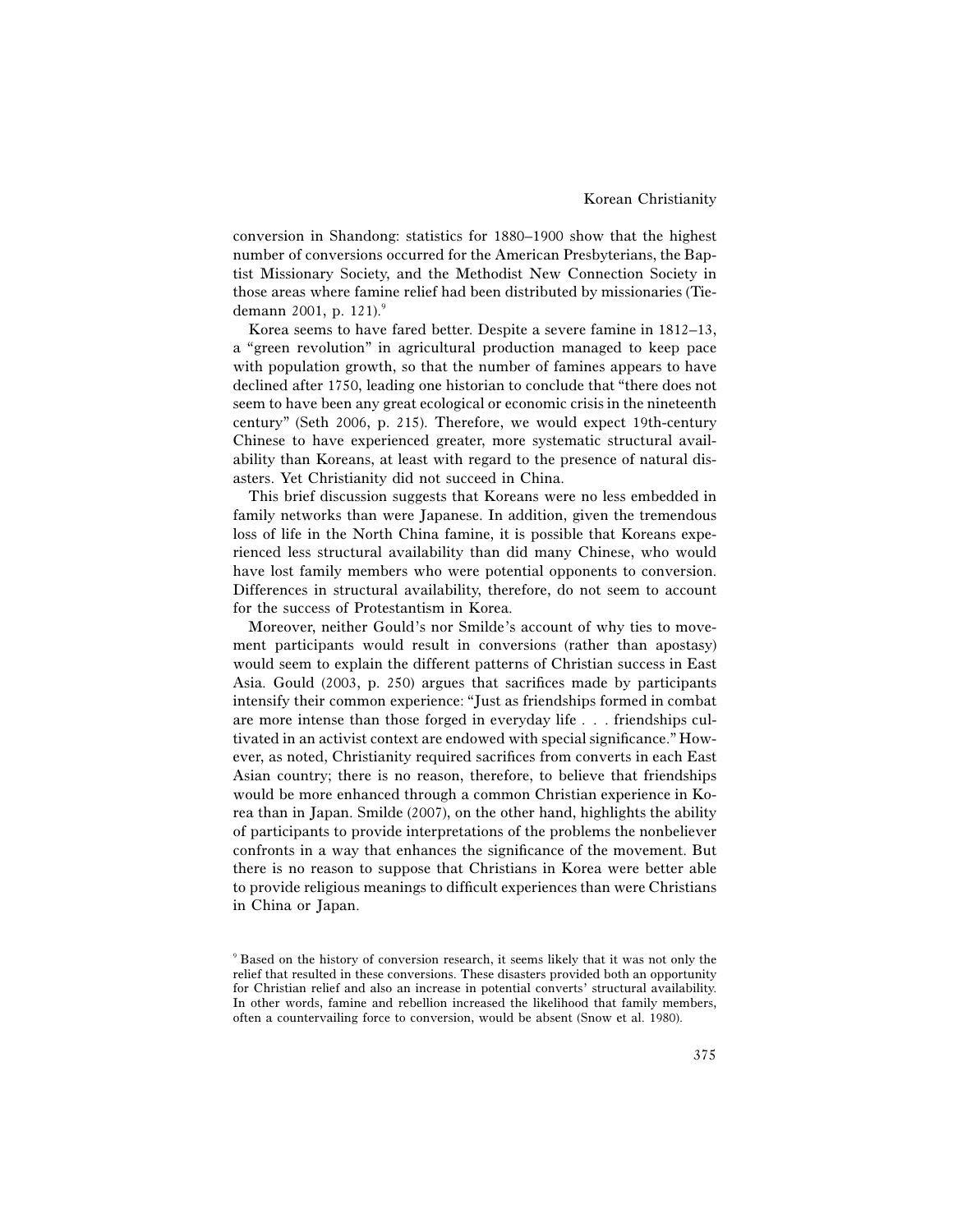Therefore, two problems beset microlevel network approaches to the puzzle of Protestant success in Korea: structural availability does not seem to vary in the predicted way, nor can we explain why influence flows in a different direction in Korea than in Japan and China. In the following cases, we seek to demonstrate that appreciating the nested nature of networks can address both of these issues.

# CHRISTIANITY IN JAPAN

The case of Japan illustrates how nationalism triggered by changes in the Asian colonial network could tip the direction of tie influence in microlevel networks, resulting in surges and drops in conversions, as the geopolitical pendulum swung back and forth (fig. 2 captures these dynamics). In other words, while microlevel networks and structural availability played an important role in the rise and decline of adherents, the direction of influence—toward or away from Christianity—was shaped by the larger political climate, which in turn was shaped by events in the geopolitical network.

# Westernization and the Establishment of Microlevel Conversion Networks

The shogunate's concessions to the Western powers in the Ansei Treaties of 1858 provoked a sense of shame and cowardice among Japanese, and treaty revision became a top priority for the next government.10 Thenceforth, Japan pursued treaty revision in two main ways: (1) through a mission of top Japanese statesmen sent abroad in 1872 (led by foreign minister Iwakura Tomomi) to ask Western leaders what changes Japan would need to make to renegotiate the treaties and (2) through an intensive program of Westernization, based on the belief that if Japan showed itself to be an equal of the West, the unequal treaties would be overturned.

The interactions between Western and Japanese representatives during the Iwakura mission accelerated the establishment of conversion networks by leading the Japanese foreign ministry to remove publicly placed sign-

<sup>&</sup>lt;sup>10</sup> In 1854 the shogunate signed the Kanagawa Treaty, which opened two ports for trade with the United States, among other stipulations. In 1858 Townsend Harris was able to press on Japan the Treaty of Amity and Commerce, and the Netherlands, Russia, Great Britain, and France made similar negotiations (through the MFN clause), collectively known as the Ansei Treaties. These treaties opened five additional ports for foreign trade and residence, effectively deprived Japan of its control of foreign trade by fixing low import-export duties subject to international control, and dictated extraterritoriality; these last two provisions were "concessions no Western state would have made to another Western state" (Mason and Caiger 1997, p. 264).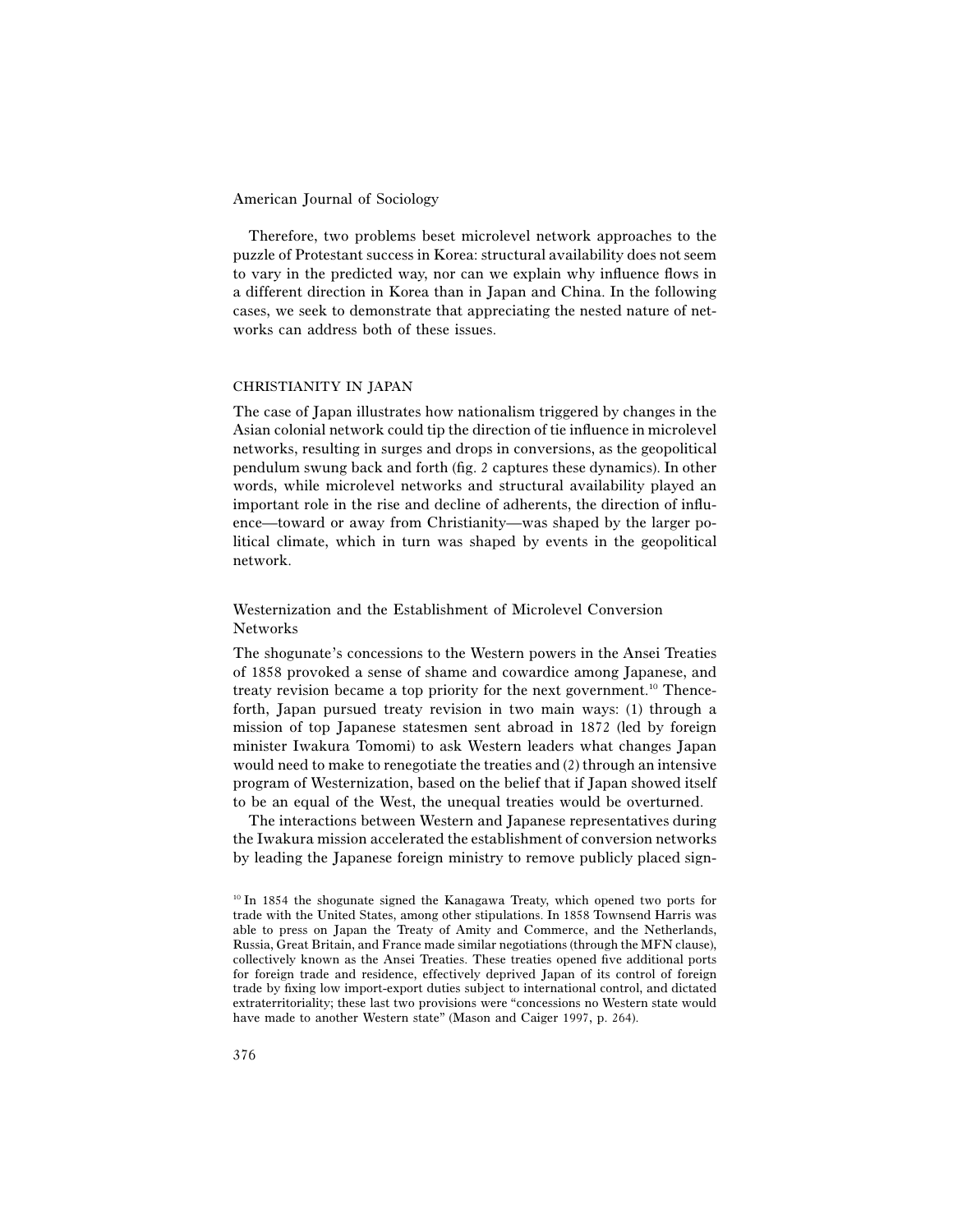#### Korean Christianity



Fig. 2.—Conceptual model of the rise and fall of Christianity in Japan

boards prohibiting Christianity. Although a clause of the 1858 treaty contained provisions for Christianity for Americans, Japan had forbidden its citizens from converting, and those who did were often persecuted. Clearly the threat of persecution would have made it difficult for Christians to persuade others to join the movement. In the terms set by Gould (2003), if there were a tie between a Christian and a non-Christian in this environment, we might expect the non-Christian to prevail, or at least to resist attempts at conversion.

While the mission was abroad, the Japanese government continued persecuting Japanese Catholics. In Europe, British chancellor of foreign affairs Lord Granville, French minister of foreign affairs de Remusat, and Dutch minister of foreign affairs Gercke d'Herwitjuen told Iwakura that the persecution of Japanese Christians would hamper efforts to obtain revised treaties (Yoshiya 1978).<sup>11</sup> Ito Hirobumi, a junior councillor for foreign affairs who was a vice-ambassador in the mission, petitioned the caretaker government in Tokyo to lift the ban on Christianity (Edstrom 2002). The diplomatic pressure experienced by this embassy was responsible for the end of the ban (Jansen 2000, p. 463; Edstrom 2002).

On February 24, 1873, public notice boards proscribing Christianity were taken down. Whereas between 1859 and 1872 there had been prac-

<sup>&</sup>lt;sup>11</sup> Mass demonstrations, perhaps inspired by articles in the Catholic press criticizing Japan's actions, in London, Paris, the Hague, and Brussels reinforced their point.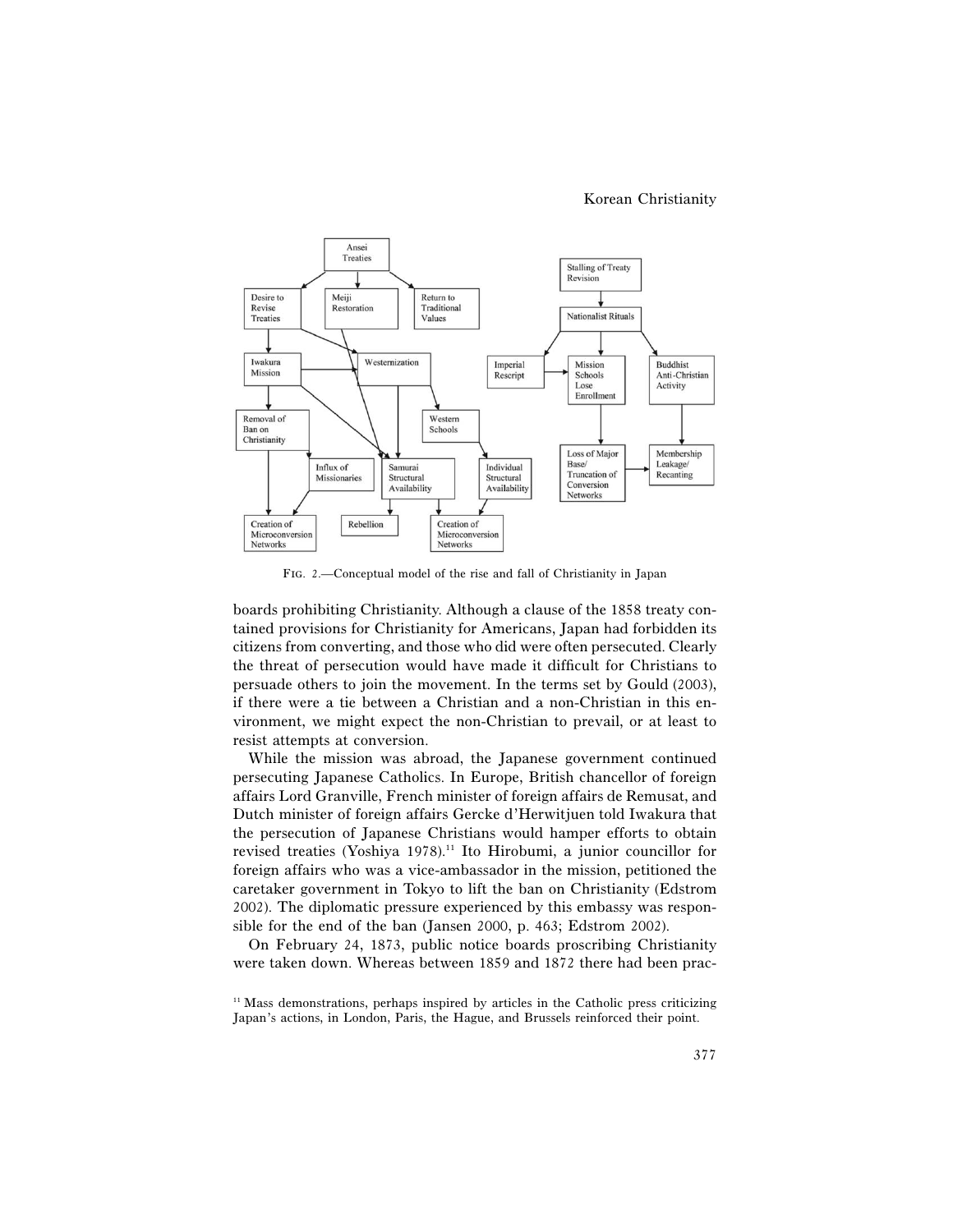tically no church growth, after the notice boards were removed, membership slowly began to grow, and year by year the number of missionaries increased (Yamamori 1974). Removing the ban on Christianity eliminated one major obstacle to the formation of conversion networks—the fear of persecution—and provided one impetus for their creation, the addition of missionaries.

Members of the Iwakura mission assumed important council positions when they returned to Japan. They launched a program of Westernization, influenced by their experience abroad, aimed at moving Japan into the "community of nations" (Keene 2002; see also Nish 1998). While in some quarters the Ansei Treaties provoked a conservative response advocating a return to traditional values, the government viewed treaty revision as a short-term problem that could be addressed by making dramatic changes (Auslin 2006).

Because the government dominated by Iwakura and other embassy members favored modernization, knowledge of English as well as Western science and technology could dramatically improve an individual's career prospects. For this reason many ambitious families sent their children to Western schools. These schools were usually run by deeply religious Westerners, if not by actual missionaries. Some of these schools were residential; being cut off from their families increased students' structural availability. This individual-level structural availability in conjunction with the dislocation of the samurai class (to be discussed shortly) meant that schools led by Westerners were some of the most important sites for conversion; many sources agree that the largest number of converts were students (Yamamori 1974).

Enrolling in a Western school was not only a means of self-improvement; for some it was a patriotic act. Westernization initially linked Christianity with patriotism in the minds of some Japanese. Many believed there was a connection between Christianity and the Western economic and military prowess coveted by Japan, and both prominent figures and everyday Japanese advocated conversion. Originally a Confucian scholar, the samurai Nakamura Masanao concluded that Christianity was necessary for modernizing Japan and that the emperor should take the lead in being baptized (Scheiner 1970).

Converts to Christianity could be open about their patriotic aims. For instance, Tamura Naoomi wrote, "I was still a nationalist. . . . I was interested in Christianity simply because I thought that it was a religion in a civilized nation and much more modern and cultural than Buddhism or Shintoism. Thus only Christianity could bring us the culture of Europe" (quoted in Scheiner 1970, p. 46).

The transformations in the Asian colonial network that led to the removal of bans on Christianity and the association of Christianity with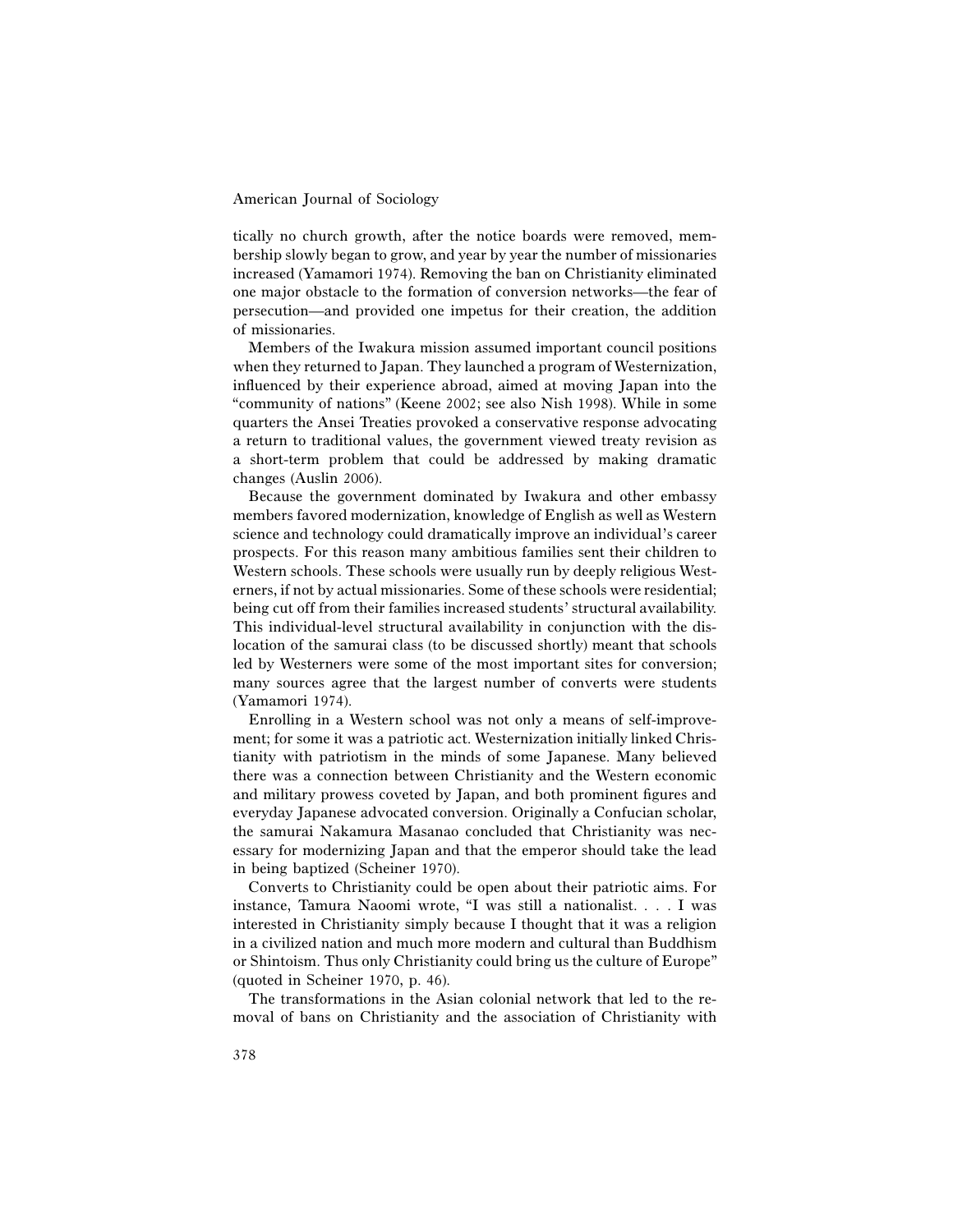#### Korean Christianity

Westernization seem to have promoted the growth of microlevel conversion networks as measured by the increase in number of adherents. Reconstructing numbers of conversions in late-19th-century Japan requires piecing together information from a variety of sources that sometimes disagree in the specifics, but some patterns emerge. After the removal of the ban, the church grew so quickly that many missionaries predicted that Japan would become a Christian nation (Iglehart 1959; Thomas 1959; Moffett 1998). Japan's first Protestant church was organized in 1872, and by 1889, there were nearly 40,000 Protestant Christians in Japan (Moffett 1998).

Consistent with our contention that the positive association between Christianity and Westernization contributed to conversion-network growth, the sector most open to the West, urban upper- and middle-class intellectuals, was the most responsive to Christianity: by 1889 30% of church membership came from the old samurai class and from the upper middle classes of teachers, merchants, rich farmers, and office workers (Yamamori 1974, p. 61). Significantly, this is the same class that experienced the first stirrings of nationalism (Greenfeld 2001).

#### Samurai Responses to Westernization: Protest or Conversion

To understand better this growth in adherents, the subsequent decline, and the networks that underpinned these changes, we focus on an extremely important segment of the upper middle class, the hereditary warrior class of the samurai. The modernizing climate of the 1870s and 1880s opened up some new possibilities to the samurai class, and whether for personal gain or out of patriotic sentiment, some decided to take advantage of them. For instance, Lord Hosokawa Morihisa of the Kumamoto domain believed that training the domain's youths in Western knowledge would allow them to take leadership of Japan, which would help restore the region to its earlier prominence in national affairs (Scheiner 1970, p. 70). With that aim the Western Academy was established in 1871 under the leadership of L. L. Janes, an officer in the American Civil War.

While students, who uniformly aimed to become politicians, intended to study only the Western practical techniques they would need for modernizing Japan, the school eventually transformed into a microlevel conversion network. Janes told some of his most promising students that Christianity was the basis of Western civilization and invited them to Bible classes in his own home. Fourteen or 15 agreed, based on the belief that it would help their English; by the following year the number had reached 50 (Kishimoto 1956).

The structure of the school no doubt helped foster this interest. One historian's account of young samurai students provides almost a definition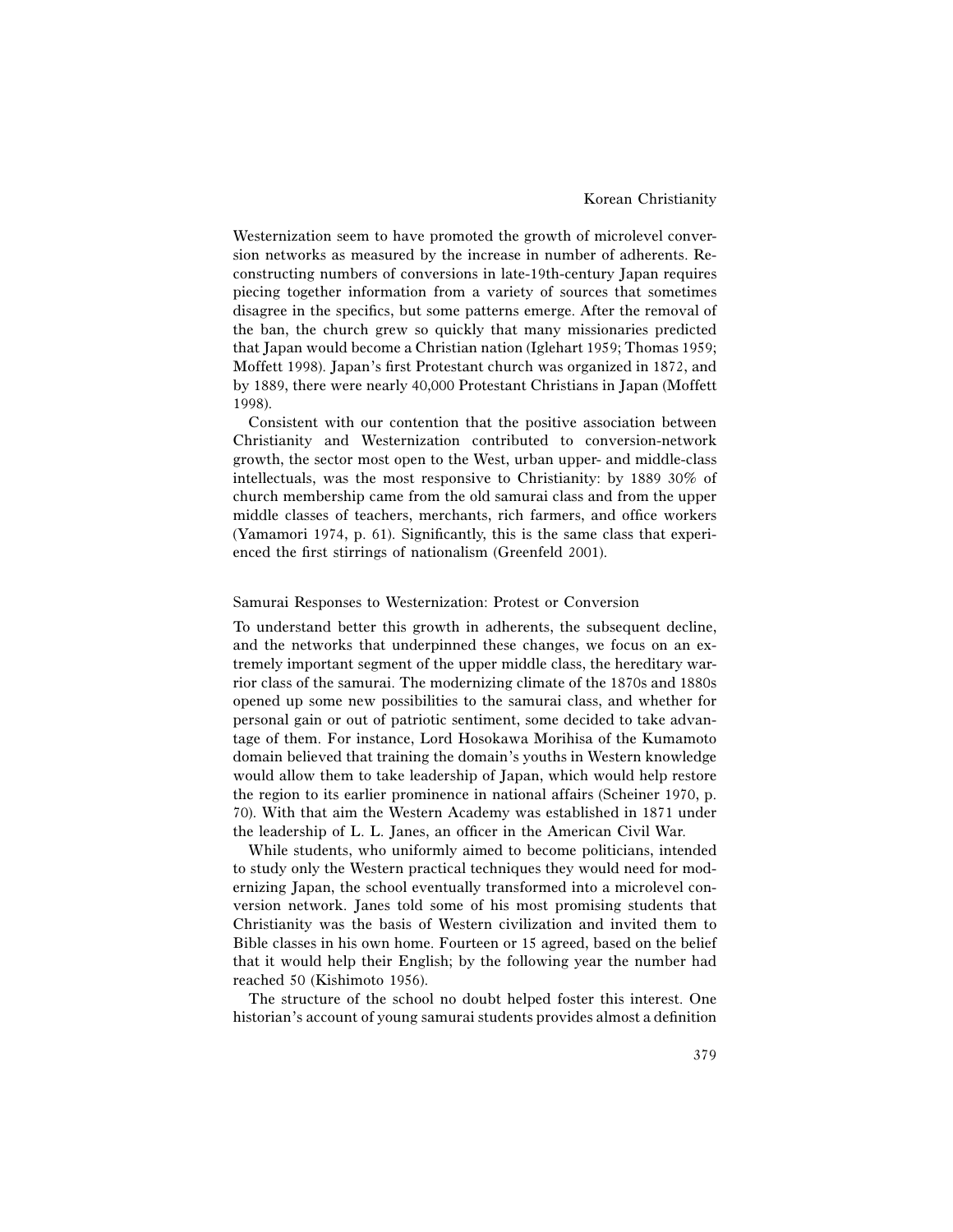of structural availability: "There were in these cities a large number of young people in whom the spirit of adventure was strong. Though not altogether free from family influence, they were not so much under the control of the family system as those who stayed around the old home. They were more easy to reach" (quoted in Yamamori 1974, p. 36).

Kumamoto's organization became a very efficient means of spreading the religion through the dormitory from the first upperclassmen converts (Scheiner 1970, p. 80). Christian ritual became an increasing part of students' lives. Janes had 60 students at his weekly Bible studies in 1874, and in May of 1875 he added a regular Sunday worship. In November of that year a prayer meeting was added. By January 1876 "the whole school found itself immersed in a revival" and students "became filled with a religious fervor that was close to madness" (Notehelfer 1985, p. 195). Other studies were put aside as groups of students gathered to study the Bible in the dining hall and private quarters. Prayer meetings often went until dawn, punctuated by midnight ice baths or fasts "to harden their faith and commitment" (Notehelfer 1985, p. 195).

These intense rituals generated a symbol that expressed the students' new shared reality: a public declaration of faith. On January 30, 1876, 35 students climbed Mount Hanaoka and signed a covenant of belief. The Mount Hanaoka oath stated that to be a patriot one must be a Christian: "If one holds the spirit to serve the nation, then one must stand firmly, sacrifice one's life and then explain how Christianity is fair and right" (Scheiner 1970, p. 93). The Kumamoto graduates' shared reality fused Christianity and patriotism, an association enhanced by the fact that many of them became figures of national importance in Japan.

The trajectory of the Kumamoto band illustrates how geopolitical networks could encourage conversion-network growth. Unequal treaties contributed to the change in government that led to the dislocation of the samurai class and a desire for Westernization, which in turn led to the establishment of the Kumamoto school. The fusion of Christianity with patriotism helped spur on the conversions at the Kumamoto school by students eager to play a role in leading the country. Students' structural availability at the school made them ripe for conversion.

In this brief moment—spanning just a decade from the mid-1870s to the mid-1880s—the difficulty of rebellion against the Westernizing trend, combined with the opportunities for personal advancement and patriotic service that Western schools and religion provided, most likely increased the appeal of Christianity. Surely this climate would have contributed to the direction of influence in a tie between a Christian and a non-Christian; certainly the growth rate of Christianity in this period suggests that it did (Yamamori 1974).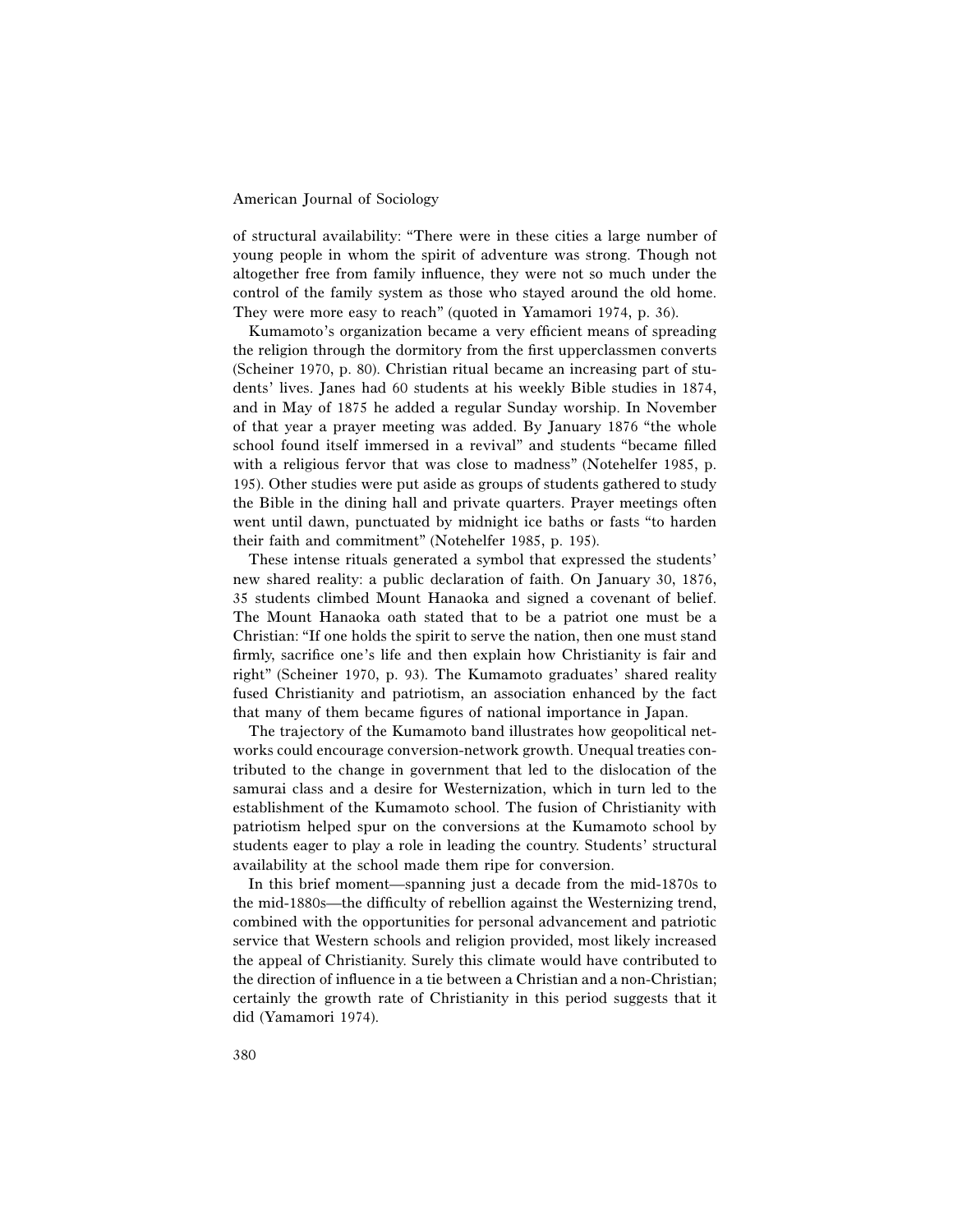#### The Turn against Westernization and Christianity

But the scales would tip in the other direction by the end of the 1880s when the government turned away from Westernization. Appeals to traditional values and nationalism not only reemerged but managed, with imperial support, once again to effectively remove the foreign religion as a viable option for patriotic Japanese. As the geopolitical tide turned, the dramatic growth witnessed by late 19th-century missionaries proved to be short-lived. This turn was related to actions in the Asian colonial network. The same geopolitical forces that fostered the creation of conversion networks contributed to their demise. A series of dates in the 1880s and 1890s marked geopolitical events that were important turning points for the Westernizing trend; we focus here on the failure of treaty negotiations in 1887 and 1889.

Despite Japanese optimism about treaty revision, negotiations moved at an excruciatingly slow pace. Japanese foreign minister Inoue Kaoru convened a conference with the Western powers in 1882 to work out the issues impeding treaty revision, but no progress was made because the British minister Harry Parkes refused to make significant changes to the extraterritoriality and tariff clauses of the treaties.

Numerous scholars argue that the failure of treaty revision dealt a death blow to Protestant membership (Thomas 1959; Yamamori 1974). Reduction in church growth came about primarily through membership loss (Yamamori 1974). In the years 1890–1902 there was leakage as high as 94% from the Congregational Church and 84% from Presbyterians (Yamamori 1974, p. 74). Even the Episcopal Church, which experienced the least amount of leakage, still lost 46% of its adherents in this period (Yamamori 1974, p. 74).

Nor was leakage offset by gains in new converts, which declined throughout this period. While in 1889 Protestant churches had gained 5,667 new members, in 1890 the number of additions dropped to 1,199 (Thomas 1959, p. 183). In the aftermath of the failure of treaty revision, Christianity was associated with humiliation and seemed to endanger the future of the nation (Thomas 1959, pp. 187–88). In the 1890s Christianity in Japan came under attack as antipatriotic and proforeign (Jansen 1984). In the 1880s enthusiasm for Christianity had run strong, with newspapers publishing the names of prominent persons who converted, but only a decade later the tide ran in the opposite direction (Jansen 2000, p. 467). After the nationalist reaction to Christianity, growth in membership slowed (Beaver 1957) while growth in apostasy increased (Kishimoto 1956).

As the premier battleground of values, schools became an important site of the change toward ultranationalism, embodied in the 1890 rescript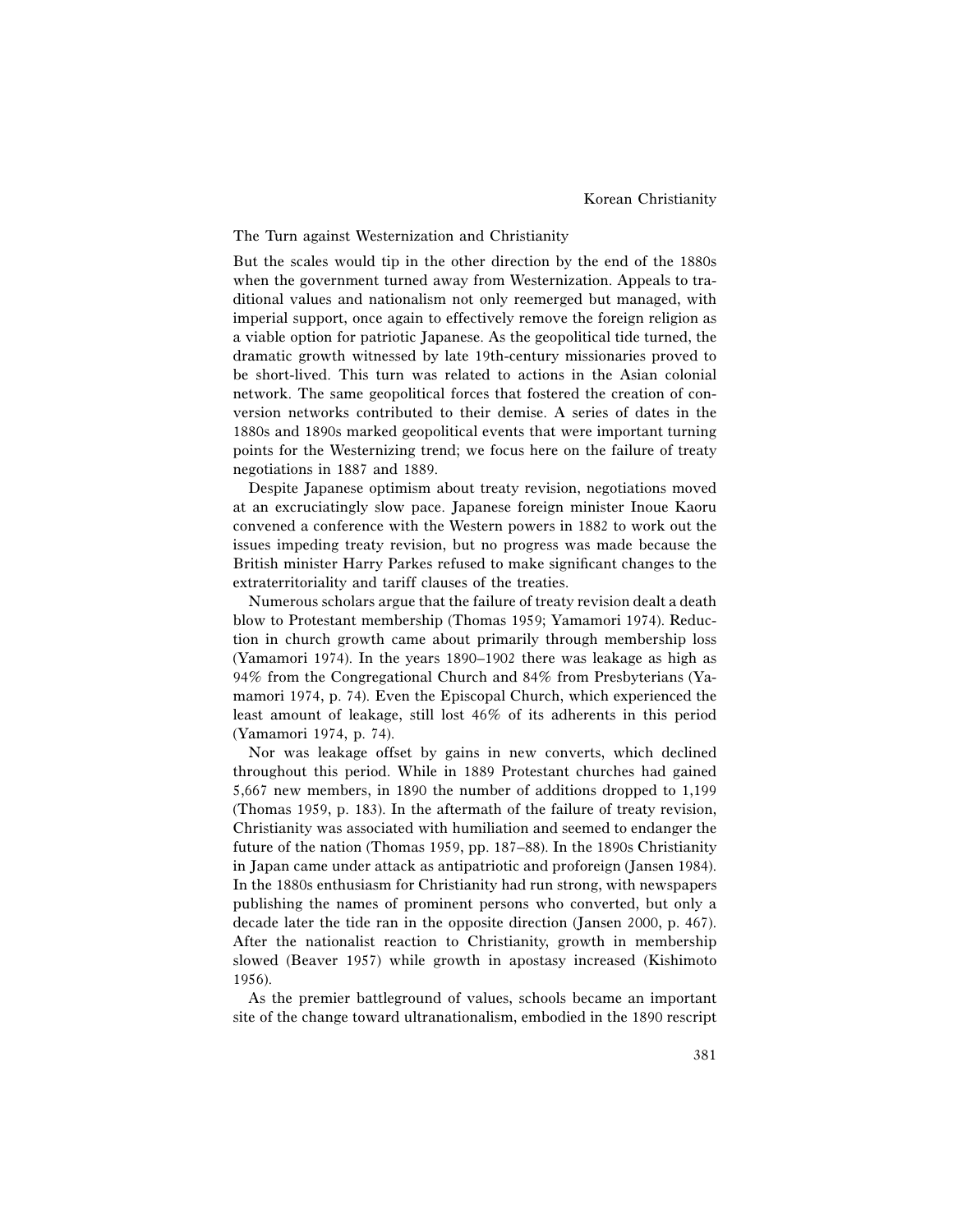on education issued by the emperor. The rescript became a poignant indicator of how Christianity came to be seen as incompatible with loyalty and patriotism when the Christian teacher Uchimura Kanzo failed to participate in rituals venerating the document (Thomas 1959; Drummond 1971; Lee 1981; Jansen 1984, 2000).

The imperial rescript set forth the ethical principles on which the new order would be founded, and "in stressing traditional ideals of social harmony and loyalty to the Throne, it implicitly sought to counter moral values and liberal political ideals introduced from the West" (Pyle 1969, p. 121). Copies of the rescript were distributed throughout Japanese schools, where they became the focus of elaborate school rituals (Breen 2003). The rescript was memorized by every schoolchild and worshipped along with the imperial portrait (Nolte and Hajime 1983). In 1891 the prestigious First Higher Middle School in Tokyo held a ceremony to acknowledge the rescript.

The teacher Uchimura Kanzo feared that the requisite bowing to the rescript compromised his Christian faith. As he told it (recounted in Lee 1981, p. 86), his failure to bow became an act of lèse majesté. He was accused of insulting "the nation's Head, desecrating the school and being a traitor to the nation" (Lee 1981, p. 87). Uchimura's actions provoked a wave of anti-Christian invective and put Christians on the defensive for decades (Lee 1981, p. 87; Breen 2003). Soon Japanese Christians came under increasing pressure to demonstrate their independence from foreign influence (Jansen 2000).

Thenceforth leading ideologues of the 1890s argued that Christianity was a subversive element in Japan (Seat 2003). Imperial Professor Inoue Tetsujiro was one of the most influential of these. In his essay "The Conflict between Religion and Education," published in 1891, Tetsujiro argued that the internationalism of Christianity undermined the nationalistic spirit and that it preached disloyalty to the state: "Paul's attitude is that one should obey the rulers because they represent God's will. . . . In other words, one does not obey the rulers themselves, but only God. . . . If Christians pay their highest fealty to Paul's opinions, they cannot be loyal to Japan's emperor" (quoted in Kishimoto 1956, p. 257).

From this point on, nationalism won out, and Christian influence diminished (Pyle 1969, p. 218 n. 25). The majority of Japanese thinkers turned away from the West and repudiated Christianity (Hirakawa 1989, p. 491). Multiple factors played a role in Japanese disillusionment with Christianity, including the divisions that arose among Christian groups, the discovery of the gap between Christian ideals and Christian practice, the arrival of liberal Christian theology, and anti-Christian thought (e.g., Cary 1909). Nonetheless, scholars have agreed that "the event which brought to a focus all the other factors and precipitated the change in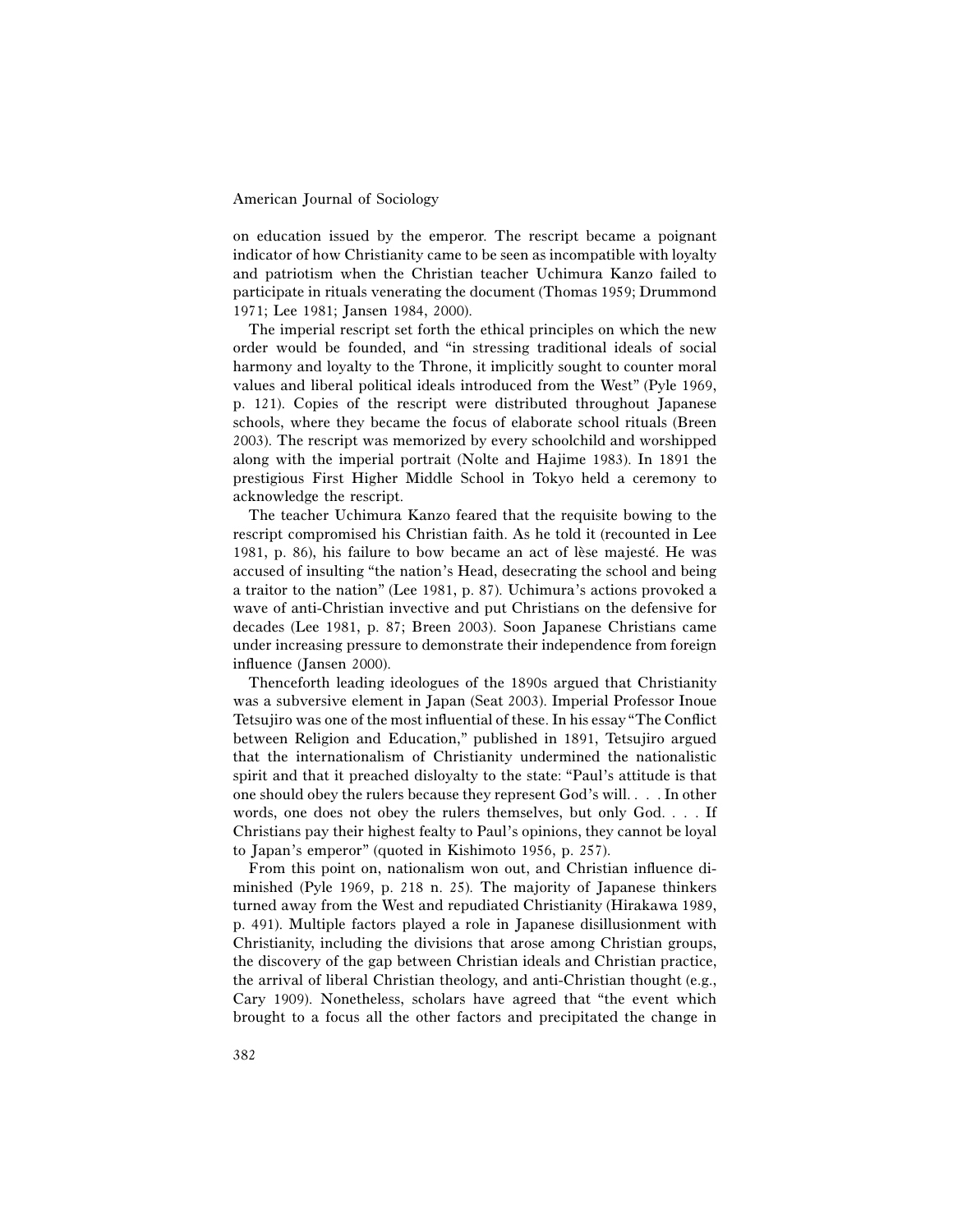national mood was the failure of the Japanese government in the 1880s to secure revision of the unequal treaties of customs and extraterritoriality with the various Western powers" (Drummond 1971, p. 198). Despite optimism among missionaries that Japan would become a Christian nation, by 1900 Christians made up only 1% of the Japanese population (Barrett 1982).

The ascendancy and decline of Protestantism in these intense two decades are captured by juxtaposing two significant rituals involving Christianity: the Mount Hanaoka oath in 1876 and the failure of Uchimura Kanzo to bow fully to the imperial rescript in 1891. The drama of these rituals must surely have influenced how individuals perceived the stakes of conversion, and in the rapidly transforming geopolitical network, the direction of tie influence could change in just 15 years.

#### CHRISTIANITY IN CHINA

The trajectory of growth of Christianity in China was similar in some ways to that in Japan. Conversions increased when Christianity was conflated with Western prowess and offered a route to both personal mobility and national salvation, but this early success was followed by a strong counterreaction when China suffered renewed national humiliation at the hands of Western powers. Figure 3 provides a schematic view of these developments. As in Japan, these shifts were quick and fairly dramatic; in China, rapid growth in the first decade of the 20th century was reversed during the 1920s. An important difference, and one that captures the networked aspect of geopolitical relations, is that China suffered defeat at the hands of Japan in a war in 1894–95, which many scholars argue made China more receptive to Christian influence—albeit temporarily.

## Early Responses to Christian Missions: Violence or Conversion

To the extent that mission work is related to microlevel conversion-network growth, early growth in China was closely tied to 19th-century treaties. Although a few Protestant missionaries began to arrive in China in 1807, the propagation of Christianity was illegal at that time (Cohen 1963). Missionaries were restricted, like merchants, to residence in Canton (Guangzhou, the capital of Guangdong Province) part of the year or to Portuguese Macao year-round. Because of this geographical restriction, they made few converts (Bays and Grayson 2006).

But by the mid-19th century, Western treaties, backed by strong military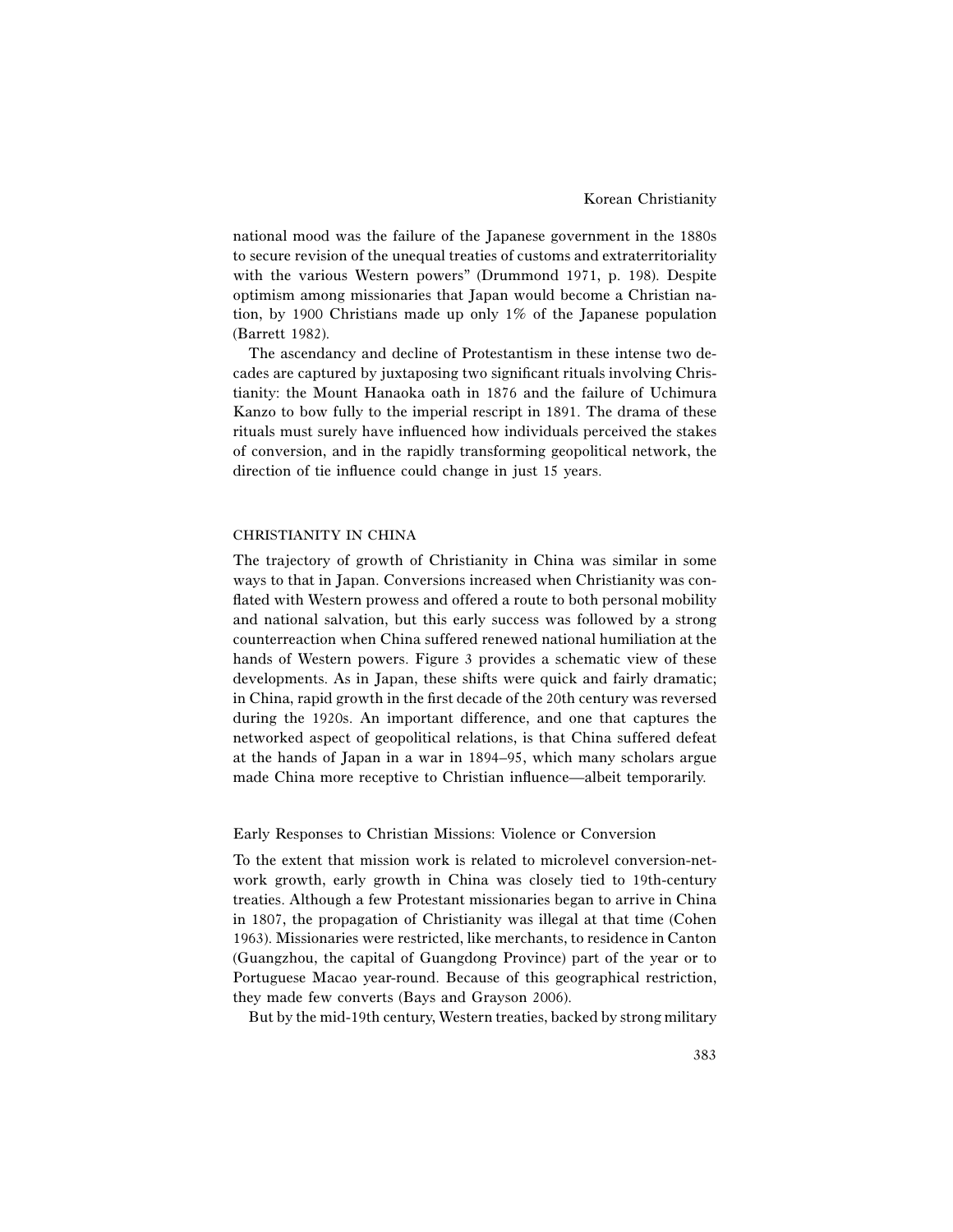

Fig. 3.—The rise and fall of Christianity in China

pressure, pried open China to a tremendous expansion of mission work.<sup>12</sup> At the conclusion of the Second Opium War in 1858, the Qing emperor dispatched two officials to sign the Treaty of Tianjin, which gave the right to Catholic and Protestant missionaries to settle freely in the interior and to own land and buildings there (Gernet 1982). To enforce the treaty terms, British troops again invaded and in 1860 burnt to the ground the Yuan Ming Yuan, the summer palace built for the Qianlong emperor in the Peking suburbs.

The unequal treaties provoked seemingly contradictory responses to the West and to Christianity. The Tianjin treaty was associated with a tremendous upsurge in antiforeignism after 1860 (Cohen 1963; Spence 1990; Lee 2003). In China, this antiforeignism was more likely to be violent than in Japan. The most spectacular example was the Boxer Uprising in 1900, when 30,000 Chinese Christians and 200 foreign missionaries died

<sup>&</sup>lt;sup>12</sup> The first treaty China signed with the Western powers was the Treaty of Nanjing in 1842, which concluded the First Opium War of 1839–42 and ceded Hong Kong to Great Britain, opened five ports to trade and permanent residence of foreign consuls and their families, and abolished a government-sanctioned monopoly of Chinese traders (the *cohong*). The supplemental Treaty of the Bogue in 1843 established extraterritoriality, granted MFN status to Great Britain, and gave that nation the right to fix the customs duties on British imports. The Americans and French signed similar treaties in 1844, the U.S. Treaty of Wangxia and the French Treaty of Whampoa, which included the right to propagate Catholicism. The Treaty of Tianjin in 1860 concluded the Second Opium War of 1856–60 and established 10 additional treaty ports, granted the treaty powers the right to establish embassies in Beijing, and gave free movement to Christian missionaries (among other stipulations).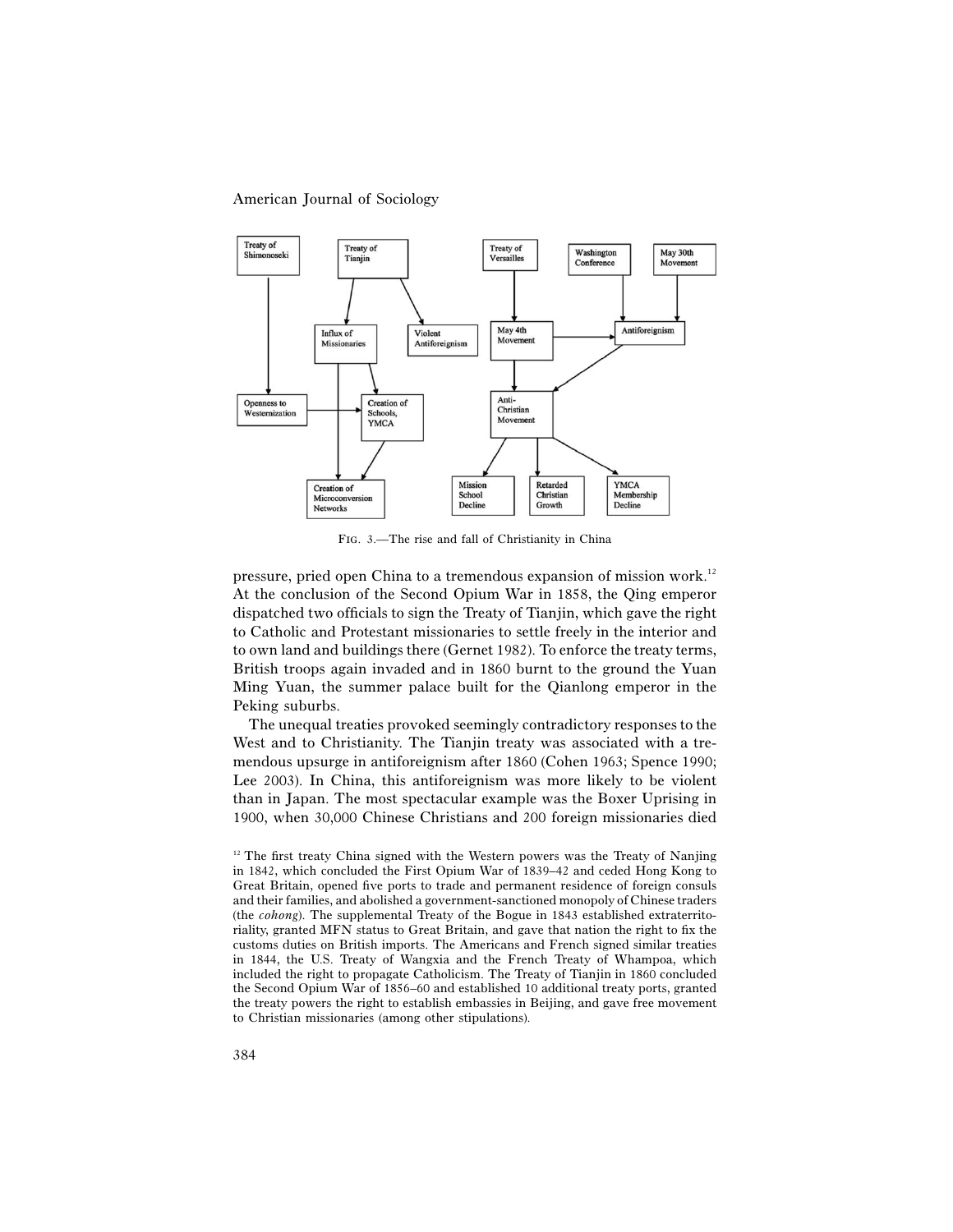(Lutz 1988, 2001). For many, Christianity was inextricably bound up with Western imperialism. Even one missionary observed that "most non-Christian Chinese regarded the missionary as the vanguard of foreign armies" (quoted in Moffett 1998, p. 483). $13$ 

At the same time, the treaties allowed missionaries to expand their networks and gave them unprecedented access to potential converts. Since the Treaty of Tianjin allowed Christian preaching and the free movement of missionaries, the number of Protestant missionaries grew from 1 in 1807 to 1,324 in 1893 (Moffett 2005, p. 473). As of 1919 more than 90% of the 1,704 counties in China proper and in Manchuria experienced mission activity (Feuerwerker 1983, p. 165). Protestants came to dominate the public arena of mission work, particularly in the establishment of hospitals and schools (Moffett 2005, p. 473). Schools increased in number over the 19th century and provided education to the poor and to girls (Spence 1990).

The connection between the treaties and Christian growth was clear to the editors of the *China Year Book* (Woodhead and Bell 1925), who wrote that "with the Treaty of Tientsin began another period of expansion" (p. 527). Consistent with the argument that open mission networks would lead to Christian growth (Stark 1996; Montgomery 2001), the explosion of Protestant institution building in the decades between 1860 and 1900 was followed by an impressive rate of Protestant growth between 1900 and 1915: Chinese Protestants numbered about 100,000 in 1900 and 270,000 in 1915 (Bays and Grayson 2006, p. 500). The Treaty of Tianjin can therefore be linked to the slaughter of the Boxer Uprising on one hand and the phenomenal growth of Christianity on the other.

## The Sino-Japanese War, Openness to the West, and Christian Growth

While the Treaty of Tianjin stimulated missionary activity, another geopolitical event seems to have increased Chinese receptivity to Protestant efforts. Foreshadowing an important development in Korea, Christianity seems to have benefitted from Chinese losses at the hands of Japan in the Sino-Japanese War of 1895. Christianity displayed a high level of growth between 1899 and 1919, when the number of Christians increased tenfold (Feuerwerker 1976). Many scholars agree that the impetus for this growth came from the defeat of the Chinese by Japan in 1895 when both countries attempted to intervene in Korea after a domestic rebellion there (Cohen 1978; Feuerwerker 1983; Dunch 2001). The resultant Treaty of Shimonoseki, which forced China to cede the Liaodong Peninsula in Man-

<sup>&</sup>lt;sup>13</sup> One Chinese bibliography lists more than 50 events in a single decade that were significant enough to require top-level diplomatic treatment (Cohen 1963, p. 3).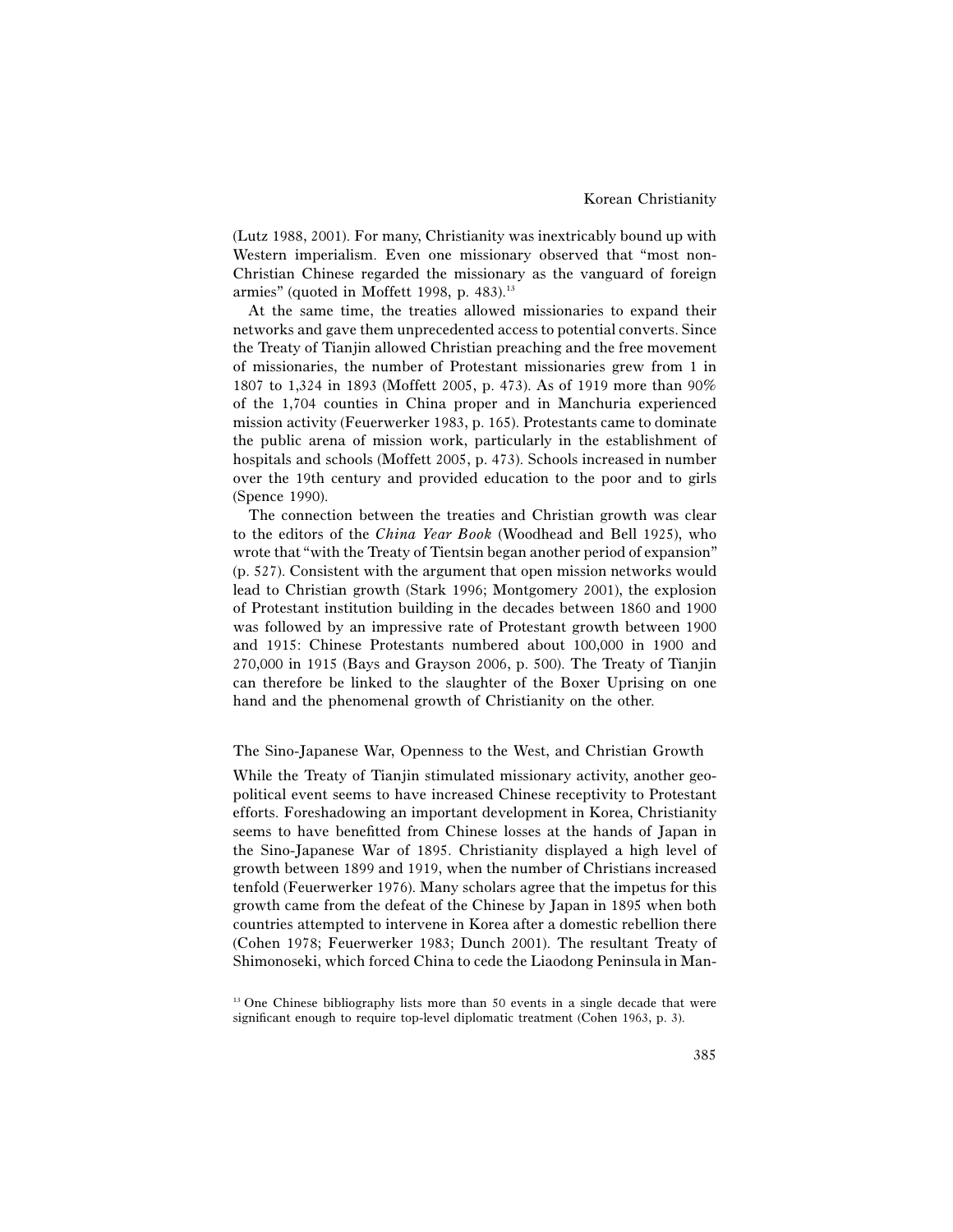churia as well as treaty ports to Japan (among other stipulations), was a disaster for China (Spence 1990, p. 223). The international humiliation that came from the peace treaty imposed on China after foreign troops crushed the Boxer Rebellion (the Boxer Protocol of 1901) also created a readiness for change (Lutz 2001).

The period after this defeat, from 1900 to 1920, was a rare time of openness in China. The setbacks of the last years of Qing rule, beginning with the 1895 defeat by Japan, raised doubts about the accepted worldview (Garrett 1970; Dunch 2001). In a dynamic that anticipates the case of Korea, Japan at this moment was viewed as a greater threat than the West, particularly with regard to the United States, which sent the lion's share of Protestant missionaries to China (Moffett 1998). Given this dynamic, Protestant advocacy for a modern, Christian, republican China had considerable appeal (Dunch 2001, p. 179). The conflation of Western success with Christianity, encouraged by the missionaries themselves, helped the religion gain favor (Lutz 2001). In the early years of the 20th century, Christianity prospered because "after more than a half-century of mediocre results, it forged a temporary link with the domestic forces of reform which had a use for it" (Feuerwerker 1983, p. 166).

#### Protestant Institutions

Also similar to the case of Japan, Christianity in China was perceived as a route to improvement both for the nation and for the individual. And, as in Japan, mission schools provided an important route to mobility. During the period 1907–20, the number of mission school students quadrupled so that by 1920, Protestants were operating 7,000 schools enrolling about 213,000 students (Feuerwerker 1983, p. 174; Lutz 1988, p. 43). While only in one in 75 school-age children was receiving an education, one in three Christian youths was enrolled in a mission school (Feuerwerker 1983, p. 174). By 1920 in Fujian Province, Protestant missions created a network that linked rural schools to boarding schools in county seats and high schools or seminaries in Fuzhou, "providing a conduit for social mobility for rural dwellers that was without parallel in Chinese society before the Republican period and, arguably, until the 1950s" (Dunch 2001, p. 35).

At the same time, business opportunities were also emerging in importexport firms for Chinese who knew English, increasing the appeal of mission-run schools. Graduates of these schools were ready to join the ranks of the Chinese progressive elite. In this way, mission school education seemed to assure Protestantism an important place in the new China.

Other Protestant institutions were initially able to fuse religion and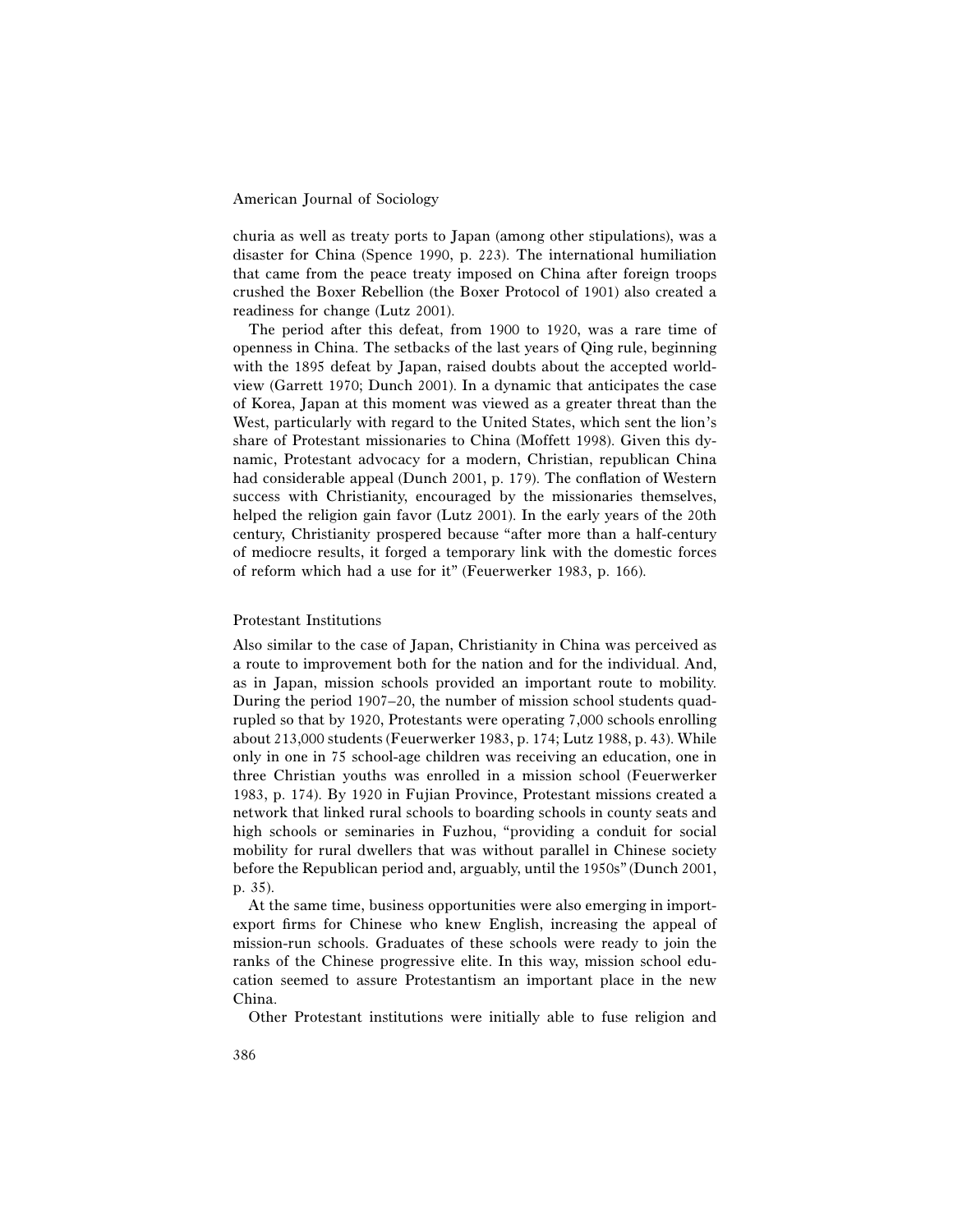#### Korean Christianity

patriotism in institutions that fostered the growth of conversion networks. Perhaps the most significant of these reform societies was the Young Men's Christian Association (YMCA). The broader Chinese progressive elite shared with the YMCA board and members a sense that the nation's crisis stemmed from moral issues. As an example, reformers like Lin Bingzhang of the Anti-Opium Society and the legislators of the Provincial Assembly believed that opium use was destructive both to individuals and to the nation as a whole—the constitution of the Anti-Opium Society declared that smokers were "lacking in national consciousness" (Dunch 2001, p. 221 n. 103). Hence the YMCA, with its nation-strengthening gymnasiums and vocational classes, came to be seen by even non-Christian members of the progressive elite as an appealing alternative for young men (Dunch 2001).

When Protestant conversion can provide a means of attaining both individual success and the success of a group with which an individual identifies—in this case, a nation—we can imagine how the direction of influence in a tie between a Christian and a non-Christian could tip toward Christian conversion. Moreover, participation in Protestant organizations like the YMCA could tip the direction of influence in a similar way by adding value to the relationship (Gould 2003). As Gould (2003) noted, friendships are enriched by an activist context and are endowed with special significance because actions taken on behalf of the collective feel sacred. Patriotic self-improvement at the YMCA could hence imbue relationships that shared this focus with added meaning. In this way, participation—and perhaps conversion—could outweigh the alternative of nonparticipation.

## Geopolitical Events and Anti-Christian Agitation

Yet, just as in Japan, the conflation of Christianity and Westernization in China became the religion's undoing when geopolitical circumstances changed. In particular, a series of geopolitical events beginning in 1919 punctuated the 1920s and fostered a strong anti-Christian movement that led to declines in membership in Protestant institutions, including churches, schools, and the YMCA. The decline of Christianity in China corresponded to the growth of the anti-Christian movement, which was the direct descendant of the May Fourth Movement, an anti-imperialist protest set against a background of raised-then-dashed hopes of treaty reform, similar to that experienced by Japan (Lutz 1988, p. 5).<sup>14</sup>

<sup>14</sup> After Germany's defeat in World War I, anticipation ran high that the German concessions in Shandong would be returned to China. But in return for Japanese naval assistance against the Germans, Great Britain, France, and Italy signed a secret treaty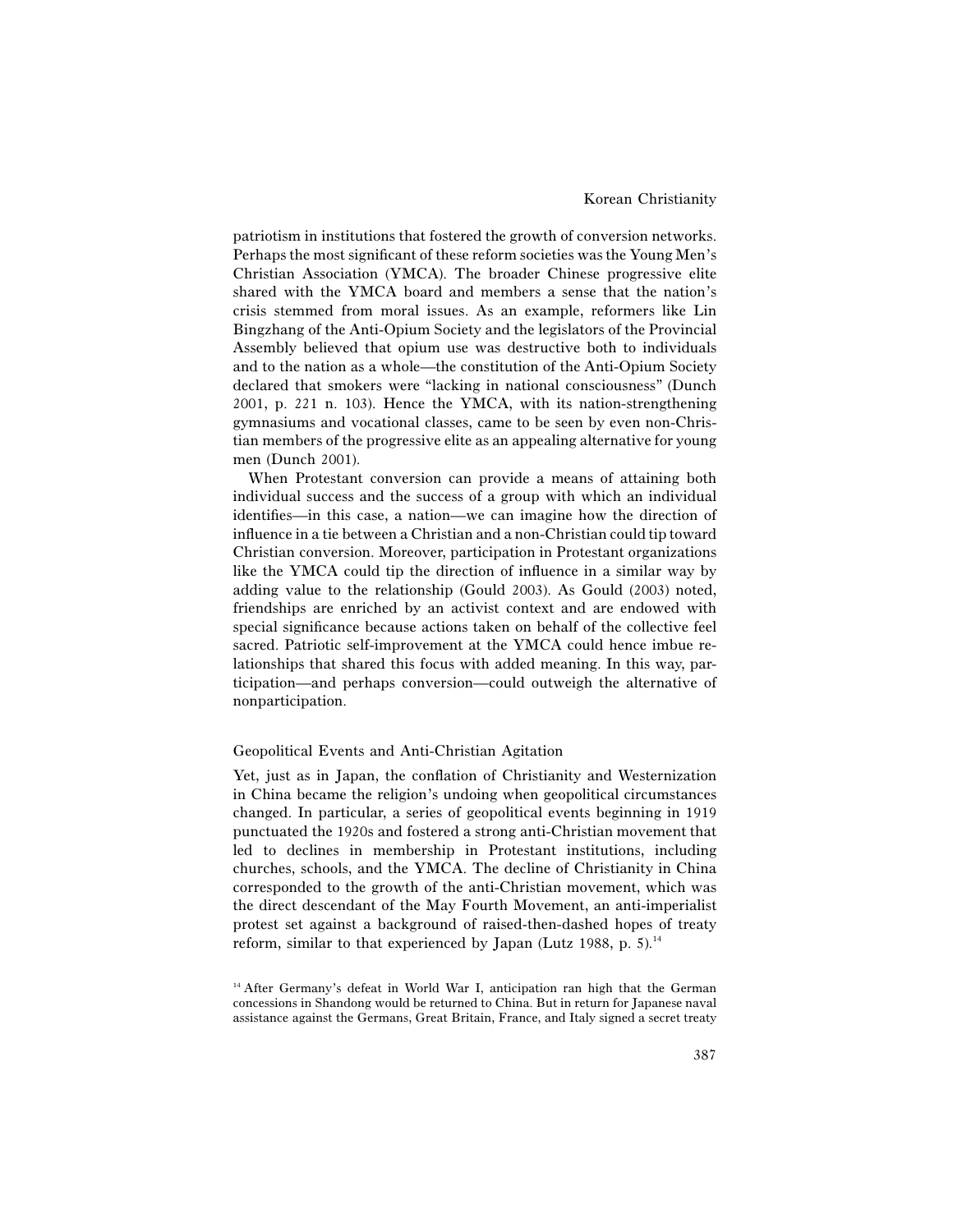This disappointment was followed by another: the failure of a Beijing delegation to end the unequal treaty system in a Washington conference in 1921–22. Anxious to curb Japan's increasing power and to protect its own position in East Asia, the United States held meetings from November 1921 until February 1922 with China, Japan, and six Western powers. When Alfred Sze (Shi Zhaoji), who led the delegation from Beijing, included among his demands returning tariff autonomy to China and ending extraterritoriality, the other powers delegated these issues to separate meetings, "a blow to Chinese pride" (Spence 1990, p. 380). It took another six years for Western powers to sign a treaty allowing China to set its own tariffs, and extraterritoriality remained in effect until 1943.

Shortly after the Washington conference, in March 1922, the Anti-Christian Federation was formed. The announcement of the organization was made first by students in Shanghai in a protest directed at the upcoming World Christian Student Federation conference to be held at Qinghua University in Beijing, and the first declaration of the anti-Christians spoke of the humiliation suffered by China at the Washington conference (Yip 1980, p. 23). As the movement developed, the argument solidified that Christian schools and institutions were agencies of cultural imperialism.

By 1924, there was a concerted effort to attack Christian institutions, and now mission school students participated alongside their peers from governmental and private institutions (Lutz 1988, p. 93). In December 1924, for instance, a Chinese instructor struck a student in the course of trying to separate two students when a fight broke out at a football game between the Yale-in-China preparatory school in Changsha (in Hunan Province) and another Christian school.<sup>15</sup> The incident culminated in a strike of 200 students, followed by additional strikes in six parochial schools in the vicinity, some of which were forced to close (Lutz 1988). But despite the national publicity these strikes received, the anti-Christians had not gained sufficient momentum for national-level activity. Although protests spread beyond the Yale-in-China school, they were still confined to the province.

The Anti-Christian Movement was given new life on May 30, 1925, when British police fired on Chinese demonstrators in Shanghai's inter-

that transferred Germany's rights to Japan after the war. The transfer to Japan was announced at Versailles, and the settlement provoked mass protests on May 4, 1919, in Beijing, followed by demonstrations throughout China.

<sup>&</sup>lt;sup>15</sup> Yale-in-China, or Yali, was founded by Yale graduates who created an educational compound that included a middle school, a college, and a medical school, including other endeavors.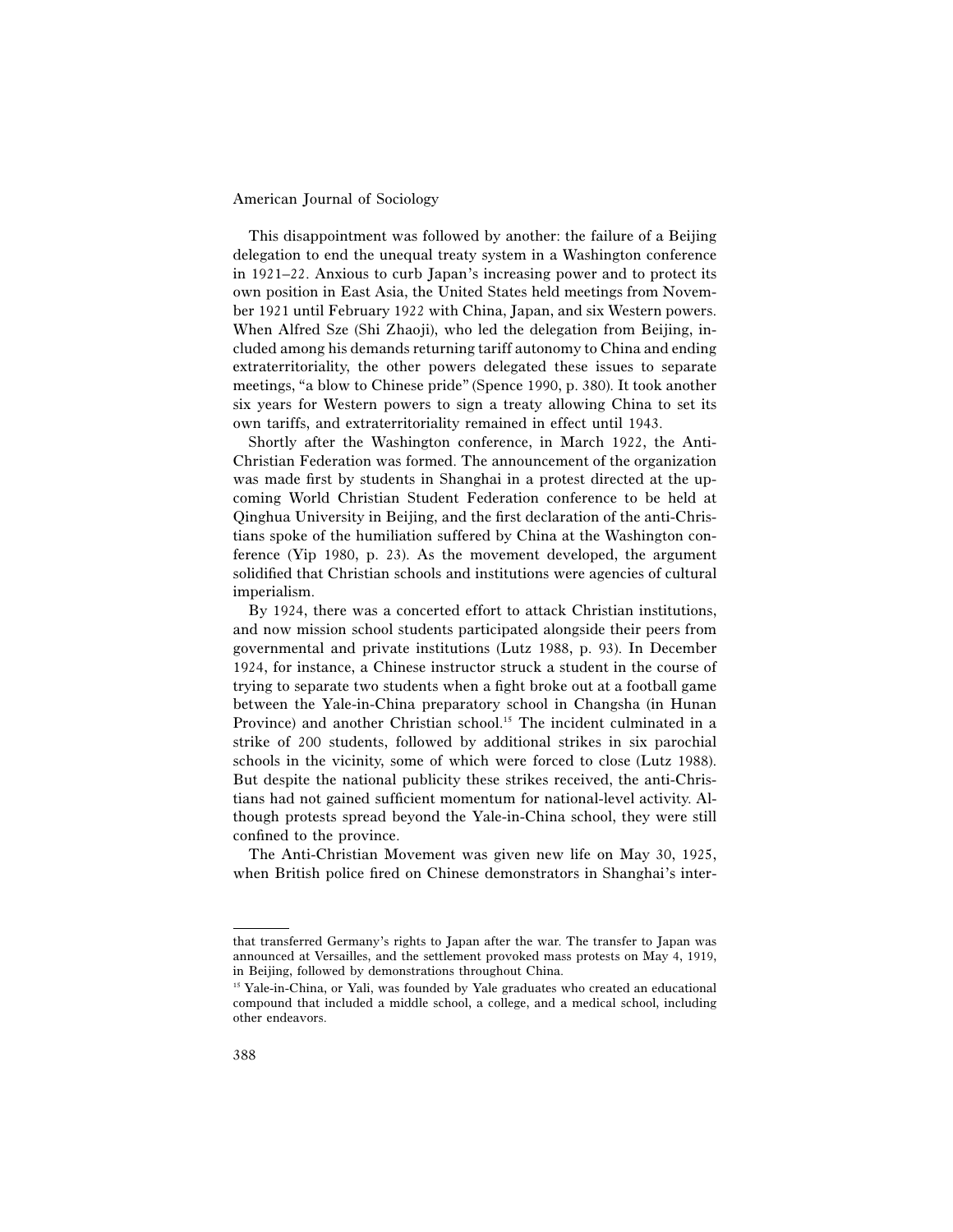national settlement.16 The National Student Union (organized after students scored a concession from the Chinese government following its weak response to the Treaty of Versailles) and the Anti-Christian Movement, which had been floundering in early spring, gained new popularity after this (Lutz 1988). Students and other groups highlighted the Christian roots of the May Thirtieth Incident. The National Student Union Congress passed a resolution in June calling the YMCA the "hawks and hounds" of the imperialists (Lutz 1988, p. 166).

May Thirtieth seemed to have had a dramatic effect on Christian institutions. Despite the YMCA's public condemnation of the incident, it found itself attacked on many sides. In July the National Student Union adopted a number of resolutions regarding the YMCA at its seventh annual convention. For instance, one resolution stated that "YMCAs constantly use athletics, popular education, etc., to do evangelistic work so as to smother the political thoughts of the youth. They are a detriment to the patriotic movement. Student Unions everywhere should expose them continuously. . . . Student Unions everywhere should appoint special delegates who will try to induce Christians to leave the church and will publish the names of Christians when they have made such a decision" (quoted in Garrett 1970, p. 179).

Within a year of the incident YMCA membership for the city associations had declined by 13%; income fell by 15%; and many of the YMCA service clubs and Bible societies in government institutions had closed (Garrett 1970, p. 180). In Wuhan, the YMCA school closed, and the headquarters was covered with placards calling the association "the vanguard of imperialism" (Garret 1970, p. 181). In Fuzhou the national trend against Christianity was reflected in the decline in YMCA membership. The nearly two-decade trend of growth was reversed in just three years when membership fell from a peak of 2,369 in 1921 to 1,875 in 1924 (Dunch 2001, p. 152). A year later, in 1925, membership fell again to 1,569—a 16% drop in just one year and a 34% drop over four years.

Mission schools were also a main site of agitation. In 1927 radical teachers and students in multiple schools and at the Fukien Christian University attempted to take over their institutions and hand them over to the new Nationalist government. In the process, arson attacks destroyed buildings in the university as well as Foochow College, Chinese teachers were threatened or assaulted, and the Chinese principal of an Anglican school, Reverend Lin Buji, was paraded through the streets and then

<sup>&</sup>lt;sup>16</sup> Earlier that month Chinese strikers had been locked out of a Japanese factory; when the angry strikers broke in and smashed the machines, the Japanese guards opened fire, killing a worker. The May Thirtieth Incident was part of a resulting wave of public outrage, student demonstrations, further strikes, and arrests (Spence 1990).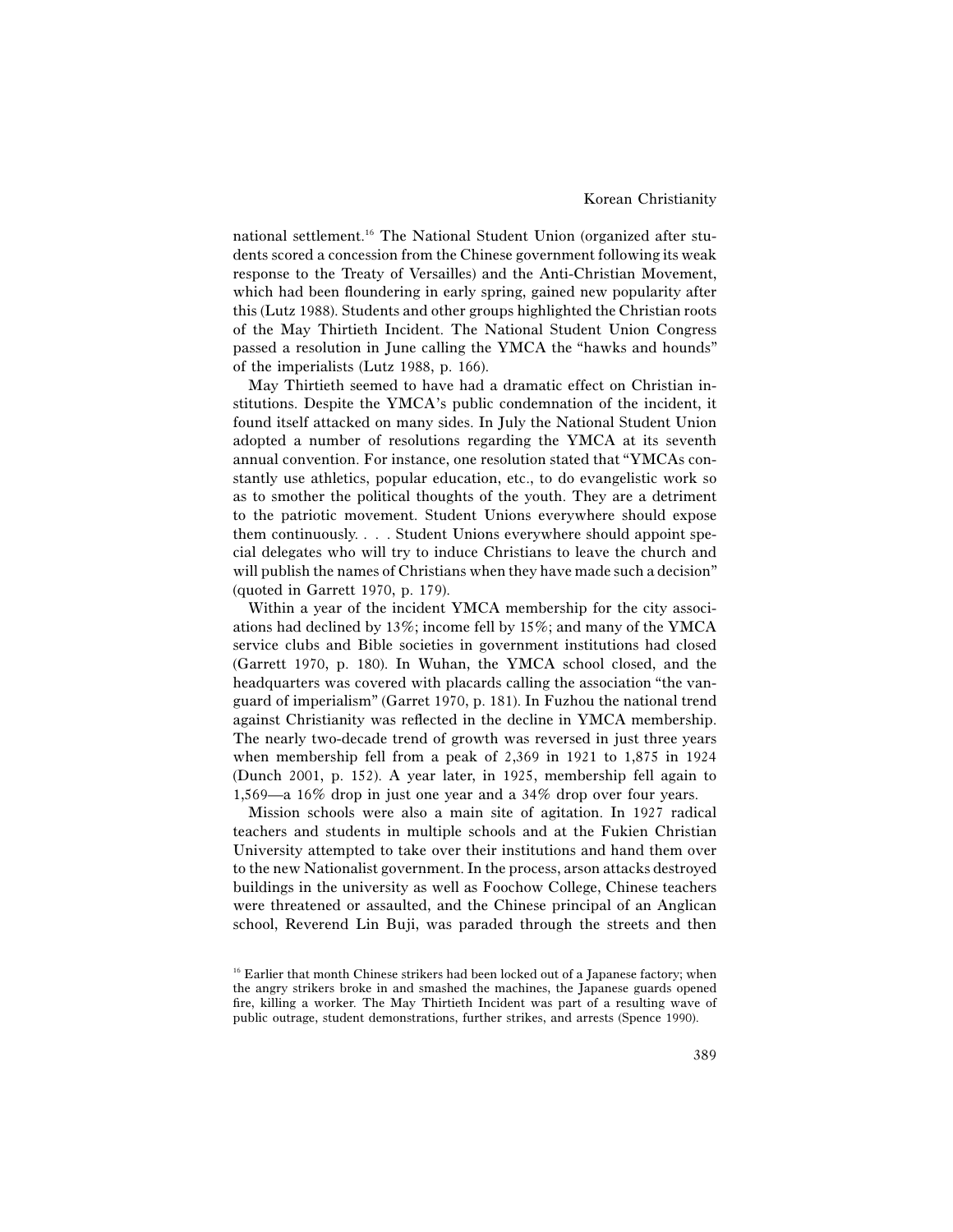denounced at a mass meeting "in a manner that was to become all too familiar in China after 1949" (Dunch 2001, p. 193). That the stakes of conversion—or of even attending a mission school—had changed is captured in the observation of Edward Hume, president of the Yale-in-China mission, that Chinese boys were afraid to enroll in Christian schools, and those who did found it "quite difficult to walk on the streets with foreign teachers. They [were] called 'foreign slaves' by bystanders" (quoted in Spence 2002, p. 179). Thousands of students withdrew from mission schools (Lutz 1988).

Province-level data on the decline of Christian institutions such as the YMCA are consistent with national-level data that indicate a dramatic slowing of Christian growth. Although exact numbers during this period are somewhat suspect, there are data that can give us a sense of the magnitude of conversion. In the period 1900–1915, the number of Protestant communicants increased by 170,000 (from 100,000 to 270,000; Bays and Grayson 2006, p. 500), while in the period 1919–35, the number grew only by 135,684 (from 345,543 to 481,227; Woodhead and Bell 1932–35; Feuerwerker 1976).

The difference is even more dramatic if we consider the growth rate before the anti-Christian protests of the 1920s: between 1889 and 1919, the number of Protestant communicants multiplied almost 10-fold, from 37,000 to 345,543 (Feuerwerker 1976). The increase in the number of converts slowed even as the population was growing from an estimated 342,639,000 in 1910 (Woodhead and Bell 1929/30) to an estimated 479,084,651 in 1936 (Spence 1990, p. 424). As one historian of the anti-Christian movement noted, the ostensible contradictions between Christianity and nationalism raised the social cost of conversion (Lutz 1988).

We have already noted a number of similarities with the Japanese case (while also observing how Japanese influence produced its own effects on Chinese Christianity). China might be thought of in some ways as a "middle case" because it shared similarities with Korea as well. The Japanese threat lessened resistance to Protestantism in Korea, and Korean Christians were at the vanguard of the nationalist cause. But whereas in China Christian patriotic activity could never outweigh Christianity's association with the West, in Korea it did not need to.

#### CHRISTIANITY IN KOREA

Despite Christianity's ultimate success in Korea, it had less promising beginnings there than in China and Japan. In Korea the radically different fates of Catholicism and Protestantism underscore the role of geopolitical factors. Therefore, we begin this section by describing the early history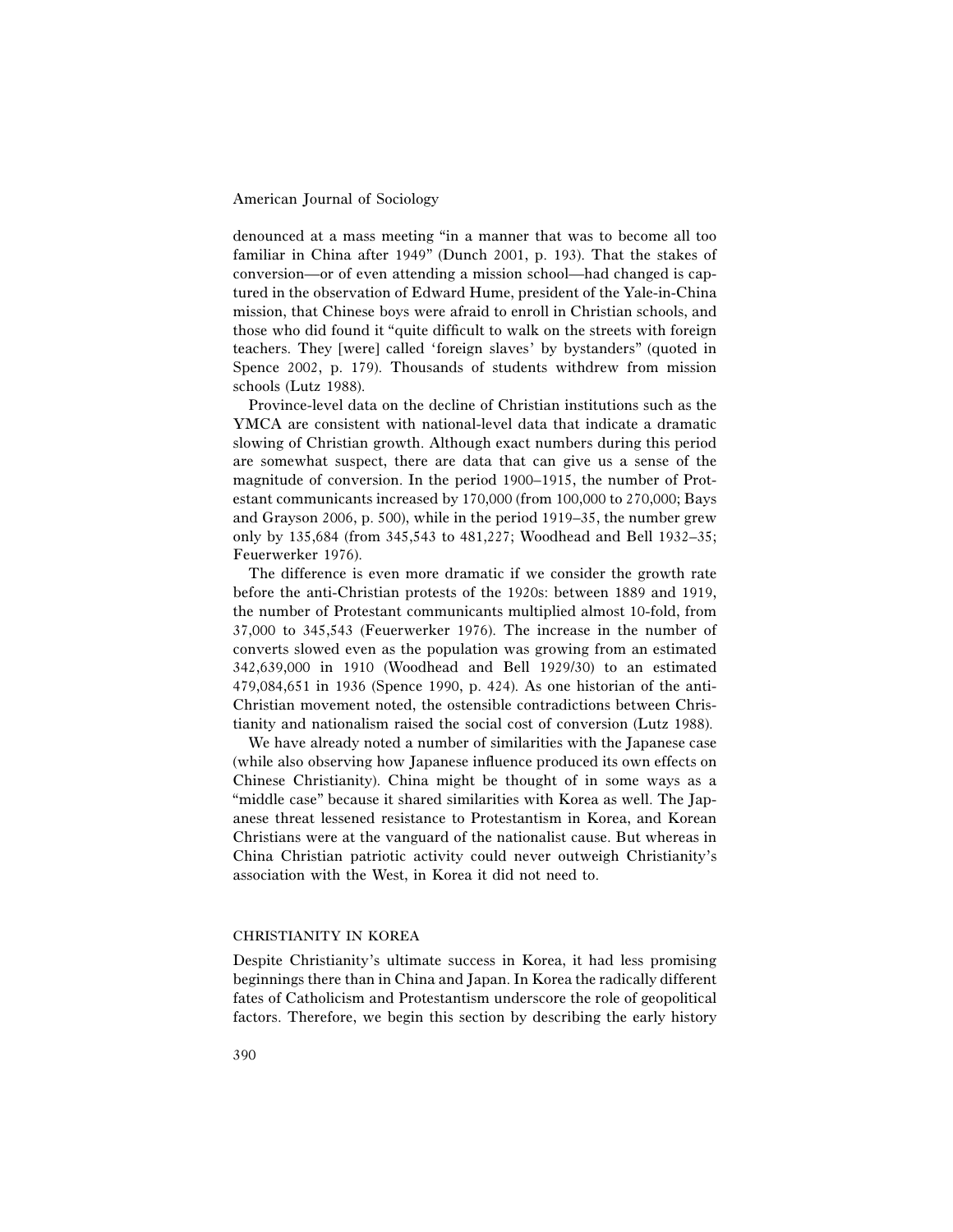of Catholic Christianity and suggest that Catholicism was effectively extinguished because it was associated with an international power that represented a threat to Korean national security.

If the association with the West proved to be the downfall of Catholicism, this same alliance was the boon of Protestantism. The emergence of Japan as the most salient threat to Korea in the late 19th century made a Western alliance beneficial and Christianity a source of Korean nationalism. While "Christian patriot" became an untenable identity in Japan and China, in Korea this identity, charged up through ritual action against a non-Western aggressor, remained a viable option. Figure 4 demonstrates the different trajectories of Catholicism and Protestantism in Korea.

#### Early Christianity in Korea

The association with geopolitical threat marred attempts to spread Catholicism in Korea from the beginning. The first organized persecution of Catholics in Korea in 1791 initiated a series of similar events that culminated in the Great Persecution of 1866–71, in which half of the membership of the church suffered martyrdom (Kang 1997; Grayson 2002, p. 146). The execution of nine French clergy and more than 8,000 believers made this the most severe persecution in the 500-year history of the Choson Dynasty (Grayson 2002). These events had lasting effects on the future of Catholicism in Korea (Kim 1996). In particular, Catholicism took on a "quiescent flavor" (Baker 1997, p. 136) that would later give an edge to Protestant groups.

Why did Catholicism elicit such a dramatic response? There is consensus among scholars (Grayson 2002) that the ferocity of the first major persecution of Catholics in 1801 derived from the interception by Korean officials of a letter written on a bolt of silk by the scholar Hwang Sayong, who wrote to church officials in Beijing requesting, among other things, a Western navy and army to protect the church from the Korean government (Grayson 2002, p. 143):

In your pastoral message to us last year, you promised that in a few years you will be able to dispatch foreign warships to Korea to protect our Catholic community. . . . Korea does not have a strong military. . . . The king is still a child and cannot lead [the people] into combat. . . . At the first sign of trouble, the Korean army will disintegrate. . . . Here is how you can take advantage of this situation. Dispatch a fleet of several hundred ships, filled with fifty or sixty thousand of the best troops, along with lots of cannons and other deadly weaponry. (Quoted in Lee and de Bary 2000, pp. 135–37)

Korean alarm over this letter is unsurprising, and in the minds of many,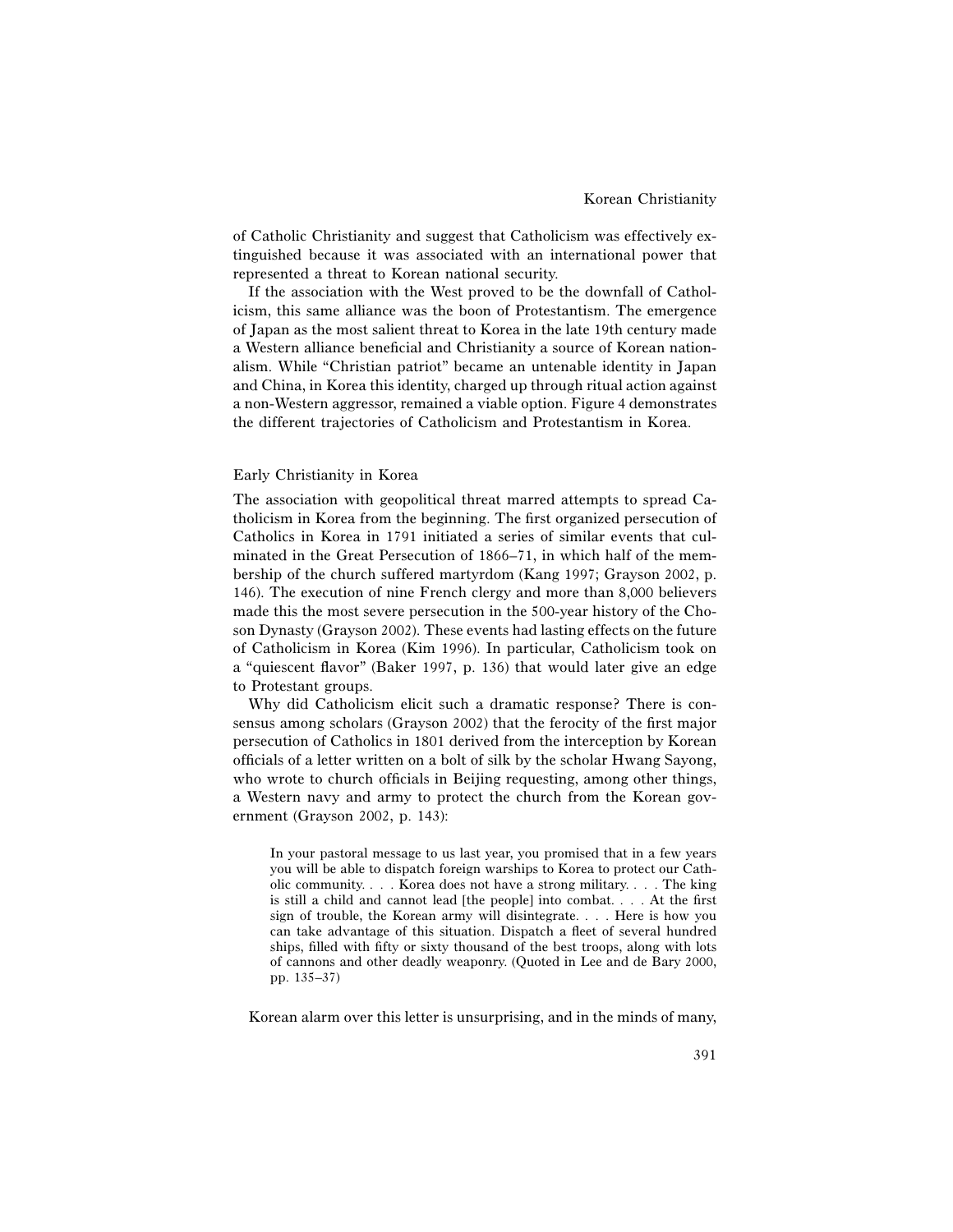

Fig. 4.—A: The rise and fall of Catholicism in Korea. B: Protestant success in Korea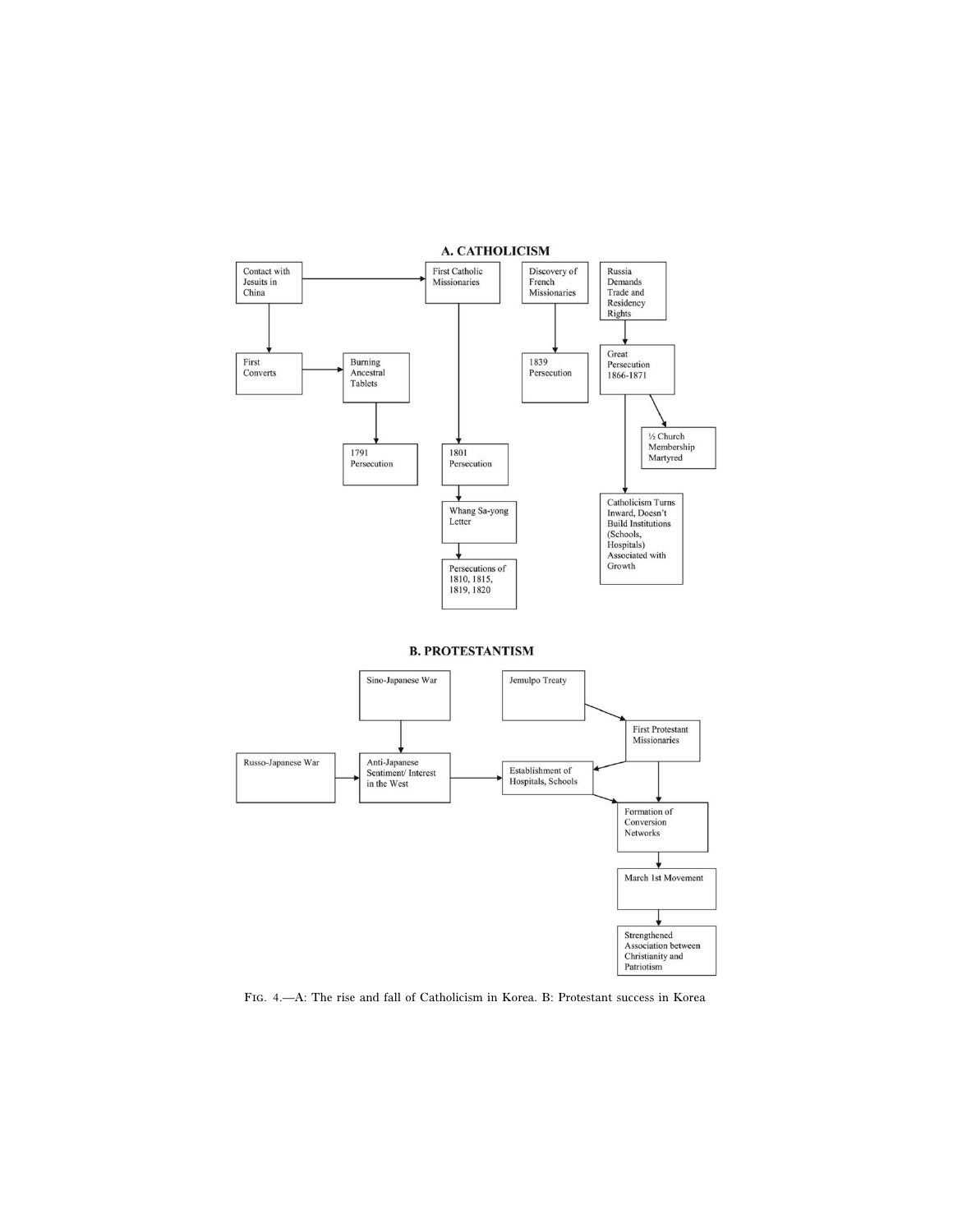Catholicism was fused with the threat of a takeover by a foreign power. In addition, details in the letter about the execution of the Chinese priest Father Chou Wen-mu threatened Korea's relationship with China. The execution of a Chinese seemed certain to provoke a conflict with Korea's "sensitive and powerful neighbor" (Chung 2001, p. 8).

The Sinyu Persecution of 1801 was followed by large-scale persecutions in 1815, 1827, and 1839. The targets of the persecution in 1815 were the Catholic refugees who had fled to the mountains to escape the Sinyu Persecution (Grayson 1985). The Kihae Persecution of 1839 resulted from the discovery of foreign missionaries in Korea, "which raised the fear of subversion of the Korean state by foreign powers" (Grayson 2002, p. 144). Finally, the Great Persecution of 1866 lasted for five years and aimed to eradicate Catholicism and all foreign influence in Korea. In addition to an attempt to desecrate the tomb of the father of the prince regent in 1868, the triggers were again geopolitical. This last persecution resulted from Russian attempts to seize part of Korean territory and was fueled by the appearance of French and American fleets off the Korean coast. At every turn Catholicism became associated with a threat to Korea's sovereignty.

## Japanese Ascendancy and Christian Growth

Significantly for the spread of Christianity, it was Japan that forced on the Korean government the first Western-style treaty in 1876, the Treaty of Kanghwa.17 Treaties with Western powers followed, including the Jemulpo Treaty with the United States, which, among other stipulations, granted noninterference to Christian missionary work. As in China, mission activity could provoke violence or conversion. Moreover, in another parallel to China, an interest in Westernization, provoked by Japanese aggression, could help tip the scales in favor of Christian conversion. In Korea, however, this favorable response was sustained.

By the end of the 1880s, except perhaps for Russia, none of the European powers were as vitally concerned with Korea as were China and Japan; the latter was determined to defeat China and force it to relinquish its nominal suzerainty over Korea (Grayson 2002, p. 149). Japan's opportunity arose in 1895 when Chinese forces assisted the Korean government in putting down the Tonghak peasant rebellion. Japan forcibly annexed Korea in 1910, after which the conqueror launched a program to "Japanize" Korea, ultimately requiring Koreans to adopt Japanese names and worship in Japanese Shinto shrines (Yi 1995). Land was expropriated

<sup>&</sup>lt;sup>17</sup> Like those imposed on Japan, this treaty opened ports to trade and provided for extraterritoriality (Tong 1980).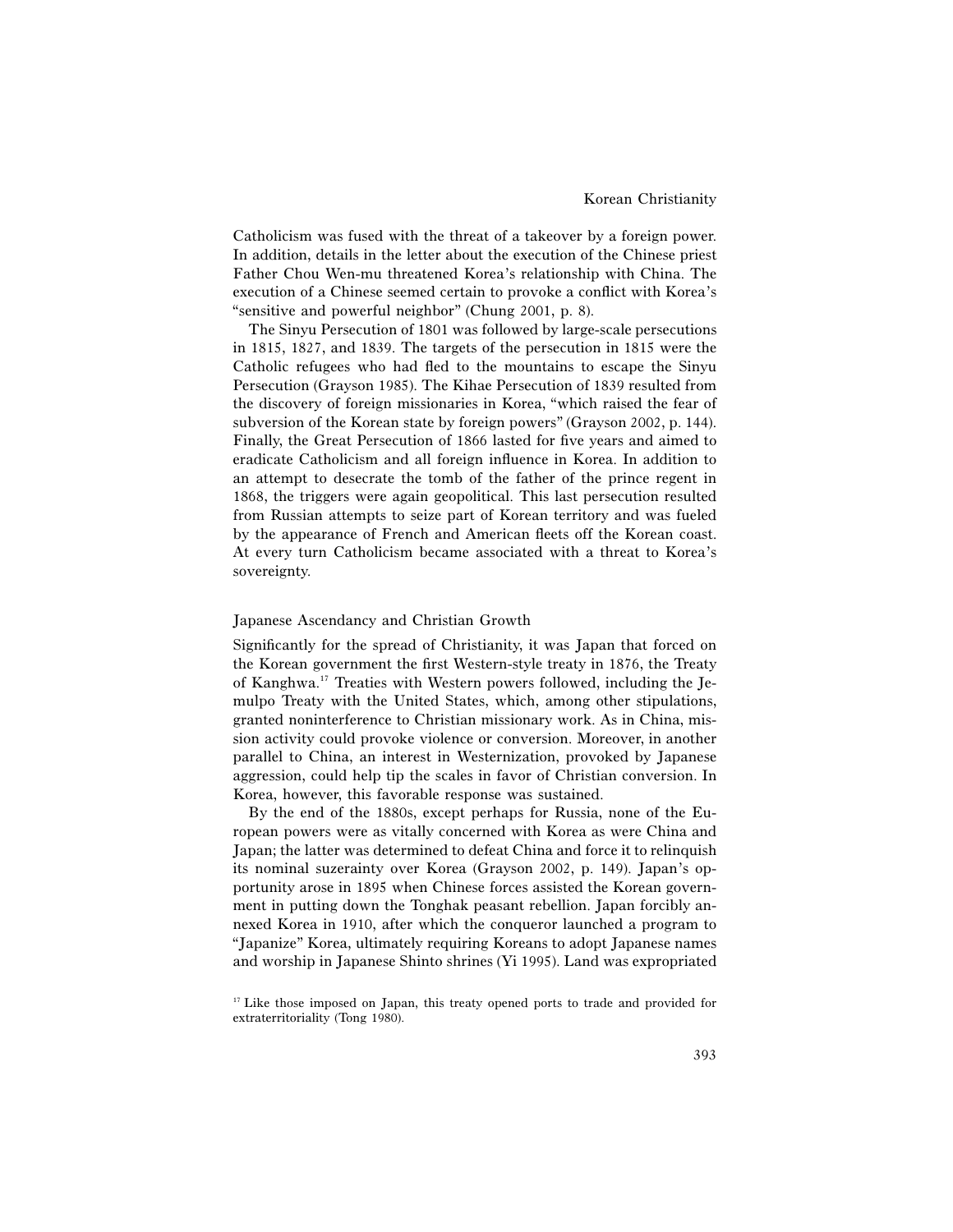from Koreans to give to Japanese colonials, and all school instruction was conducted in Japanese.

As in Japan and China, the association between Christianity and progressive reform made the religion appealing to many Koreans. In particular, some Korean reformers came to view Western beliefs as the source of Western science and institutions (Wells 1991, p. 27). Christianity particularly appealed to the progressive *kaehwap'a* group, which comprised alienated young elites and a few pragmatic officials, who promoted adoption of Western civilization (Park 2003, p. 119). Protestantism grew slowly but steadily by converting Koreans estranged from the Confucian establishment; an association between reform and Protestantism came early in evangelical efforts (Park 2003, p. 120). Indeed, the Protestant church community "was the sole organizational center for reform endeavors in the late nineteenth century" (Park 2003, p. 124).

In Japan and China, Christianity had also benefited from an association with governmental reform, but the humiliation that came from the failure to renegotiate unequal treaties generated anti-Christian nationalist rituals and erased gains in growth in conversion networks. Given that the main threat to Korea came from (non-Christian) Japan, geopolitical conditions would seem to have favored the growth of Protestantism there.

Yet Korea might easily have followed the religious path of its East Asian neighbors, in which early growth of conversion networks ultimately faced a reversal. While the early Protestant churches provided some benefits to Koreans, many considered the missionaries to be dubious allies. Initially the missionaries welcomed the Japanese, hoping that they would better the situation in Korea (Ku 1985; Lone and McCormack 1993). Acceptance of the Japanese administration was the official policy of the Presbyterian mission, the largest in Korea, and missionaries reassured the Japanese that any Korean Christians suspected of political activities were "kept from responsible positions in the Church" (Kang 2006, p. 98). Many pastors openly disapproved of political activity in the church (Yi 1991). Even after the Japanese protectorate, when many missionaries became disillusioned with the invaders, following instructions from diplomatic representatives in Seoul, many missionaries maintained a policy of strict neutrality in Korean-Japanese relations.

This neutrality seemed to evolve into open support shortly after the Japanese government arrested leading Korean Christians and several missionaries on trumped-up charges of conspiring to murder Governor-General Terauchi in 1910. The missionaries immediately denied harboring subversive sentiments and presented a memorial to the governor-general expressing their desire to cooperate in suppressing any subversive tendencies (Ku 1985, p. 34). As a result, some missionaries were openly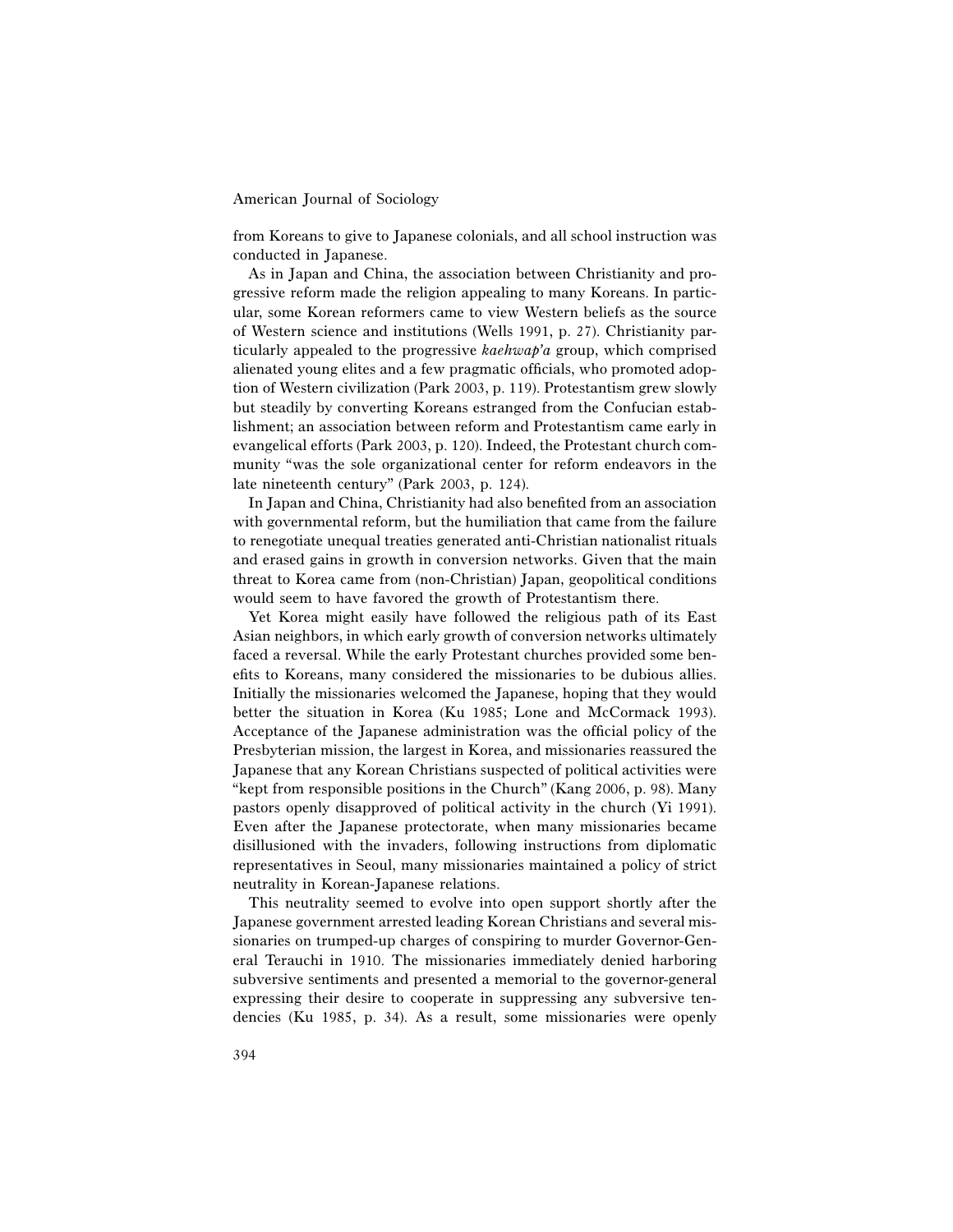criticized by Koreans as being traitors because they preached "obedience to the powers that be" (Ku 1985, p. 30).

In a pattern already familiar from the cases of Japan and China, following tremendous growth, conversion networks gradually began to shrink. Baptisms began to decline; one missionary wrote that the total number of Christians in 1919 was fewer than in 1911—there were 116,319 members of the Methodist and Presbyterian churches in 1911 and 104,781 in 1919 (Wasson 1934). Yet Japan, rather than the West, remained the major geopolitical threat. It would therefore seem that the mere absence of geopolitical threat is not sufficient to maintain growth in conversion networks. We therefore turn to the role of Christianity in nationalist rituals.

#### March First Movement

In China and Japan, nationalist rituals eventually cast Christianity as the enemy of patriotism, and hence the religion served as a basis for creating a solidarity in opposition. By contrast, the March First Movement, a major watershed in the history of Korean nationalism, was pivotal in identifying Christianity with nationalism, both by demonstrating Korean Christians' willingness to suffer for nationalism and by turning Western missionaries' neutrality into active support (Robinson 1988; Park 1997; Lee 2000). As a measure of the significance of this ritual, Lee (2000, p. 120) writes that "it was in this that the Korean Protestant Church contributed some of the most potent symbols of Korean nationalism, symbols that are still celebrated in (South) Korea and bespeak the positive association between Protestantism and Korean nationalism."

On March 1, 1919, people gathered in public parks, school-yards, and market commons to hear movement leaders read a declaration of independence from Japan. Afterward, Koreans marched through the streets shouting *manse* ("long live Korea") "in a massive show of solidarity and patriotism" (Robinson 1988, p. 44). Japanese soldiers killed more than 7,000 people in response (Yun 2004, p. 95).

In the weeks that followed, demonstrations spread from Seoul to other parts of the country. On March 11, 2,000 Christian female students demonstrated in Pusan; in mid-April there were thousands more demonstrators in Ulsan and Namhae (To, Pak, and Chŏn 2004). As the demonstrations diffused across the country, the Japanese arrested thousands of Koreans, seized printing presses, harassed shopkeepers, searched homes, and closed schools.

Christian participation in the March First Movement was crucial for the image of the religion—and the growth of conversion networks—in three ways. First, nearly half (16) of the signatories of the declaration of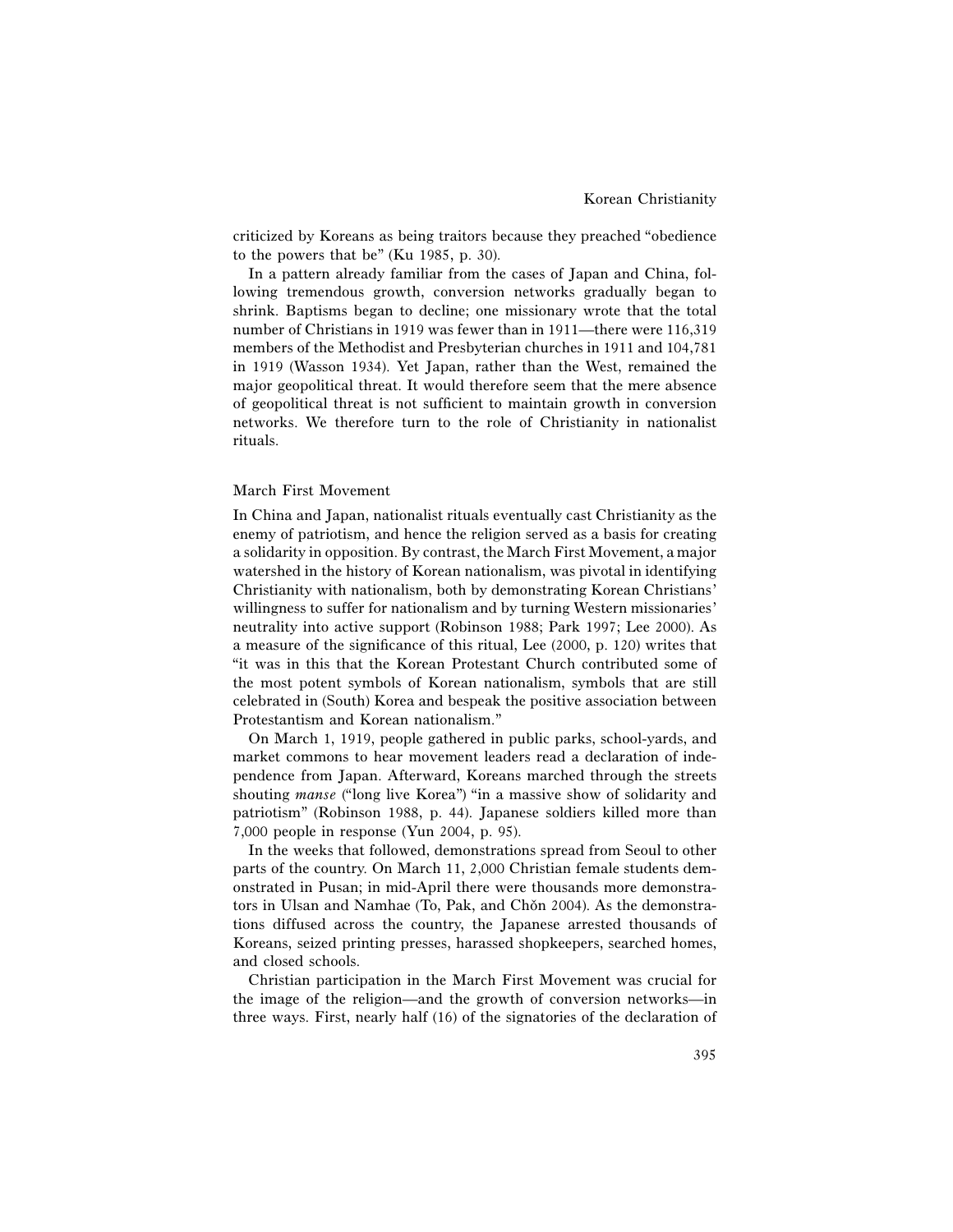independence were Christians.18 In addition, despite missionaries' initial discouraging of movement participation, they quickly came to the aid of injured Korean participants. Although the movement began in the spirit of nonviolence, after Japanese soldiers and residents indiscriminately beat and shot demonstrators, the violence escalated. Koreans began attacking police stations and civilians, which prompted the sending of more Japanese soldiers to the peninsula. By the time Japan regained control one year later, the Koreans had suffered many casualties: according to Japanese records, 7,645 were killed and 15,961 injured (Lee 2000, p. 134).

Reversing their earlier policy of neutrality (or even active compliance with the Japanese), missionaries not only actively cared for the injured, but also appealed to the Japanese to desist from using brutal tactics on demonstrators. When these efforts failed, missionaries used their contacts abroad to publicize Japanese atrocities. The international outrage damaged the country's image, and at that point, Japan began to take a more conciliatory attitude toward Koreans (Grayson 2002, p. 150).

Foreign missionaries' efforts in the nationalist cause were coupled with those of Korean Protestants. The YMCA, which had brought Christianity to lower-status Koreans, played an important organizational role in the movement (Chang 2001; Sin 2001). Significantly, Korean Protestants cooperated with other nationalist groups (including the antiforeign Ch'ondogyo; Sin 2001; Yun 2004, p. 135). Protestants shared in the planning of the movement and also suffered its consequences. Korean Christians everywhere played a major role in demonstrations (Wasson 1934; Chang 2001).

According to a 1919 report by the Japanese military, of the 19,525 people arrested,<sup>19</sup> 3,371 were Protestant; in other words, while Protestants represented only 1% of the population, they accounted for 17% of those arrested (Lee 2000, p. 139). Of 7,835 major participants in the movement, 1,719 (22%) were Protestant, exceeding even the rate of arrest for Ch'ondogyo members (15%; Sin 2001). The Presbyterian Church alone experienced the arrest of 3,804 church leaders and laypersons (Sin 2001; Park 2003).

The March First Movement in itself was a failure: Korea did not achieve independence from Japan. However, Protestantism managed to regain its appeal among Koreans. After the downward trend in membership starting in 1910, Protestant denominations enjoyed renewed growth after 1920

 $18$ <sup>18</sup> The other signatories were 15 members of the Ch'ondogyo organization, an outgrowth of the nativist, antiforeign Tonghak group, and two Buddhists.

<sup>&</sup>lt;sup>19</sup> One Korean source (Yun 2004, p. 95) puts the number of arrests as high as 46,498 for the period March 1–May 30. It seems possible that Japanese reports may underestimate arrests and some Korean sources may overestimate the number.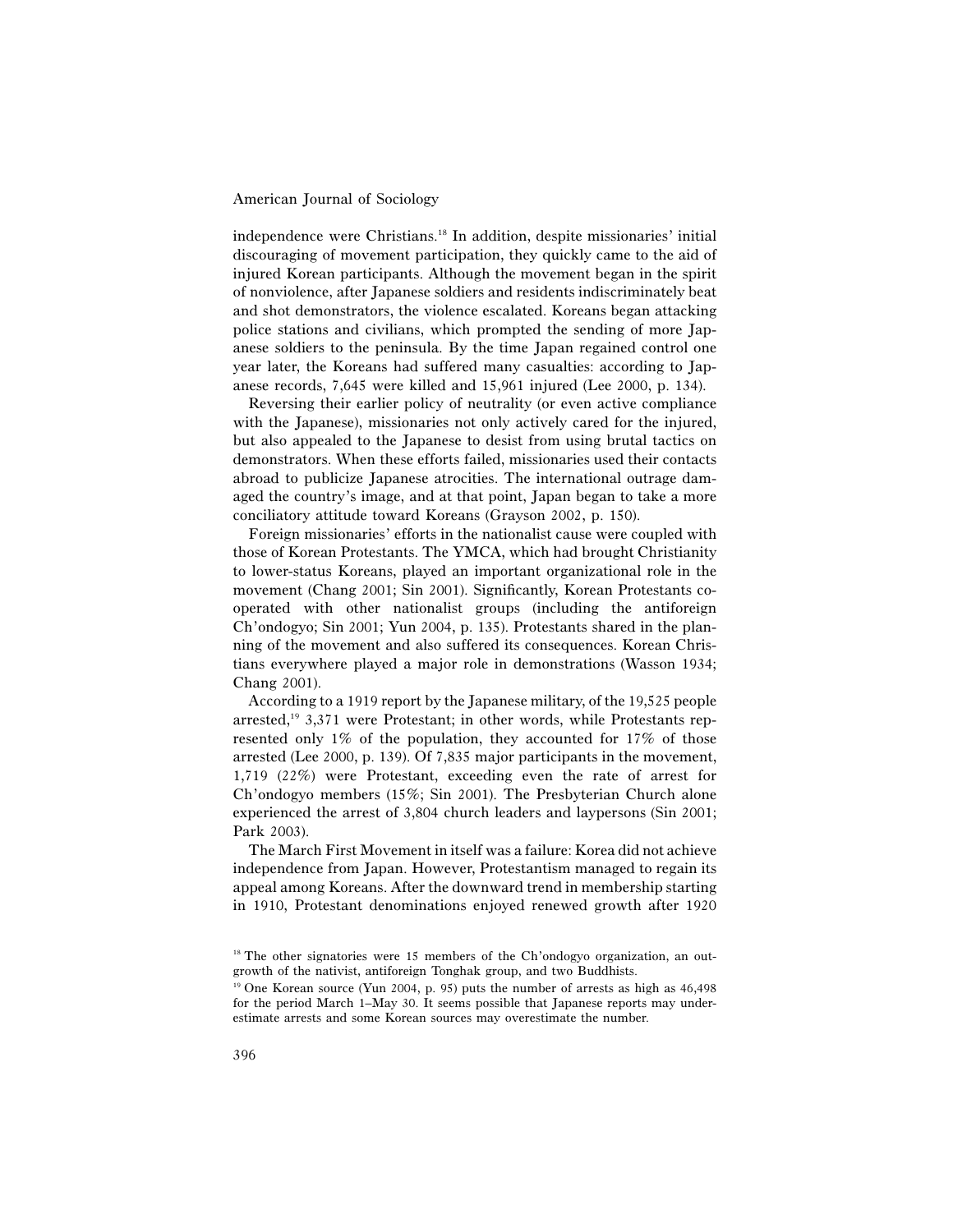(Wasson 1934). In 1922 there were 128,987 Methodist and Presbyterian communicants, more than the 104,781 believers in 1919 as well as the 116,319 in 1911 (Wasson 1934, p. 166). Although Protestantism would again face severe challenges when the Japanese exercised stricter controls in the 1930s and 1940s, by that point Christianity had established itself in the minds of many Koreans as a viable religious option, owing in no small part to Christian participation in the March First Movement. In South Korea, March 1 remains a national holiday, and "believers and nonbelievers alike acknowledge the inextricable association established between Protestantism and their nation in 1919" (Lee 2000, p. 140).

#### **CONCLUSION**

In this article we aimed to identify the role that geopolitical networks play in the diffusion of religion across national boundaries. More specifically, we demonstrated how geopolitical networks enable or constrain microlevel conversion networks by provoking nationalist rituals that alter the stakes of conversion. In this way, we believe that a macrolevel approach can suggest new ways of answering a primary question facing researchers of conversion networks: How do we predict the direction of tie influence?

In East Asia the right geopolitical configuration made missionaries available for the creation of microlevel conversion networks through the cultural text of unequal treaties. These same treaties, however, provoked nationalist reactions that could undermine the growth of conversion networks. This was the case in China and Japan, where frustration over these treaties (and the failure to revise them) led to nationalist rituals that made a patriotic Christian identity untenable, and conversion-network growth declined.

In Korea, Catholics suffered from the same association with geopolitical threat, but Protestantism entered the country when Japan was the primary aggressor. Nonetheless, Protestantism could have faltered in Korea as well, given perceived missionary complacency with regard to the invader. But Korean Christians (and eventually missionaries) came to play a central role in fomenting nationalist rituals against Japan. While today only 3% of the Japanese population and  $8\%$  of Chinese are Christians,<sup>20</sup> more than 25% of Koreans have claimed this faith since 1981 (Clark 1986, p. 1; Adams 1995, p. 13).

In addition to highlighting the nested nature of conversion networks,

<sup>20</sup> Data are from the Center for the Study of Global Christianity (http:// worldchristiandatabase.org/wcd/); retrieved March 1, 2008.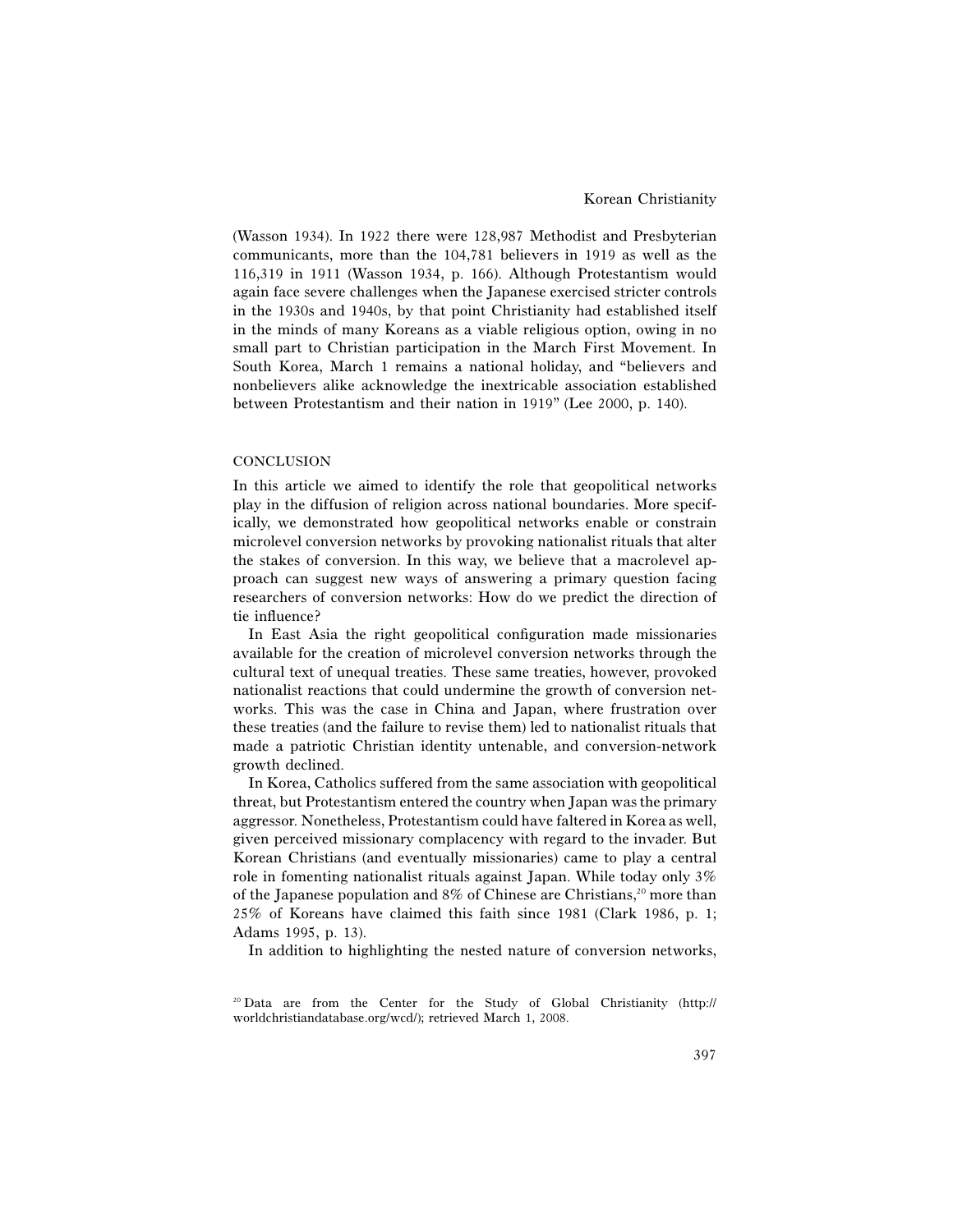this article has also demonstrated the intertwining of social networks and culture in the diffusion of religion. The structure of geopolitical networks became reified in the cultural text of unequal treaties, which both limited negotiation strategies in the geopolitical networks (as in the MFN clause) and gave impetus to the formation of microlevel conversion networks. Both conflicts in the geopolitical network structure and the unequal treaties themselves provoked cultural action in the form of nationalist rituals that named the stakes for identifying as a Christian, ultimately shaping the parameters for growth for conversion networks. We therefore believe that the case of religious diffusion demonstrates how specifying precise network-culture linkages allows us to avoid both structural determinism and cultural determinism and to capture how "relationships are reproduced or reconfigured over time" (Emirbayer and Goodwin 1994, p. 1447). Considering networks and culture allows us to understand more deeply the dynamics of social change.

At the same time, understanding the nesting of networks and their cultural embeddedness suggests one way to answer a key theoretical question about conversion: Why would a tie between a believer and a nonbeliever lead to conversion rather than apostasy (Gould 2003)? If the religion in question is foreign in origin, the geopolitical context and national reaction are the places to begin any inquiry.

Indeed, future work might investigate the utility of this culture-network model for understanding contemporary religious conversion. For instance, the Protestant penetration of Latin America has been called one of the most dramatic developments of our time, with countries such as Guatemala reaching a rate of 30% faithful (Martin 1990, p. 51). Will high rates of conversion continue or be sustained, as in the case of Korea, or will these trends reverse, as happened in China and Japan? To the extent that Protestantism is associated with North America, what role will the relationship between the United States and Latin American countries play in the growth or failure of conversion networks? How will the increasingly negative image of the United States in the world affect the missionary efforts of Mormonism, the religion perhaps most strongly identified with this country? And do geopolitical events affect the spread of other religions, such as Islam, in the same way?

Finally, while we have focused on the role of geopolitical conflict in the diffusion of religion, we expect that the associations found here should hold in other cases of cultural diffusion as well. Future research might consider not only cases of modern-day transnational evangelicalism, but also the significance of geopolitical events for the diffusion of ideologies such as communism and democracy.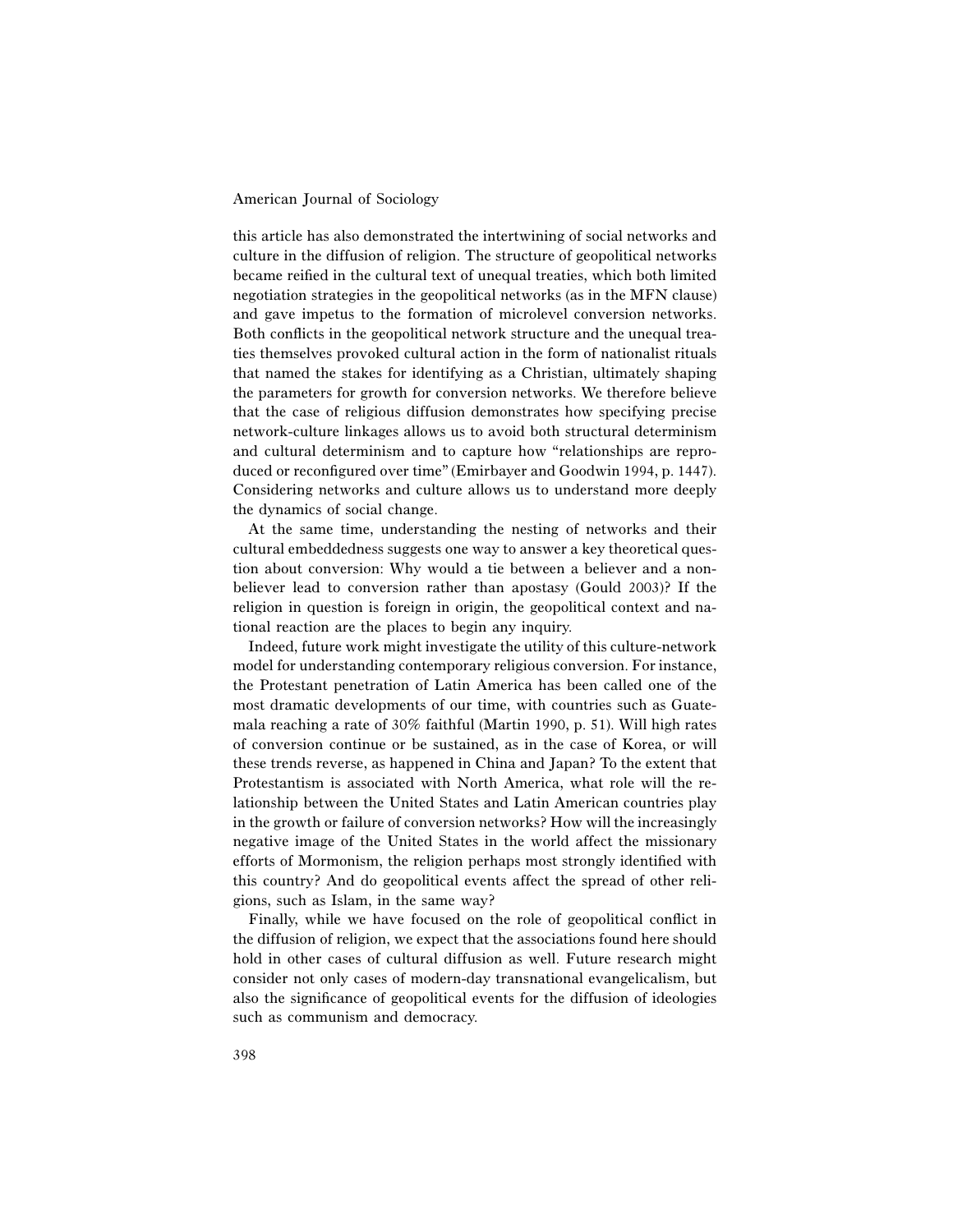#### REFERENCES

- Adams, Daniel J. 1995. "Church Growth in Korea: A Paradigm Shift from Ecclesiology to Nationalism." Pp. 13–28 in *Perspectives on Christianity in Korea and Japan: The Gospel and Culture in East Asia*, edited by Mark R. Mullins and Richard Fox Young. Lewiston, N.Y.: Edwin Mellen.
- Auslin, Michael R. 2006. *Negotiating with Imperialism: The Unequal Treaties and the Culture of Japanese Diplomacy*. Cambridge, Mass.: Harvard University Press.
- Baban, Feyzi, and Fuat Keyman. 2008. "Turkey and Postnational Europe." *European Journal of Social Theory* 11 (1): 107–24.
- Baker, Don. 1997. "From Pottery to Politics: The Transformation of Korean Catholicism." Pp. 127–68 in *Religion and Society in Contemporary Korea*, edited by Lewis R. Lancaster and Richard K. Payne. Berkeley and Los Angeles: University of California.
- Barrett, David B., ed. 1982. *World Christian Encyclopedia*. New York: Oxford University Press.
- Bays, Daniel H., and James H. Grayson. 2006. "Christianity in East Asia: China, Korea, and Japan." Pp. 493–512 in *The Cambridge History of Christianity: World Christianities c. 1815–c. 1914*, edited by Sheridan Gilley and Brian Stanley. New York: Cambridge University Press.
- Bearman, Peter. 1993. *Relations into Rhetorics: Local Elite Structure in Norfolk, England, 1540–1640*. New Brunswick, N.J.: Rutgers University Press.
- Beaver, R. Pierce. 1957. "Nationalism and Missions." *Church History* 26 (1): 22–42.
- Berezin, Mabel. 1997. *Making the Fascist Self*. Ithaca, N.Y.: Cornell University Press.
- Bernstein, Gail Lee, ed. 2003. *Recreating Japanese Women, 1600–1945*. Berkeley and Los Angeles: University of California Press.
- Bohr, Paul Richard. 1972. *Famine in China and the Missionary: Timothy Richard as Relief Administrator and Advocate of National Reform, 1876–1884*. Cambridge, Mass.: Harvard University Press.
- Breen, John. 2003. "Shinto and Christianity: A History of Conflict and Compromise." Pp. 295–320 in *Handbook of Christianity in Japan*, edited by Mark R. Mullins. Boston: Brill.
- Cable, Sherry. 1992. "Women's Social Movement Involvement: The Role of Structural Availability in Recruitment and Participation Processes." *Sociological Quarterly* 33 (1): 35–50.
- Cardon, D., and F. Granjon. 2005. "Social Networks and Cultural Practices." *Social Networks* 27 (4): 301–15.
- Cary, Otis. 1909. *Protestant Missions*. Vol. 2 of *A History of Christianity in Japan*. New York: Fleming H. Revell.
- Chang, Kyu-sik. 2001. *Ilche ha han'guk kidokkyo minjokchuuˇi yoˇn'gu* [Research on Korean Christian nationalism during Japanese colonialism]. Seoul: Hyean.
- Chao, Hsing-Kuang. 2006. "Conversion to Protestantism among Urban Immigrants in Taiwan." *Sociology of Religion* 67 (2): 193–204.
- Chen, Carolyn. 2005. "A Self of One's Own: Taiwanese Immigrant Women and Religious Conversion." *Gender and Society* 19 (3): 336–57.
- Chung, David. 2001. *Syncretism: The Religious Context of Christian Beginnings in Korea*. Albany: State University of New York Press.
- Clark, Donald N. 1986. *Christianity in Modern Korea*. Lanham, Md.: University Press of America.
- Cohen, Paul. 1963. *China and Christianity: The Missionary Movement and the Growth of Chinese Antiforeignism, 1860–1870*. Cambridge, Mass.: Harvard University Press.
- ———. 1978. "Christian Missions and Their Impact to 1900." Pp. 543–90 in *The Cambridge History of China*, vol. 10, pt. 1. Edited by Denis Twitchett and John K. Fairbank. New York: Cambridge University Press.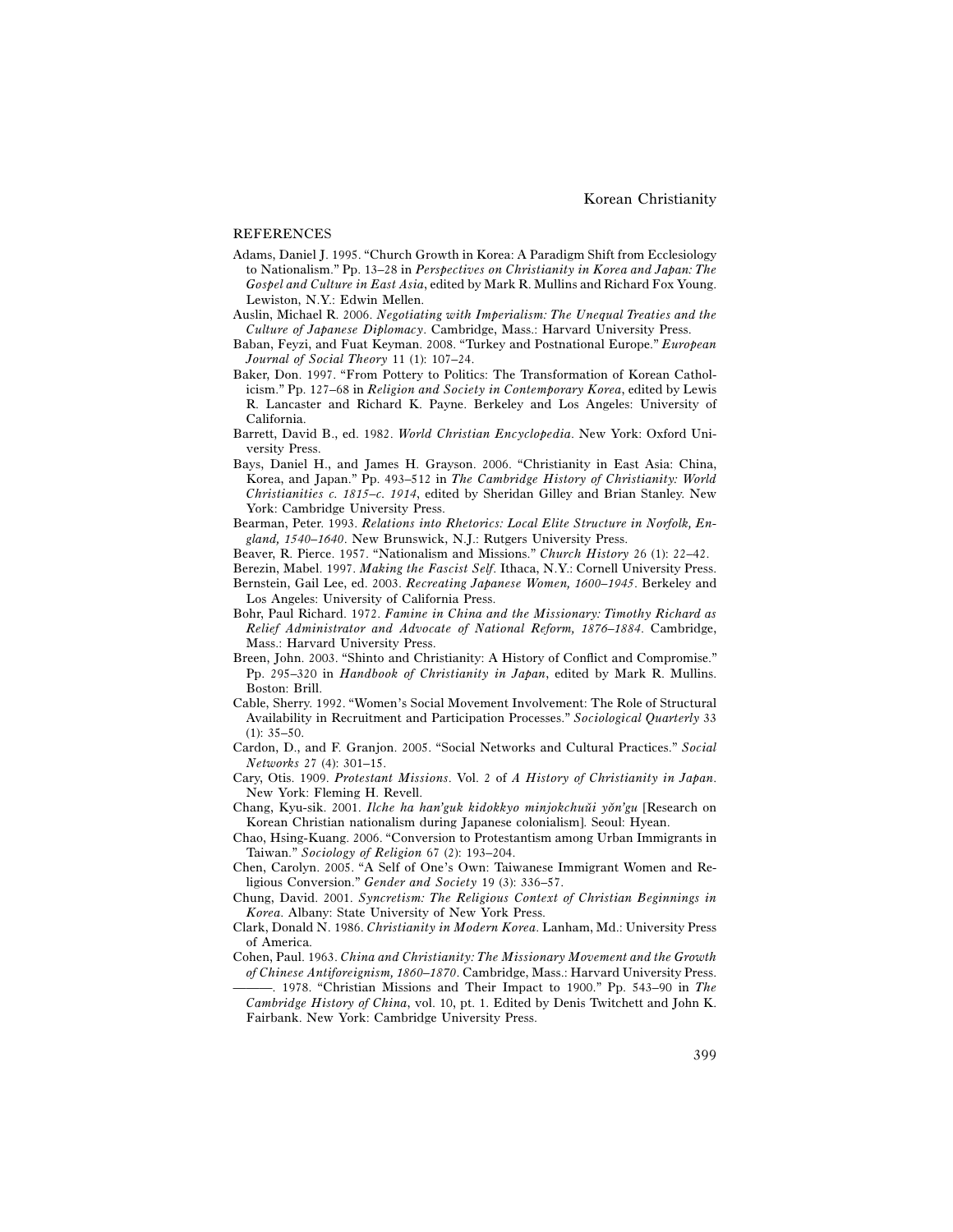- Collins, Randall. 1975. *Theoretical Sociology*. New York: Harcourt, Brace, Jovanovich. 1999. Macrohistory: Essays in Sociology of the Long Run. Stanford, Calif.: Stanford University Press.
- ———. 2004. *Interaction Ritual Chains*. Princeton, N.J.: Princeton University Press. Drummond, Richard H. 1971. *A History of Christianity in Japan*. Grand Rapids, Mich.: William B. Eerdmans.
- Dunch, Ryan. 2001. *Fuzhou Protestants and the Making of a Modern China, 1857–1927*. New Haven, Conn.: Yale University Press.
- Edstrom, Bert. 2002. *Turning Points in Japanese History*. New York: Routledge.
- Emirbayer, Mustafa, and Jeff Goodwin. 1994. "Network Analysis, Culture, and the Problem of Agency." *American Journal of Sociology* 99 (6): 1411–54.
- Erickson, Bonnie. 1996. "Culture, Class, and Connections." *American Journal of Sociology* 102 (1): 217–51.
- Feuerwerker, Albert. 1976. *The Foreign Establishment in China in the Early Twentieth Century*. Ann Arbor: University of Michigan Press.
- ———. 1983. "The Foreign Presence in China." Pp. 128–208 in *The Cambridge History of China*, vol. 12, pt. 1. Edited by John K. Fairbank and Denis Twitchett. New York: Cambridge University Press.
- Fuchs, Stephan. 2001. *Against Essentialism: A Theory of Culture and Society*. Cambridge, Mass.: Harvard University Press.
- Garrett, Shirley S. 1970. *Social Reformers in Urban China: The Chinese YMCA, 1895–1926*. Cambridge, Mass.: Harvard University Press.
- Gartrell, C. David, and Zane K. Shannon. 1985. "Contacts, Cognitions, and Conversion: A Rational Choice Approach." *Review of Religious Research* 27 (1): 32–48.
- Gernet, Jacques. 1982. *A History of Chinese Civilization*, translated by J. R. Forster and Charles Hartman. New York: Cambridge University Press.
- Gorski, Philip. S. 1995. Review of *The Sources of Social Power*, by Michael Mann. *Contemporary Sociology* 24 (6): 772–74.
- Gould, Roger. 1995. *Insurgent Identities: Class, Community, and Protest in Paris from 1848 to the Commune*. Chicago: University of Chicago Press.
- 2003. "Why Do Networks Matter? Rationalist and Structuralist Interpretations." Pp. 233–57 in *Social Movement Networks: Relational Approaches to Collective Action*, edited by Mario Diani and Doug McAdam. New York: Oxford University Press.
- Granqvist, Pehr. 2003. "Attachment Theory and Religious Conversions: A Review and a Resolution of the Classic and Contemporary Paradigm Chasm." *Review of Religious Research* 45 (2): 172–87.
- Grayson, James H. 1985. *Early Buddhism and Christianity in Korea: A Study in the Emplantation of Religion*. Leiden: E. J. Brill.
	- ———. 2002. *Korea—A Religious History*. New York: Routledge Curzon.
- Greenfeld, Liah. 2001. *The Spirit of Capitalism: Nationalism and Economic Growth*. Cambridge, Mass.: Harvard University Press.
- Greenfeld, Liah, and Jonathan Eastwood. 2005. "Nationalism in Comparative Perspective." Pp. 247–65 in *The Handbook of Political Sociology*, edited by Thomas Janoski, Robert Alford, Alexander Hicks, and Mildred A. Schwartz. New York: Cambridge University Press.
- Hall, Deana. 1998. "Managing to Recruit: Religious Conversion in the Workplace." *Sociology of Religion* 59 (4): 393–410.
- Hirakawa, Sukehiro. 1989. "Japan's Turn to the West." Pp. 432–98 in *The Cambridge History of Japan*, vol. 5: *The Nineteenth Century*, edited by Marius Jansen. New York: Cambridge University Press.

Hirschi, Travis. 1969. *Causes of Delinquency*. Berkeley: University of California Press. Iglehart, Charles. 1959. *A Century of Protestant Christianity in Japan*. Rutland, Vt.: Tuttle.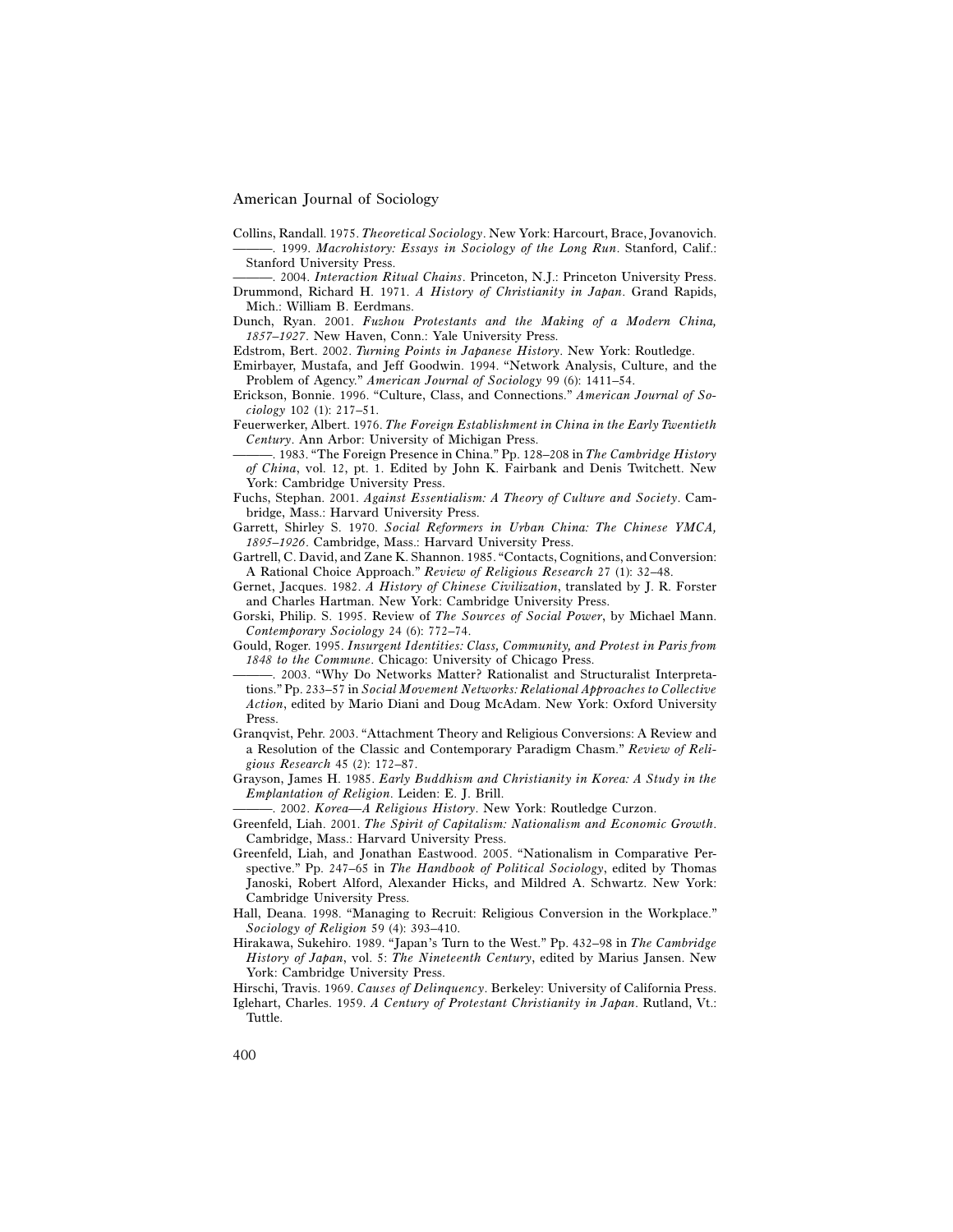- Jansen, Marius B. 1984. "Japanese Imperialism: Late Meiji Perspectives." Pp. 61–80 in *The Japanese Colonial Empire, 1895–1945*, edited by Ramon H. Myers and Mark R. Peattie. Princeton, N.J.: Princeton University Press.
	- ———. 2000. *The Making of Modern Japan*. Cambridge, Mass.: Harvard University Press.
- Kane, Danielle. 2004. "A Network Approach to the Puzzle of Women's Cultural Participation." *Poetics* 32 (2): 105–28.
- Kang, Wi Jo. 1997. *Christ and Caesar in Modern Korea: A History of Christianity and Politics*. Albany: State University of New York.
- ———. 2006. "Church and State Relations in the Japanese Colonial Period." Pp. 97–115 in *Christianity in Korea*, edited by Robert E. Buswell, Jr., and Timothy S. Lee. Honolulu: University of Hawai'i Press.
- Keene, Donald. 2002. *Emperor of Japan: Meiji and His World, 1852–1912*. New York: Columbia University Press.
- Kim, Nyong. 1996. *Han'guk chǒngch'i wa kyohoe-kukka kaltǔng* [Korean politics and church-state conflicts]. Seoul: Sonamu.
- Kishimoto, Hideo. 1956. *Japanese Religion in the Meiji Era*. Tokyo: Ōbunsha.
- Kitts, James A. 1999. "Not in Our Backyard: Solidarity, Social Networks, and the Ecology of Environmental Mobilization." *Sociological Inquiry* 69 (4): 551–74.
- Knoke, David, and James H. Kuklinski. 1982. *Network Analysis*. Beverly Hills, Calif.: Sage.
- Ko, Dorothy, Jahyun Kim Haboush, and Joan R. Piggott. 2003. *Women and Confucian Cultures in Premodern China, Korea, and Japan.* Berkeley and Los Angeles: University of California Press.
- Ku, Dae-yeol. 1985. *Korea under Colonialism: The March First Movement and Anglo-Japanese Relations*. Seoul: Royal Asiatic Society.
- Lee, Joseph Tse-Hei. 2003. *The Bible and the Gun: Christianity in South China, 1860–1900*. New York: Routledge.
- Lee, Peter H., and William Theodore de Bary. 2000. *Sources of Korean Tradition*. New York: Columbia University Press.
- Lee, Robert. 1981. "Service to Christ and Country: Uchimura's Search for Meaning." Pp. 71–100 in *Culture and Religion in Japanese-American Relations: Essays on Uchimura Kanzo, 1861–1930*, edited by Ray A. Moore. Ann Arbor: University of Michigan Center for Japanese Studies.
- Lee, Timothy S. 2000. "A Political Factor in the Rise of Protestantism in Korea: Protestantism and the 1919 March First Movement." *Church History* 69 (1): 116–42.
- Lofland, John, and Rodney Stark. 1965. "Becoming a World-Saver: A Theory of Conversion to a Deviant Perspective." *American Sociological Review* 30 (6): 862–75.
- Lone, Stewart, and Gavan McCormack. 1993. *Korea since 1850*. New York: St. Martin's Press.
- Long, Theodore E., and Jeffrey K. Hadden. 1983. "Religious Conversion and the Concept of Socialization: Integrating the Brainwashing and Drift Models." *Journal for the Scientific Study of Religion* 22 (1): 1–14.
- Lutz, Jessie. 1988. *Chinese Politics and Christian Missions: The Anti-Christian Movements of 1920–28*. Notre Dame, Ind.: Cross Cultural Publications.
- -. 2001. "China and Protestantism: Historical Perspectives, 1807-1949." Pp. 179–94 in *China and Christianity*, edited by Stephen Uhalley, Jr., and Xiaoxin Wu. Armonk, N.Y.: M. E. Sharpe.
- Mann, Michael. 1993. *The Rise of Classes and Nation-States, 1760–1914*. Vol. 2 of *The Sources of Social Power*. New York: Cambridge University Press.
- Martin, David. 1990. *Tongues of Fire: The Explosion of Protestantism in Latin America*. Hoboken, N.J.: Blackwell.
- Mason, R. H. P., and J. G. Caiger. 1997. *A History of Japan*. Boston: Tuttle.
- McAdam, Doug. 2003. "Beyond Structural Analysis: Toward a More Dynamic Un-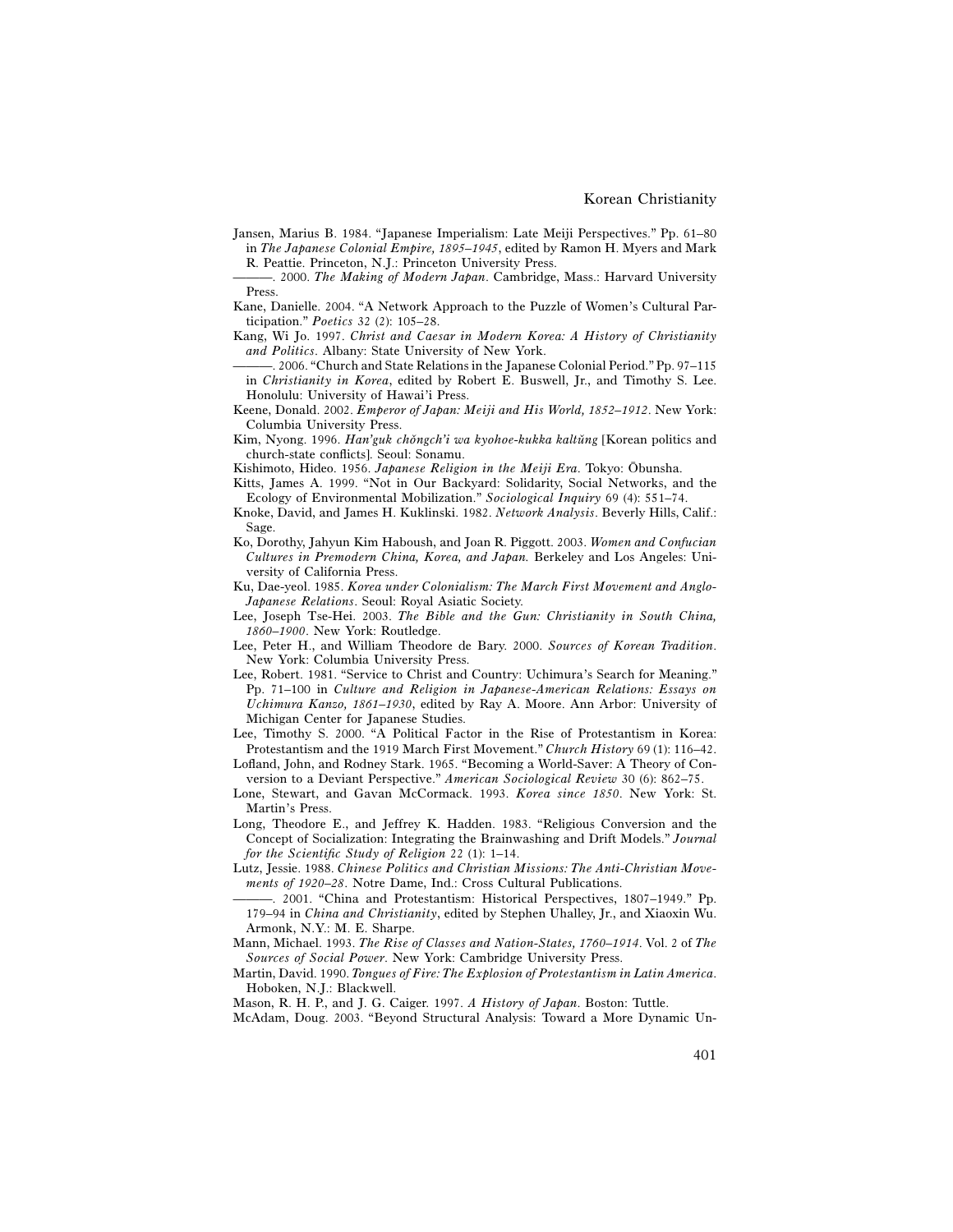derstanding of Social Movements." Pp. 281–98 in *Social Movements and Networks: Relational Approaches to Collective Action*, edited by Mario Diani and Doug McAdam. New York: Oxford University Press.

- McAdam, Doug, and Ronnelle Paulsen. 1993. "Specifying the Relationship between Social Ties and Activism." *American Journal of Sociology* 99 (3): 640–67.
- Mische, Ann. 2003. "Cross-talk in Movements: Reconceiving the Culture-Network Link." Pp. 258–80 in *Social Movements and Networks: Relational Approaches to Collective Action*, edited by Mario Diani and Doug McAdam. New York: Oxford University Press.
- Moffett, Samuel Hugh. 1998. *A History of Christianity in Asia*, vol. 1: *Beginnings to 1500*. Maryknoll, N.Y.: Orbis.
- ———. 2005. *A History of Christianity in Asia*, vol. 2: *1500–1900*. Maryknoll, N.Y.: Orbis.
- Montgomery, Robert L. 1996. *The Diffusion of Religions*. Lanham, Md.: University Press of America.

———. 2001. *The Lopsided Spread of Christianity: Toward an Understanding of the Diffusion of Religions*. Westport, Conn.: Praeger.

- Mullins, Mark, and Richard Fox Young. 1995. *Perspectives on Christianity in Korea and Japan: The Gospel and Culture in East Asia*. Lewiston, N.Y.: Edwin Mellen.
- Nish, Ian Hill. 1998. *The Iwakura Mission in America and Europe: A New Assessment*. London: Routledge.
- Nolte, Sharon H., and Onishi Hajime. 1983. "National Morality and Universal Ethics: Onishi Hajime and the Imperial Rescript on Education." *Monumenta Nipponica* 38  $(3)$ : 283–94
- Notehelfer, F. G. 1985. *American Samurai: Captain L. L. Janes and Japan*. Princeton, N.J.: Princeton University Press.
- Oak, Sung-Deuk. 2005. "Chinese Protestant Literature and Early Korean Protestantism." Pp. 72–96 in *Christianity in Korea*, edited by Robert E. Buswell, Jr., and Timothy S. Lee. Honolulu: University of Hawai'i Press.
- Onishi, Norimitsu. 2004. "Korean Missionaries Carrying Word to Hard-to-Sway Places." *New York Times*, November 1.
- Palmer, Spencer J. 1967. *Korea and Christianity: The Problem of Identification with Tradition*. Seoul: Hollym.
- Park, Chung-shin. 1997. "Kidokkyo wha han'guk yŏksa: Kǔ mannam, mullim kǔ ri go ŏtmullim ŭi sawŏesa" [Christianity and Korean history: The encounter, the grasp, and the social context of the grasp]. Pp. 163–214 in *Kidokkyo wa han'guk yŏksa*, edited by Young-shing Park. Seoul: Yŏnse Taehakkyo Ch'ulp'anbu.
- ———. 2003. *Protestantism and Politics in Korea*. Seattle: University of Washington Press.
- Passy, Florence. 2003. "Social Networks Matter. But How?" Pp. 21–48 in *Social Movements and Networks: Relational Approaches to Collective Action*, edited by Mario Diani and Doug McAdam. New York: Oxford University Press.
- Pyle, Kenneth. 1969. *The New Generation in Meiji Japan: Problems of Cultural Identity, 1885–1895*. Stanford, Calif.: Stanford University Press.
- Robinson, Michael Edson. 1988. *Cultural Nationalism in Colonial Korea*. Seattle: University of Washington Press.
- Rochford, E. Burke, Jr. 1985. *Hare Krishna in America*. New Brunswick, N.J.: Rutgers University Press.
- Scheiner, Irwin. 1970. *Christian Converts and Social Protest in Meiji Japan*. Berkeley: University of California Press.
- Schussman, Alan, and Sarah A. Soule. 2005. "Process and Protest: Accounting for Individual Protest Participation." *Social Forces* 84 (2): 1083–1108.
- Seat, Karen. 2003. "Mission Schools and Education for Women." Pp. 321–42 in *Handbook of Christianity in Japan*, edited by Mark R. Mullins. Leiden: Brill.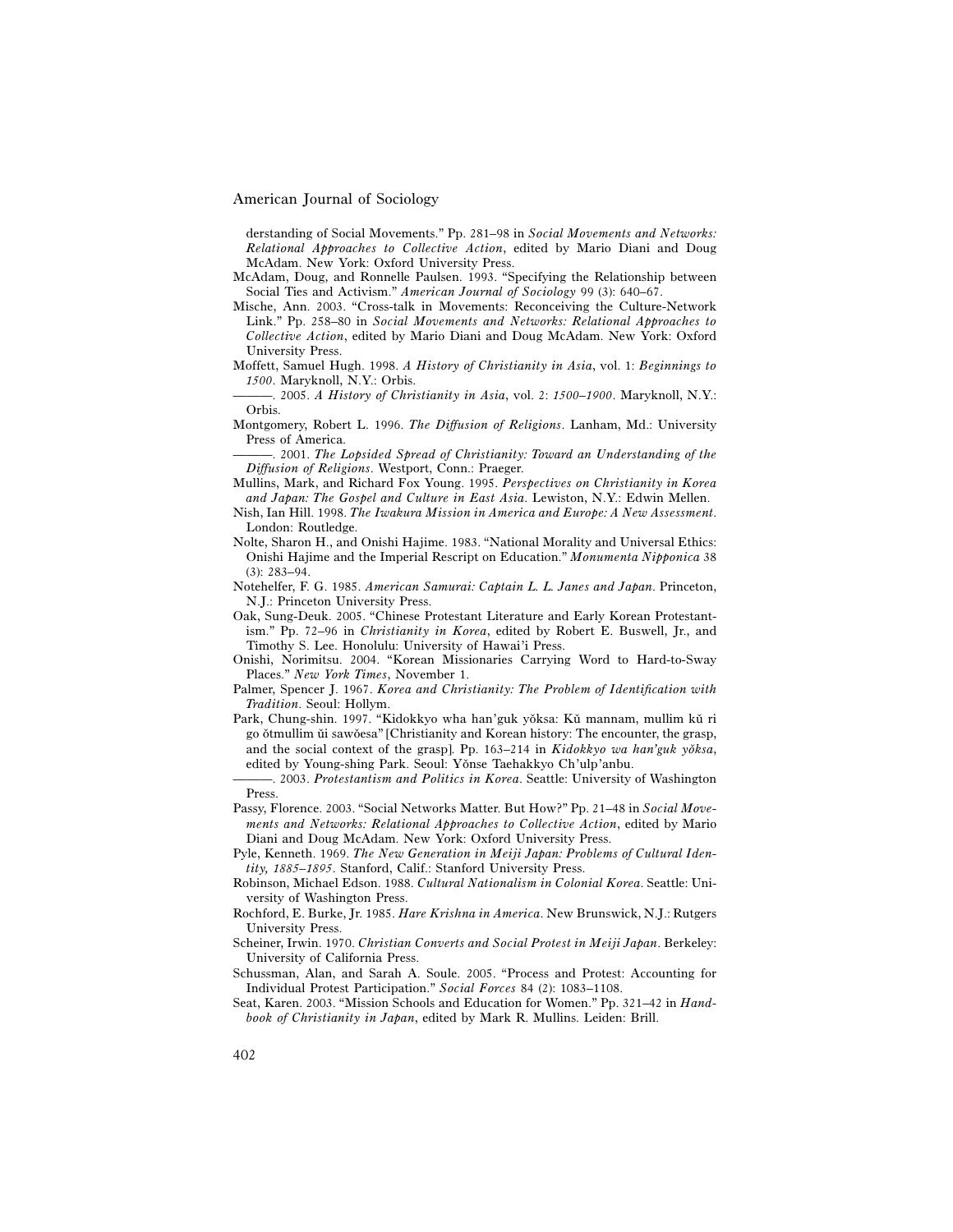- Seth, Michael J. 2006. *A Concise History of Korea*. Lanham, Md.: Rowman & Littlefield.
- Simmel, Georg. (1922) 1955. *Conflict and the Web of Group Affiliations*, translated by Kurt H. Wolff and Reinhard Bendix. New York: Free Press.
- Sin, Yong-ha. 2001. Samil Undong kwa tongnip undong ŭi sahoesa [Social history of the March First Movement and national independence movements of Korea]. Seoul: Sŏul Taehakkyo Ch'ulp'anbu.
- Smilde, David. 2005. "A Qualitative Comparative Analysis of Conversion to Venezuelan Evangelicalism: How Networks Matter." *American Journal of Sociology* 111 (3): 757–96.
- ———. 2007. *Reason to Believe: Cultural Agency in Latin American Evangelicalism*. Berkeley and Los Angeles: University of California Press.
- Snow, David A., Louis A. Zurcher, Jr., and Sheldon Ekland-Olson. 1980. "Social Networks and Social Movements: A Microsturctural Approach to Differential Recruitment." *American Sociological Review* 45:787–801.
- Sohn, Pow-key, Chol-choon Kim, and Yi-sup Hong. 1982. *The History of Korea*. Seoul: Korean National Commission for UNESCO.
- Spence, Jonathan D. 1990. *The Search for Modern China*. New York: Norton.
- ———. 2002. *To Change China*. New York: Penguin.
- Staples, Clifford L., and Armand L. Mauss. 1987. "Conversion or Commitment? A Reassessment of the Snow and Machalek Approach to the Study of Conversion." *Journal for the Scientific Study of Religion* 26 (2): 133–47.
- Stark, Rodney. 1996. *The Rise of Christianity*. New York: HarperCollins.
- Thomas, Winburn. 1959. *Protestant Beginnings in Japan: The First Three Decades, 1859–1889*. Rutland, Vt.: Tuttle.
- Tiedemann, R. G. 2001. "Conversion Patterns in Northern China: Sociological Profiles of Chinese Christians, 1860–1912." Pp. 107–34 in *Authentic Chinese Christianity: Preludes to Its Development (Nineteenth and Twentieth Centuries)*, edited by Ku Wei-ying and Koen De Ridder. Leuven: Leuven University Press.
- To, Chin-sun, Ch'ŏl-gyu Pak, and Kap-saeng Chŏn. 2004. *Kunbuk 3.1 tongnip undongsa: Kunbukch'oˇn uˇi meari nuˇn ch'oˇngsa e nama* [Kunbuk's March First independence movement history: Kunbuk River's echo remains long in history]. Seoul: Sŏnin.
- Tong, Tŏng-mo, ed. 1980. *Han'guk ǔi kaeguk kwa kukche kwan'gye* [Korea's opening and international relations]. Seoul: Sŏul Taehakkyo Ch'ulp'anbu.
- U.S. Department of State. 2007. *Annual Report on International Religious Freedom*. Washington, D.C.: Bureau of Democracy, Human Rights, and Labor.
- Vu, Thong. 2006. "Contentious Mass Politics in Southeast Asia: Knowledge Accumulation and Cycles of Growth and Exhaustion." *Theory and Society* 35 (4): 393–419.
- Wasson, Alfred Washington. 1934. "Church Growth in Korea." Ph.D. dissertation. University of Chicago Divinity School.
- Weber, Max. (1930) 1992. *The Protestant Ethic and the Spirit of Capitalism*. New York: Routledge.
- Wells, Kenneth M. 1991. *New God, New Nation*. Honolulu: University of Hawai'i Press.
- Williams, Duncan Ryuken, and Christopher Queen, eds. 1999. *American Buddhism: Methods and Findings in Recent Scholarship*. London: Routledge.
- Woodhead, Henry George Wandesforde, and Henry Thurbon Montague Bell, eds. 1925. *The China Year Book*. Shanghai: North China Daily News and Herald.
- ———, eds. 1929/30. *The China Year Book*. Shanghai: North China Daily News and Herald.
- ———, eds. 1932–35. *The China Year Book*. Shanghai: North China Daily News and Herald.